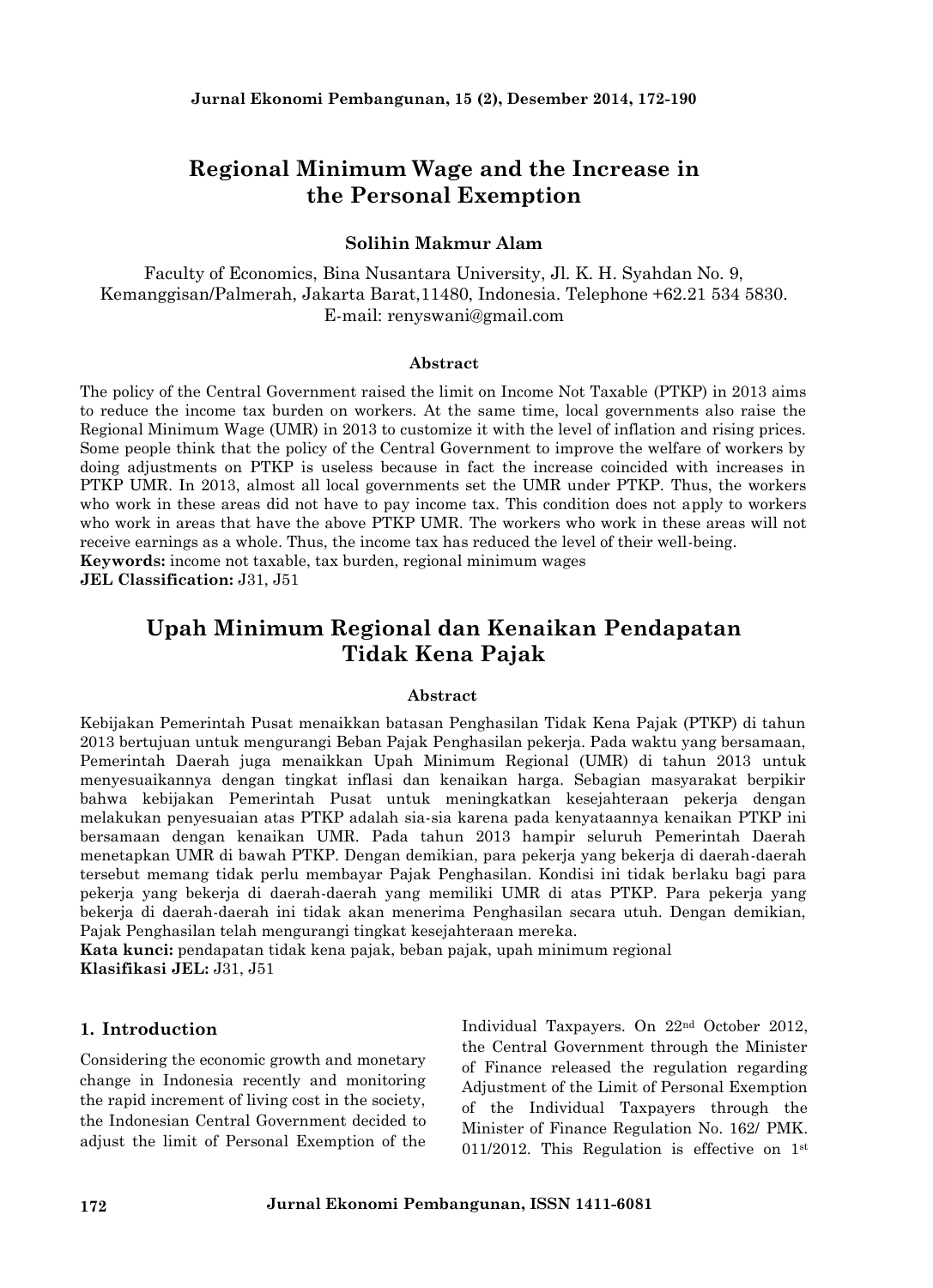January 2013. In coincidence with the issuance of that Regulation, all Indonesian Local Governments, whether in the Provincial, Regency, or City Level, also stipulate the Regional Minimum Wages which comes into effect on 1st January 2013. The policy reason behind the increment of the Regional Minimum Wages is to adjust the workers' wages in the region with the Proper Living Standard in each Province, Regency, or City. Therefore, the reason of the Central Government to increase the limit of Personal Exemption in the national level and the reason of the Local Government to increase the Regional Minimum Wages in the local level are aimed to increase the welfare of the workers in general. This research is intended to find out how much the Regional Minimum Wages in Indonesia in 2013 and their corresponding Income Tax burden, and does the Central Government's policy in the national level and the Local Government's policy in the local level effective to increase the workers' welfare in each region.

### **2. Methodology**

The methodology used in this research is Secondary Data Analysis. The Secondary Data gathered from this observation is the Regional Minimum Wages in 2013, set by the Local Government whether in the Provincial, Regency, or City Level. The population involves in this observation including 27 Provinces and 125 Regency / City in Indonesia that release their Regional Minimum Wages to public through their official website, newspaper, elec tronic news, and also to the Ministry of Manpower and Transmigration officially. The cut-off date for data gathering is as of 31st December 2012. Thus, any change or amend ment of the Regional Minimum Wages beyond that date is out of scope of this research.

As known that Indonesia has 33 Provinces. In relation to the Regional Minimum Wages, there are 6 (six) Provinces set their Regional Minimum Wages not in the Provincial level instead of in the Regency / City level. Those 6 (six) Provinces are West Java, Banten, Central Java, Yogyakarta Special Administrative Region (SAR), East Java, and Bali.

In connection with the increment of the

limit of Personal Exemption and the Regional Minimum Wages, the level of the workers' welfare is assumed inversely proportional to the Income Tax. The Income Tax mentioned in this research is Income Tax Article 21 that is equal to the Payroll Tax that the workers need to pay to the Central Government through withholding mechanism by their employer. The higher the Income Tax that the workers need to pay, the lesser their wages' take home pay amount would be. In this sense, the Income Tax has negative impact upon their welfare. The Lesser the Income Tax that the workers need to pay, the higher their wages' take home pay amount would be.

In relation to the limit of Personal Exemption, the Central Government gives exemption based on the status of the Taxpayers whether s/he is unmarried with no dependent, married with no dependent, unmarried with dependent, or unmarried with dependent. In order to simplify this observation, it is assumed that the workers in this research are unmarried Taxpayers with no dependent.

### **3. Results of Observation**

Based on data gathering as of 31st December 2012, the Regional Minimum Wages that come into effect in 2013 in Indonesia is as follows. See table 1 in the Appendix.

In order to calculate the workers' annual Gross Income amount, the monthly Regional Minimum Wages as presented in Table 1 shall be multiplied by 12 (twelve) months plus 1 (one) month obligatory religious allowances (THR) set under the Minister of Manpower and Transmigration's Regulation. Therefore, the workers' annual Gross Income amount in 2013 is as follows. See table 2 in the Appendix.

The Minister of Finance Regulation No. 162/PMK.011/2012 dated 22nd October 2012 regarding Adjustment of the Limit of Personal Exemption of the Individual Taxpayers that comes into effect on 1st January 2013 stipulates that the amount of Personal Exemption for Individual Taxpayers is as follows. See Table 3.

Furthermore, according to Article 21 paragraph (3) of the Income Tax Law No. 7 / 1983 as amended lately by Law No. 36 / 2008, in order to calculate the Assessable Income of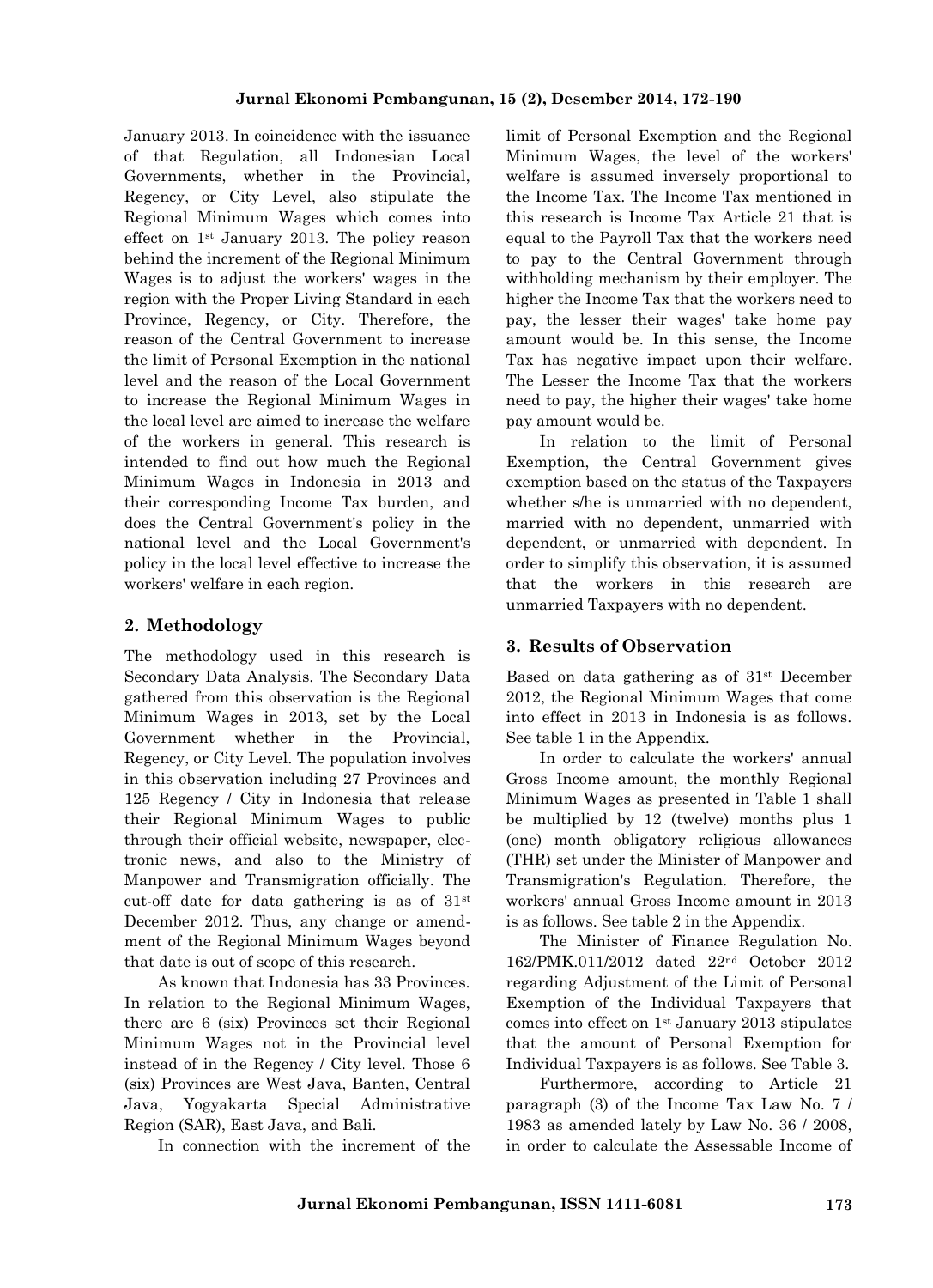| N <sub>0</sub> | Status                                                                                                                            | Personal Exemption in a<br>Year $(Rp.)$ |
|----------------|-----------------------------------------------------------------------------------------------------------------------------------|-----------------------------------------|
|                | Unmarried Taxpayer                                                                                                                | 24,300,000                              |
| $\overline{2}$ | Additional for a Married Taxpayer                                                                                                 | 2,025,000                               |
| 3              | Additional for a Working Wife whose Income is combined with Her<br>Husband's Income                                               | 24,300,000                              |
| $\overline{4}$ | Addition for Each Dependent of Blood Relatives and Relatives by<br>Marriage in Straight Lineage, and Adopted Children (Maximum 3) | 2,025,000                               |

**Table 3.** Limit of Personal Exemption in 2013

Permanent Employee, the total Gross Income shall be deducted by Official Expenditure (that is stipulated by the Minister of Finance Regulation) Less the Personal Exemption. Moreover, Article 1 paragraph (1) of the Minister of Finance Regulation No. 250/PMK. 03/2008 dated 31 December 2008 regarding The Amount of O fficial Expenditure that can be deducted from the Gross Income of the Permanent Employee as stated in Article 21 paragraph (3) of the Income Tax Law, stipulates that the amount of the Official Expenditure shall be 5% (five percent) from the Gross Income at the maximum of Rp. 6,000,000.00 (six million rupiah) per year or Rp. 500,000.00 (five hundred thousand rupiah) per month. Based on those regulations, the formula to calculate the Assessable Income of the workers in Indonesia is as follows.

Assessable Income = Gross Income – Official Expenditure – Personal Exemption

Net Income = Gross Income – Official Expenditure

Assessable Income = Net Income – Personal Exemption

According to the aforementioned Minister of Finance Regulation and based on the data in Table 1, 2, and 3, the Assessable Income of unmarried workers with no dependent who work in the 27 Province and 125 Regency / City in Indonesia in 2013 is as follows. See Table 4 in the appendix.

From Table 4, it is clear that from 152 regions in Indonesia, only 12 regions that have Regional Minimum Wages subject to Income Tax. The rest of 140 regions, their Regional Minimum Wages are not subject to Income Tax. In relation to Income Tax, Article 21 paragraph (5) of the Income Tax Law explains that in order to calculate the amount of Income Tax Payable, the Tax Rate as intended in Article 17 paragraph (1) letter a shall be applied on the Assessable Income as intended in Article 21 paragraph (1), except otherwise stipulated by the Government Regulation. According to Article 21 paragraph (1) of the Income Tax Law, the Assessable Income subject to Income Tax under Article 21 is Income in connection with Employment, Services, or Works in

**Table 5.** Tax Rate on Income of Domestic Individual Taxpayers

| No. | <b>Taxable Income Tax Brackets</b>                                                                                    | <b>Tax Rate</b> |
|-----|-----------------------------------------------------------------------------------------------------------------------|-----------------|
|     | $Rp. 50,000,000.00$ (fifty million rupiah) or less                                                                    | 5%              |
| 2   | Over Rp. 50,000,000.00 (fifty million rupiah) to Rp. 250,000,000.00 (two<br>hundred fifty million rupiah)             | 15%             |
|     | Over $Rp. 250,000,000.00$ (two hundred fifty million rupiah) to $Rp.$<br>500,000,000.00 (five hundred million rupiah) | 25%             |
|     | Over Rp. 500,000,000.00 (five hundred million rupiah)                                                                 | 30%             |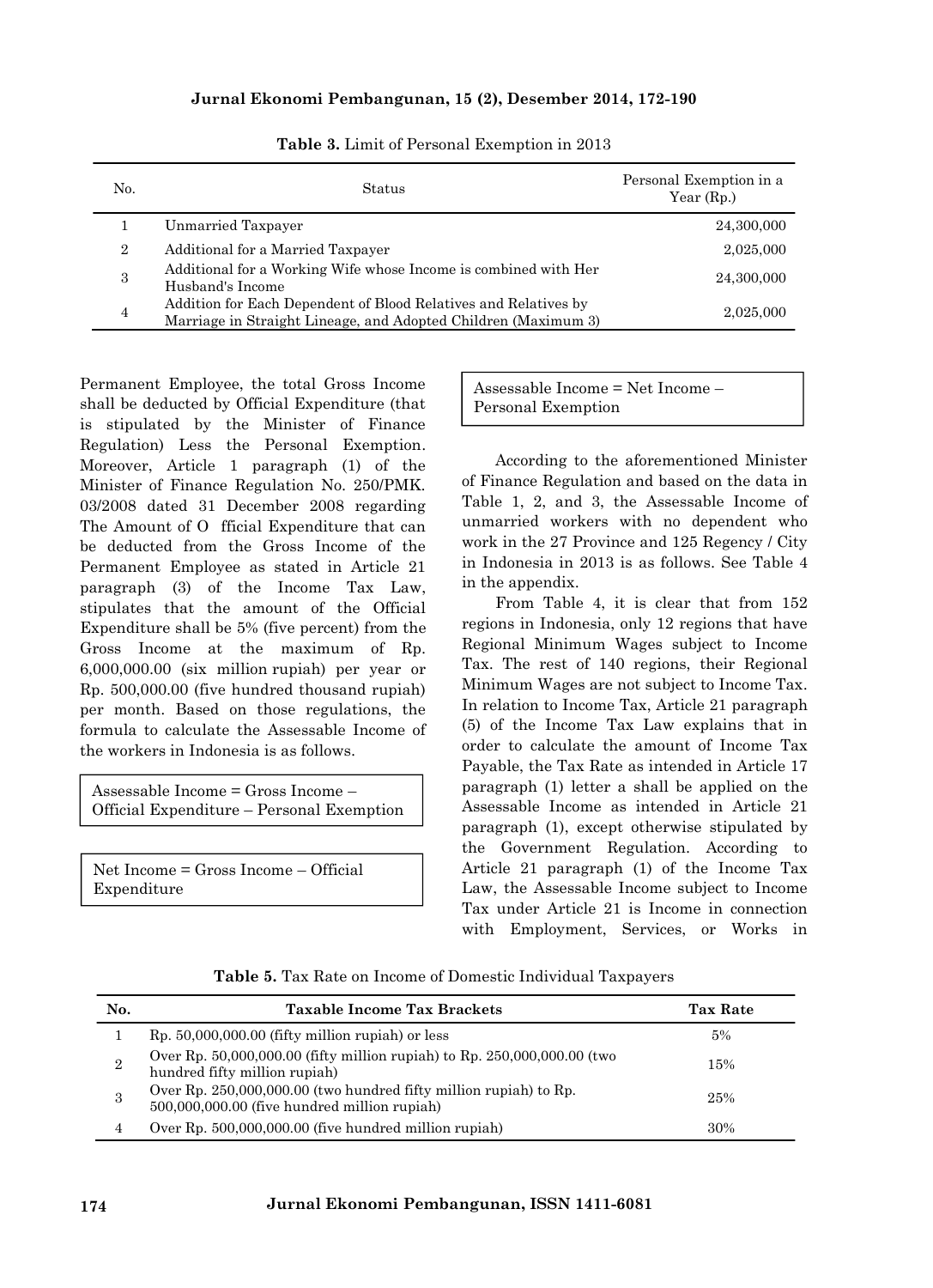whatever name and form, received by Domestic Individual Taxpayers. Furthermore, Article 17 paragraph (1) letter a of the Income Tax Law stipulates that the Income Tax Rate applied on the Assessable Income of the Domestic Individual Taxpayers is as follows. See table 5

Based on the above mentioned regulation, the formula to calculate Income Tax Payable Article 21 in Indonesia is as follows.

Income Tax Article 21 = Assessable Income x Tax Rate

provided in Table 4 and 5, the Income Tax Article 21 for unmarried work ers with no dependent, who work in those 12 regions, is as follows. See table 6.

### **4. Discussion**

From 152 population involved in this research that consist of 27 Provinces and 125 Regency / City, amazingly, only 1 (one) Province and 11 Regency/City in which their Regional Minimum Wages are subject to Income Tax Article 21. Those regions are the Province of Jakarta Special Administrative Region (SAR), Regency of Bekasi, City of Bekas i, City of D epok, Regency of Bogor, City of Bogor, Regency of Karawang, City of Tang erang, Regency of Tangerang, City of South Tangerang, City of Cilegon, and Regency of Serang. In this sense, the workers who work in those regions will get take home pay amount less than the Regional Minimum Wages set by the Local Government. The following table will show the monthly and annual wages of the workers who work in those region, following by their Income Tax.

 $\overline{\phantom{a}}$   $\overline{\phantom{a}}$   $\overline{\phantom{a}}$   $\overline{\phantom{a}}$   $\overline{\phantom{a}}$   $\overline{\phantom{a}}$   $\overline{\phantom{a}}$   $\overline{\phantom{a}}$   $\overline{\phantom{a}}$   $\overline{\phantom{a}}$   $\overline{\phantom{a}}$   $\overline{\phantom{a}}$   $\overline{\phantom{a}}$   $\overline{\phantom{a}}$   $\overline{\phantom{a}}$   $\overline{\phantom{a}}$   $\overline{\phantom{a}}$   $\overline{\phantom{a}}$   $\overline{\$ The Income Tax paid by the workers in the regions describe in Table 7 to the Central Government through withholding mechanism by their employer, off course will affect the level of their welfare. The problem is how far this Income Tax imposed by the Central Government towards their wages has significant influence and negative impact towards their welfare. For answering this, the figure in Table 7 will present the workers' Gross Income amount in a year along with the percentage of their Income Tax towards the annual Gross Income, following by the percentage of their take home pay amount towards their annual Gross Income. The formula to calculate the take home pay amount is as follows.

> *Take Home Pay* = Gross Income – Income Tax Article 21

According to the above table, the Income Tax is imposed heaviest towards the workers who work in the City of Tangerang with the percentage of Income Tax amounting to 0.51% (zero point five one percent) from the workers annual Gross Income. The second highest Income Tax burden is i mposed to the workers who work in the Jakarta Special Administra-

|                |                                   | А          | B     |               |
|----------------|-----------------------------------|------------|-------|---------------|
|                |                                   |            |       | Income Tax    |
| No             | Name of Province / Regency / City | Assessable | Tax   | Article 21 in |
|                |                                   | Income     | Rate  | a Year        |
|                |                                   |            |       | $= A x B$     |
|                | Province of Jakarta SAR           | 2,870,000  | $5\%$ | 143,500       |
| $\overline{2}$ | Regency of Bekasi - West Java     | 424,000    | 5%    | 21,200        |
| 3              | City of Bekasi - West Java        | 1,635,000  | 5%    | 81,750        |
| 4              | City of Depok - West Java         | 918,000    | $5\%$ | 45,900        |
| 5              | Regency of Bogor - West Java      | 424,000    | 5%    | 21,200        |
| 6              | City of Bogor - West Java         | 424,000    | $5\%$ | 21,200        |
| $\overline{7}$ | Regency of Karawang - West Java   | 400,000    | $5\%$ | 20,000        |
| 8              | City of Tangerang – Banten        | 2,907,000  | $5\%$ | 145,350       |
| 9              | Regency of Tangerang – Banten     | 2,870,000  | $5\%$ | 143,500       |
| 10             | City of South Tangerang – Banten  | 2,870,000  | 5%    | 143,500       |
| 11             | City of Cilegon – Banten          | 2,870,000  | $5\%$ | 143,500       |
| 12             | Regency of Serang – Banten        | 1,388,000  | 5%    | 69,400        |

**Table 6.** Workers' Income Tax Article 21 in 2013 (in Rupiah)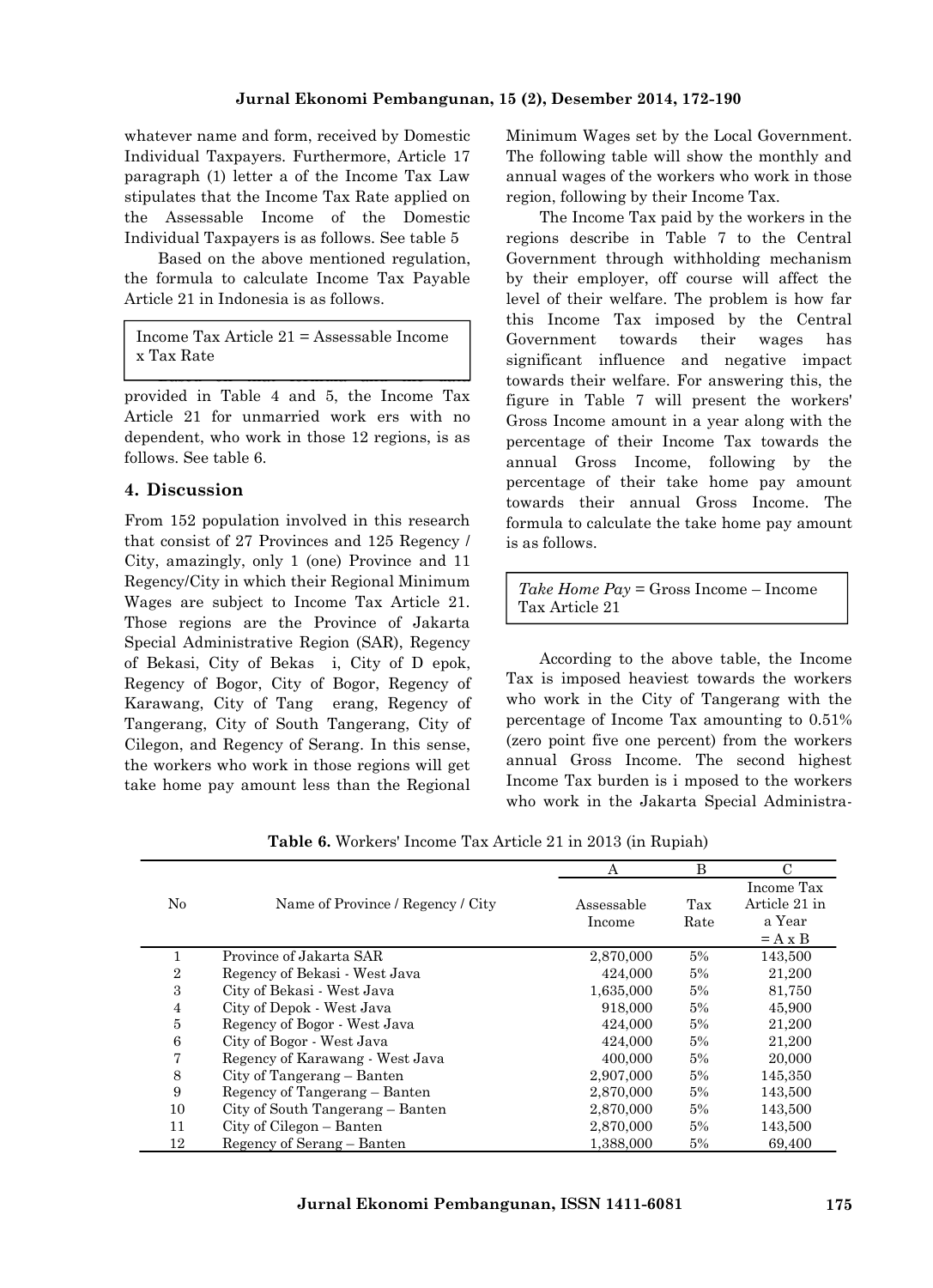|                |                                   | A               | B              |       | $= A - B$        |        |
|----------------|-----------------------------------|-----------------|----------------|-------|------------------|--------|
|                | Name of Province / Regency / City | Annual          | Annual Income  |       | Annual Take Home |        |
| No             |                                   | Gross           | Tax Article 21 |       | Amount           |        |
|                |                                   | Income<br>(Rp.) | (Rp.)          | $\%$  | (Rp.)            | $\%$   |
| 1              | Province of Jakarta SAR           | 28,600,000      | 143,500        | 0.50% | 28,456,500       | 99.50% |
| $\overline{2}$ | Regency of Bekasi - West Java     | 26,026,000      | 21,200         | 0.08% | 26,004,800       | 99.92% |
| 3              | City of Bekasi - West Java        | 27,300,000      | 81,750         | 0.30% | 27,218,250       | 99.70% |
| 4              | City of Depok - West Java         | 26,546,000      | 45,900         | 0.17% | 26,500,100       | 99.83% |
| 5              | Regency of Bogor - West Java      | 26,026,000      | 21,200         | 0.08% | 26,004,800       | 99.92% |
| 6              | City of Bogor - West Java         | 26,026,000      | 21,200         | 0.08% | 26,004,800       | 99.92% |
| 7              | Regency of Karawang - West Java   | 26,000,000      | 20,000         | 0.08% | 25,980,000       | 99.92% |
| 8              | City of Tangerang - Banten        | 28,639,000      | 145,350        | 0.51% | 28,493,650       | 99.49% |
| 9              | Regency of Tangerang - Banten     | 28,600,000      | 143,500        | 0.50% | 28,456,500       | 99.50% |
| 10             | City of South Tangerang - Banten  | 28,600,000      | 143,500        | 0.50% | 28,456,500       | 99.50% |
| 11             | City of Cilegon - Banten          | 28,600,000      | 143,500        | 0.50% | 28,456,500       | 99.50% |
| 12             | Regency of Serang - Banten        | 27,040,000      | 69,400         | 0.26% | 26,970,600       | 99.74% |

**Table 7.** Income Tax and Take Home Pay Percentage Towards the Workers' Gross Income in 2013

tive Region (SAR), the Regency of Tangerang, the City of South Tangerang, and the City of Cilegon. In those regions, the percentage of Income Tax imposed by the Central Govern ment is 0.50% (zero point five percent) from the workers annual Gross Income.

The third highest Income Tax is imposed to the workers who work in the City of Bekasi. In this region, the Income Tax imposed to the workers is 0.30% (zero point three percent) from their annual Gross Income. The fourth highest Income Tax burden is imposed to the workers who work in the Regency of Serang. The workers who work in this region is imposed by the Income Tax amounting to 0.26 (zero point two six percent) from their annual Gross Income.

The next less burdensome Income Tax is followed by the City of Depok. In this City, the Income Tax imposed to the workers is 0.17% (zero point one seven percent) from their annual Gross Income. The least burdensome Income Tax is imposed to the workers who work in the Regency of Bekasi, the Regency of Bogor, the City of Bogor, and the Regency of Karawang. The workers who work in those region is imposed by Income Tax amounting to 0.08% (zero point zero eight percent) from their annual Gross Income.

In general, the Income Tax Article 21 imposed by the Central Government in the national level towards the Regional Minimum Wages of the workers in the regional level is not burdensome. In fact, the percentage of Income Tax to the annual Gross Income of the workers who work in those region are still under the lowest marginal tax rate of Domestic Individual Taxpayers, which in this case is 5% (five percent). Broadly speaking, the Income Tax imposed to the wages of the workers in those 12 (twelve) regions do not have significant impact towards their welfare because their wages' take home pay amount are still within the range of 99.49% (ninety nine point four nine percent) to 99.92% (ninety nine point nine two percent) from their annual Gross Income.

### **5. Conclusion**

By referring to the figure in Table 8, it can be concluded that if the increment of the Regional Minimum Wages set by the Local Government are really based on the Proper Living Standard in each Province, Regency, or City, the increment of the Regional Minimum Wages in the regional level and the increment of the limit of Personal Exemption for Individual Taxpayers in the national level, effective to increase the welfare of the workers in each regions. Encouragement for the next future research, does the wages of the workers in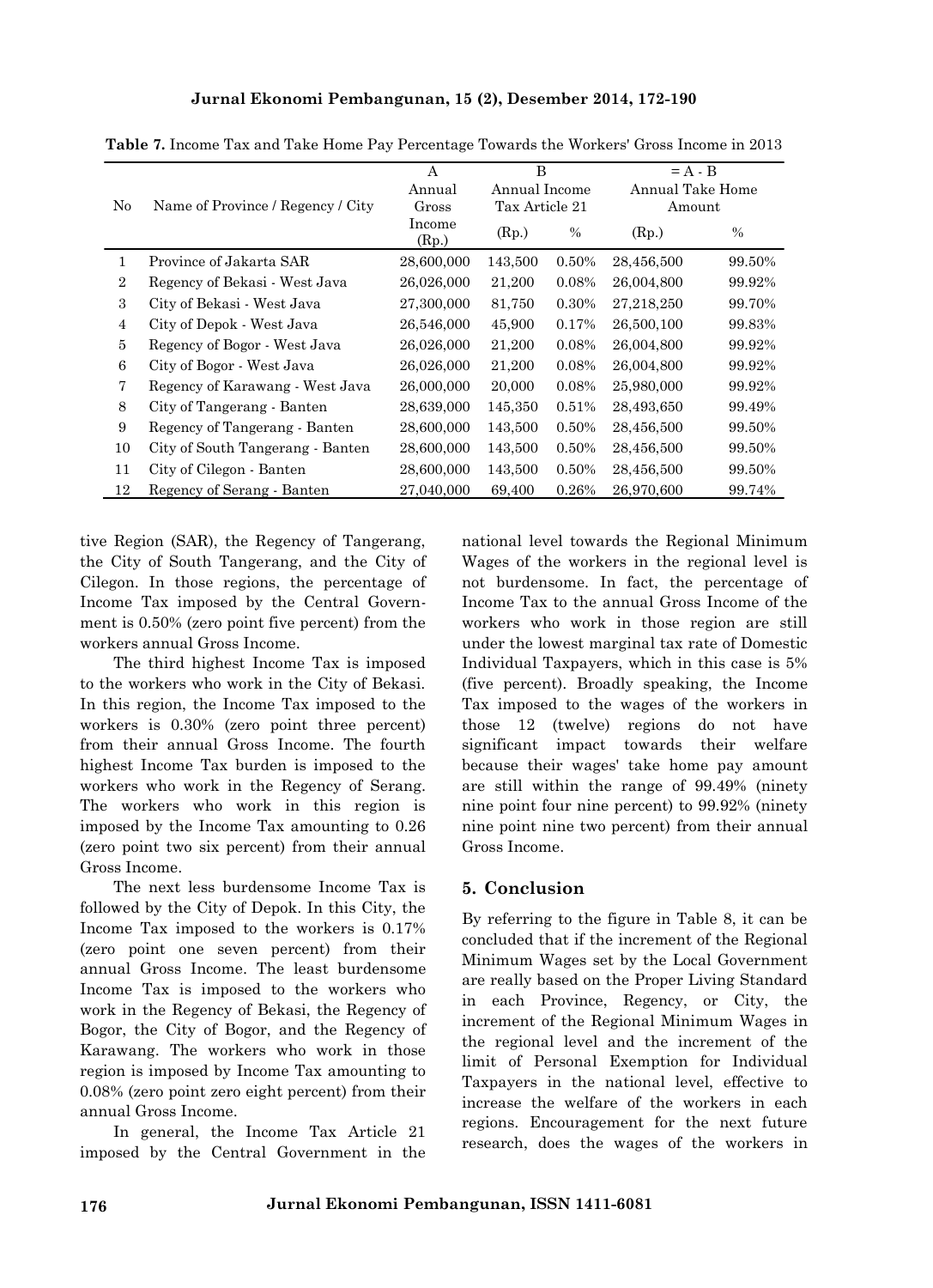Indonesia are so low that even the Income Tax itself cannot reach or the income brackets in relation to the Income Tax Rate are too high for netting the Income of the workers.

### **6. References**

Ambon Ekspres 2012, *UMP Maluku 2013 Sebesar Rp 1,275 Juta*, Ambon, viewed 1 January 2013,

<http://www.ambonekspres.com/ n=read&cat=40&id=40530>.

Antaramataram.com 2012, Gubernur Putuskan UMP NTB 2013 Rp 1,1 Juta, Mataram, viewed 1 January 2013, <http://www. antaramataram. com/berita/index.php?rubrik=5&id=2364

9>. Antaranews.com 2012, *Gubernur Sulut Tetap-*

- *kan UMP 2013 Sebesar Rp 1.550 Ribu*, Manado, viewed 1 January 2013, <http:// manado.antaranews.com/berita/18023/gu bernur-sulut-tetapkan-ump-2013 sebesar-rp1550-ribu>.
- Antaranews.com 2012, *UMK Makassar Rp 1,5 Juta disepakati Walkot*, Makassar, viewed 1 January 2013, <http://www. antaranews.com/berita/343132/umk makassar-rp15-juta-disepakati-walkot>.
- Governor of Aceh Province 2012, *Peraturan Gubernur Aceh Nomor 65 Tahun 2012 Tentang Upah Minimum Provinsi (UMP) Aceh*, Banda Aceh, viewed 1 January 2013, <http://atjehlink. com/pemerintah diminta-segera-sosialisasikan-ump-aceh- 2013/>.
- Governor of Bali Province 2012, *Peraturan Gubernur Bali Nomor 44 Tahun 2012 Tentang* Upah Minimum Kabupaten / Kota, Denpasar, viewed 1 January 2013, <http://www.bursakerjabali.com/ informasi\_file/1355186577\_umk%202013. pdf>.
- Governor of Bangka Belitung Province 2012, Keputusan Gubernur Bangka Belitung Nomor 188.44/792/TK.T/2012 Tentang Penetapan Upah Minimum Kabupaten / Kota (UMK) dan Upah Minimum Sektoral Kabupaten / Kota (UMSK), Pangkal Pinang, viewed 1 January 2013, <http://cetak.bangkapos.com/tbangka/rea

d/53235.html>

- Governor of Banten Province 2012, Keputusan Gubernur Banten Nomor 561/Kep.904- Huk/2012 Tentang Penetapan Upah Minimum Kabupaten / Kota se-Provinsi Banten Tahun 2013, Serang, viewed 1 January 2013, <http://banten. antaranews.com/berita/18242/gubernur banten-siap-hadapi-gugatan-penetapan umk>.
- Governor of Bengkulu Province 2012, *Keputusan* Gubernur *Bengkulu Nomor D.308. XIV. Tahun 2012 Tentang Upah Minimum Provinsi Bengkulu Tahun 2013*, Bengkulu, viewed 1 January 2013, <http://harianrakyatbengkulu.com/final ump-rp-12-juta/>.
- Governor of Central Java Province 2012, *Keputusan Gubernur Jawa Tengah Nomor 561.4/58/2012 Tentang* Upah Minimum Pada 35 Kabupaten / Kota di Jawa Tengah, Semarang, viewed 1 January 2013, <http:// ekosupriyantospkep.wordpress.com/2012/ 11/18/daftar-upah-minimum-di-35 kabupaten-kota-tahun-2013-propinsijawa-tengah/>.
- Governor of East Java Province 2012, *Peraturan Gubernur Jawa Timur Nomor 72 Tahun 2012 Tentang* Upah Minimum Kabupaten / Kota di Jawa Timur Tahun 2013, Surabaya, viewed 1 January 2013, <http://www.pasuruankab.go.id/mod/dow nload/dokumen/pergub%20jawa%20timu r%20nomor%2072%20tahun%202012.p>.
- Governor of East Kalimantan Province 2012, *Keputusan Gubernur Kalimantan Timur Nomor 561/K.754/2012 Tentang Pene tapan Upah Minimum Provinsi Kaliman tan Timur Tahun 2013*, Samarinda, viewed 1 January 2013, <http://www. kaltimprov.go.id/kaltim.php?page=detail berita&id=9911>.
- Governor of Gorontalo Province 2012, *Keputus an Gubernur Gorontalo Nomor 433/12 /XI/2012 Tentang Penetapan Upah Minimum Provinsi Gorontalo Tahun 2013*, Gorontalo, viewed 1 January 2013, <http://www.gorontaloprov.go.id/tenaga kerja/251-ump-gorontalo-2013-sebesar-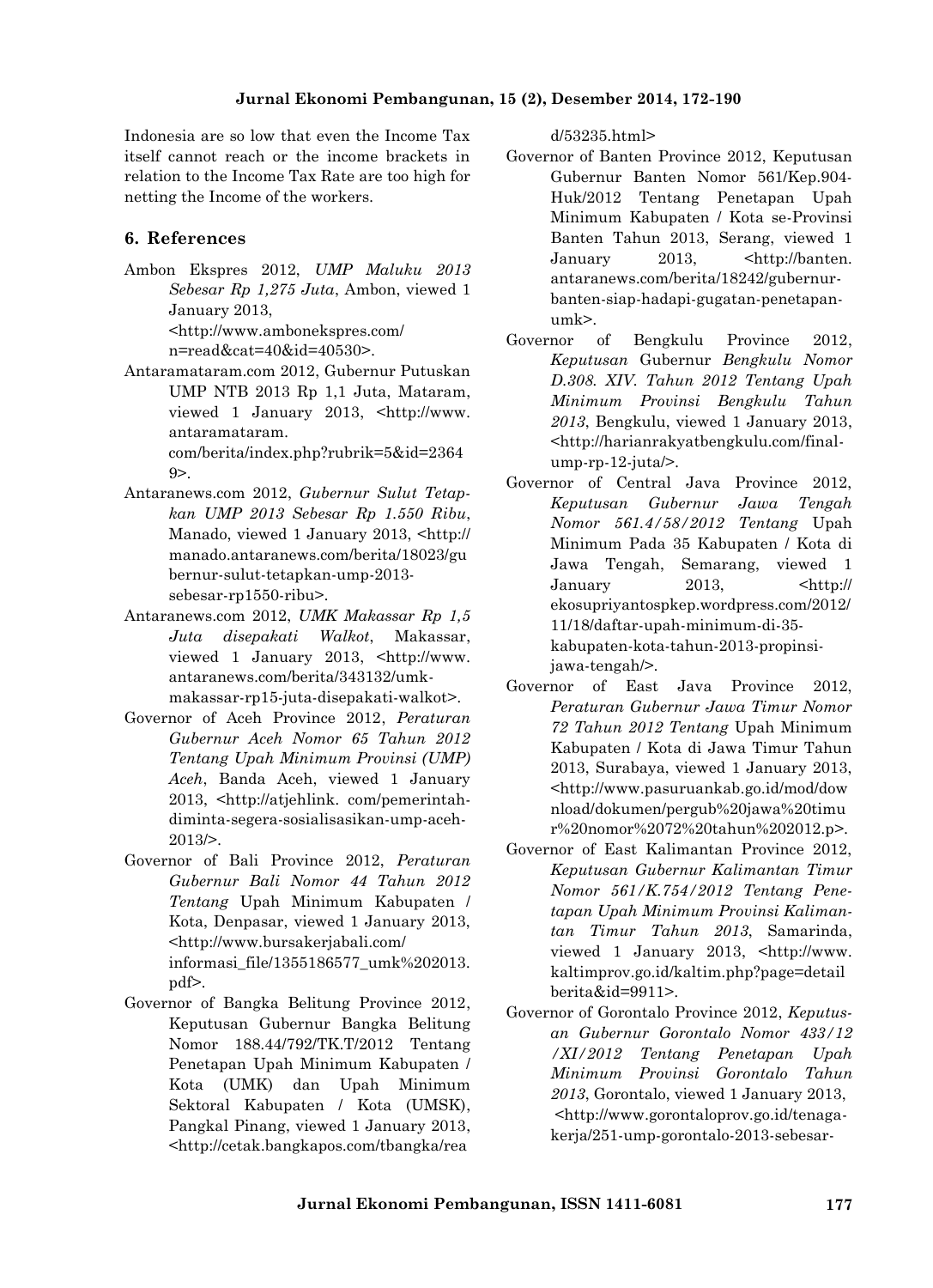rp-1-175-000>.

- Governor of Jakarta Special Administrative Region 2012, *Peraturan Gubernur Provinsi Daerah Khusus Ibukota Jakarta Nomor 189 Tahun 2012 Tentang Upah Minimum Provinsi Tahun 2013*, Jakarta, viewed 1 January 2013, http://www. beritpajak.com/Download/SK/Detail/Perg ub\_189\_2012.pdf>
- Governor of North Sumatera Province 2012, *Keputusan Gubernur Sumatera Utara Nomor 188.44/647/KPTS/2012 Tentang Upah Minimum Provinsi (UMP) Suma tera Utara Tahun* 2013, Medan, viewed 1 January 2013, <http:// sumutcyber.com /?open=view&newsid=22424>.
- Governor of Riau Islands Province 2012, *Keputusan Gubernur Kepulauan Riau Nomor 687 Tahun 2012 Tentang Pene tapan Upah Minimu*m Provinsi *(UMP) Kepulauan Riau Tahun 2013*, Tanjung Pinang, viewed 1 January 2013, <http:// sindikasi.inilah.com/read/detail/1922962/ ump-kepri-rp1365087>.
- Governor of Riau Province 2012, *Peraturan Gubernur Riau Nomor 58 Tahun 2012 Tentang Upah Minimum Provinsi Tahun 2013 Provinsi Riau*, Pekanbaru, viewed 1 January 2013, <http://fokusriau.com/ berita-1967-rusli-zainal-terbitkan pergub-ump-riau-senilai-rp14 juta.html>.
- Governor of South East Sulawesi Province 2012, *Peraturan Gubernur Sulawesi Tenggara Nomor 29 Tahun 2012 Tentang Besaran Nilai Upah Minimum Provinsi Tahun 2013*, Kendari, viewed 1 January 2013, <http://rsa991fm.wordpress.com/ 2012/11/17/ump-sultra-2013-naik-9/>.
- Governor of South Kalimantan Province 2012, Keputusan Gubernur Kalimantan Sela tan Nomor 188.44/0502/Kum/2012 Ten tang Penetapan Upah Minimum Provinsi Kalimantan Selatan Tahun 2013, Banjarmasin, viewed 1 January 2013, <http://www.hulusungaitengahkab.go.id/i ndex.php?berita-

detail=531#.UOKuG6zYlxI/>.

Governor of South Sulawesi Province 2012, *Keputusan Gubernur Sulawesi Selatan* *Nomor 2550/X/2012 Tentang Penetapan Upah Minimum Provinsi* Sulawesi *Selatan Tahun 2013*, Makassar, viewed 1 January 2013, <http://www.sulsel.go.id/ content/pemprov-sahkan-ump-sulsel>.

- Governor of South Sumatera Province 2012, *Keputusan Gubernur Sumatera Selatan Nomor 745/ KPTS/DISNAKERTRANS/ 2012 Tentang Penetapan Upah Minimum Provinsi*, Palembang, viewed 1 January 2013, <http://palembang-pos.com/ index.php? option=com\_content&view =article&id=7699:tolak-upah murah&catid=70:plembang kito&Itemid=76>.
- Governor of West Java Province 2012, Keputusan *Gubernur Jawa Barat Nomor 561/Kep.1405-Bangsos/2012 Tentang Upah Minimum Kabupaten / Kota di Jawa Barat Tahun 2013*, Bandung, viewed 1 January 2013, <http:// rumahburuh.com/wp-content/uploads/ 2012/11/SK-Gubernur-UMK-2013.pdf>.
- Governor of West Kalimantan Province 2012, Keputusan *Gubernur Kalimantan Barat Nomor 632/KESSOS/2012 Tentang Penetapan Upah Minimum Kota Pontianak Tahun 2013*, Pontianak, viewed 1 January 2013, <http://www. pontianakkota.go.id/?q=news/umk-rp- 1165000-berlaku-mulai-2013>.
- Governor of West Sumatera Province 2012, *Keputusan Gubernur Sumatera Barat Nomor 562-781-2012 Tentang Penetapan Upah Minimum Provinsi (UMP) Sumatera Barat*, Padang, viewed 1 January 2013, <http://www. padang media.com/1-Berit a/77377-Pengusaha- Dilarang-Turunkan-Upah-Diatas- UMP.html>.
- Governor of Yogyakarta Special Administrative Region 2012, *Keputusan Gubernur Daerah Istimewa Yogyakarta Nomor 370/KEP/2012 Tentang* Upah Minimum Kabupaten / Kota Tahun 2013 di Daerah Istimewa Yogyakarta, Yogyakarta, viewed 1 January 2013, <http://www. nakertrans.jogjaprov.go.id/contentdetil.p hp?kat=brta&id=NTk=&fle=aW5kZXguc Ghw&lback=>.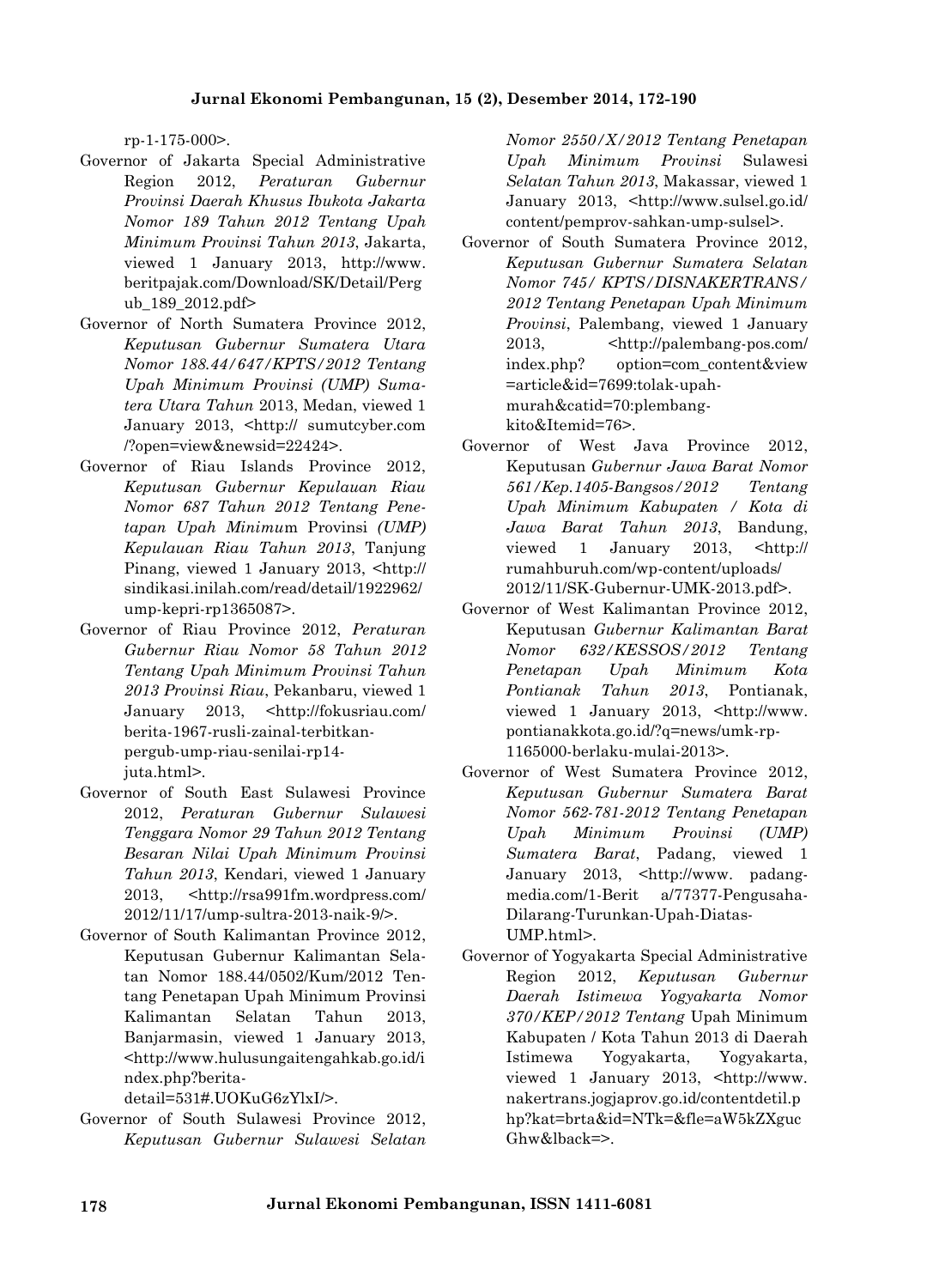- Harian Pagi Timor Express Kupang 2012, *2013, UMP NTT Rp 1.010.000*, Kupang, viewed 1 January 2013, <http://www.timorexpress.com/index.php ?act=news&nid=52387>.
- Harian Rakyat Kalbar The New Equator 2012, KSBSI: UMP Kalbar Rendah, Pontianak, viewed 1 January 2013, <http://www. equator-news.com/utama/20121126/ ksbsi-ump-kalbar-rendah>.
- Jambiekspres News 2012, 2013, UMR Rp 1,3 Juta, Sengeti, viewed 1 January 2013, <http://www.jambiekspres.co.id/berita- 2356-2013-umr-rp-13-juta.html>.
- JProperty 2012, *Penetapan UMP 2013 di* Lampung, Bandar Lampung, viewed 1 January 2013, <http://jproperty.org/ump- 2013.html>.
- Kompas.com 2012, UMP Papua 2013 Rp 1,71 Juta, Biak, viewed 1 January 2013, <http://megapolitan.kompas.com/read/20 12/11/17/10384515/UMP.Papua.2013.Rp. 1.71.Juta>.
- Malutpost.co.id 2012, *UMP Malut Disepakati Rp 1,1 Juta*, Sofifi, viewed 1 January 2013, <http://malutpost.co.id/?p=6061>.
- Radar-Sulbar.com 2012, *Dewan Pengupahan Telat Laporkan UMP 2012 Sulbar*, Mamuju, viewed 1 January 2013, <http://www.radar-sulbar.com/ mamuju/dewan-pengupahan-telatlaporkan-ump-2012-sulbar-2/>.
- Radar Sulteng 2012, UMP Sulteng Sudah Diteken, Palu, viewed 1 January 2013, <http://www.radarsulteng.co.id/index.php /berita/detail/Rubrik/42/6008>.
- Sindonews.com 2012, *17 Provinsi Telah* Tetapkan *UMP 2013*, Jakarta, viewed 1 January 2013, <http://ekbis.sindonews.

com/read/2012/11/21/34/690283/17 provinsi-telah-tetapkan-ump-2013>.

- The Government of the Republic of Indonesia 2008, Undang-Undang Nomor 7 Tahun 1983 Tentang Pajak Penghasilan sebagaimana telah diubah terakhir dengan Undang-Undang Nomor 36 Tahun 2008, Jakarta, viewed 1 January 2013,<http://www.pajak.go.id/ dmdocuments/UU-36-2008.pdf>.
- The Local Government of Manokwari Regency 2012, UMP Papua Barat Rp 1.720.000, Manokwari, viewed 1 January 2013, <http://www.manokwarikab.go.id/website -kabupaten-manokwari- wwwmanokwarikabgoid/news206821886 6/78-latest-news1958260390-latest news1958260390/1731-ump-papua-barat rp-1720000>.
- The Ministry of Finance of the Republic of Indonesia 2008, Peraturan Menteri Keuangan Nomor 250/PMK.03/2008 Ten tang Besarnya Biaya Jabatan atau Biaya Pensiun yang dapat dikurangkan dari Penghasilan Bruto Pegawai Tetap atau Pensiunan, Jakarta, viewed 1 January 2013, <http://triyani.files. wordpress.com/ 2009/01/pmk250mk032008biayajabatan.pdf>.
- The Ministry of Finance of the Republic of Indonesia 2012, *Peraturan Menteri Keuangan Nomor 162/PMK.011/2011 Tentang Penyesuaian Besarnya Pengha silan Tidak Kena Pajak*, Jakarta, viewed 1 January 2013, <http://triyani.files. wordpress.com/2012/11/pmk- 162\_2012ptkp.pdf>.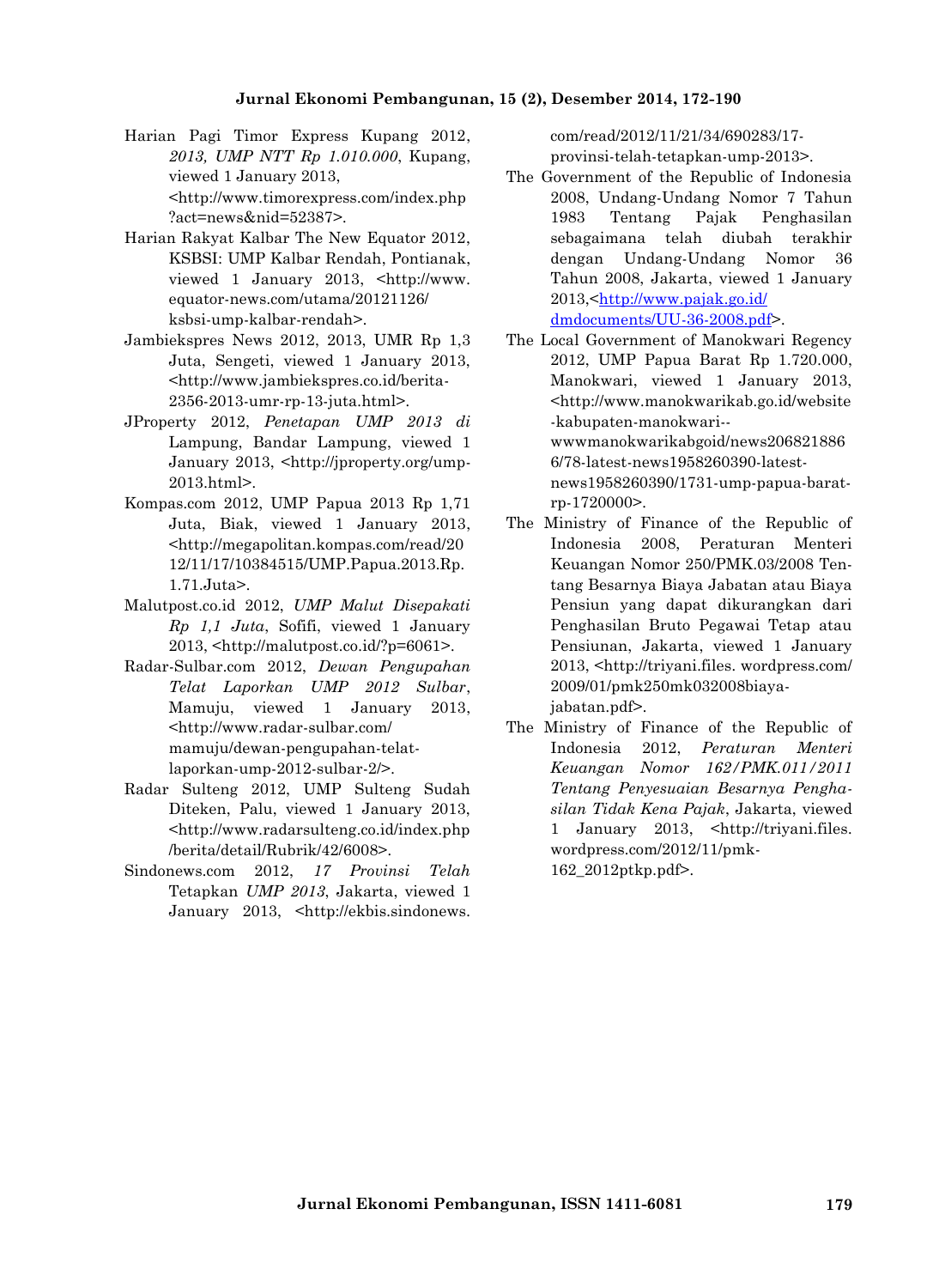### **Lampiran**

| N <sub>0</sub>    | Name of Province / Regency / City                 | Monthly Wages (Rp.) | Level    |
|-------------------|---------------------------------------------------|---------------------|----------|
| $\mathbf{1}$      | Province of Nanggroe Aceh Darussalam              | 1,550,000           | Province |
| $\,2$             | Province of North Sumatera                        | 1,305,000           | Province |
| $\,3$             | Province of West Sumatera                         | 1,350,000           | Province |
| $\bf{4}$          | Province of Riau                                  | 1,400,000           | Province |
| 5                 | Province of Riau Islands                          | 1,365,087           | Province |
| 6                 | Province of Jambi                                 | 1,300,000           | Province |
| $\scriptstyle{7}$ | Province of South Sumatera                        | 1,350,000           | Province |
| $\,8\,$           | Province of Bangka - Belitung                     | 1,622,400           | Province |
| $\boldsymbol{9}$  | Province of Bengkulu                              | 1,200,000           | Province |
| 10                | Province of Lampung                               | 1,150,000           | Province |
| 11                | Province of Jakarta Special Administrative Region | 2,200,000           | Province |
| 12                | Province of West Nusa Tenggara                    | 1,100,000           | Province |
| 13                | Province of East Nusa Tenggara                    | 1,010,000           | Province |
| 14                | Province of West Kalimantan                       | 1,060,000           | Province |
| 15                | Province of South Kalimantan                      | 1,337,500           | Province |
| 16                | Province of Central Kalimantan                    | 1,553,127           | Province |
| 17                | Province of East Kalimantan                       | 1,752,000           | Province |
| 18                | Province of Maluku                                | 1,275,000           | Province |
| 19                | Province of North Maluku                          | 1,152,598           | Province |
| 20                | Province of Gorontalo                             | 1,175,000           | Province |
| 21                | Province of North Sulawesi                        | 1,550,000           | Province |
| $\bf 22$          | Province of South East Sulawesi                   | 1,125,000           | Province |
| 23                | Province of Central Sulawesi                      | 995,000             | Province |
| 24                | Province of South Sulawesi                        | 1,440,000           | Province |
| $\bf 25$          | Province of West Sulawesi                         | 1,127,000           | Province |
| 26                | Province of Papua                                 | 1,710,000           | Province |
| 27                | Province of West Papua                            | 1,720,000           | Province |
| 28                | Regency of Tasikmalaya - West Java                | 1,035,000           | Regency  |
| 29                | Regency of Ciamis - West Java                     | 854,075             | Regency  |
| 30                | City of Sukabumi - West Java                      | 1,050,000           | City     |
| 31                | Regency of Garut - West Java                      | 965,000             | Regency  |
| 32                | City of Banjar - West Java                        | 950,000             | City     |
| $33\,$            | Regency of Majalengka - West Java                 | 850,000             | Regency  |
| 34                | Regency of Sukabumi - West Java                   | 1,201,020           | Regency  |
| $35\,$            | Regency of Cirebon - West Java                    | 1,081,300           | Regency  |
| $36\,$            | Regency of Bandung - West Java                    | 1,388,333           | Regency  |
| 37                | Regency of Sumedang - West Java                   | 1,381,700           | Regency  |
| $38\,$            | City of Tasikmalaya - West Java                   | 1,045,000           | City     |
| 39                | Regency of Kuningan - West Java                   | 857,000             | Regency  |
| 40                | City of Cirebon - West Java                       | 1,082,500           | City     |
| 41                | Regency of Cianjur - West Java                    | 970,000             | Regency  |
| $42\,$            | City of Bandung - West Java                       | 1,538,703           | City     |
| $43\,$            | Regency of Subang - West Java                     | 1,220,000           | Regency  |
| 44                | Regency of Bekasi - West Java                     | 2,002,000           | Regency  |
| 45                | Regency of Indramayu - West Java                  | 1,125,000           | Regency  |
| 46                | City of Cimahi - West Java                        | 1,388,333           | City     |
| 47                | City of Bekasi - West Java                        | 2,100,000           | City     |
| 48                | Regency of Purwakarta - West Java                 | 1,693,167           | Regency  |
| 49                | Regency of Bandung Barat - West Java              | 1,396,399           | Regency  |
| 50                | City of Depok - West Java                         | 2,042,000           | City     |
| 51                | Regency of Bogor - West Java                      | 2,002,000           | Regency  |
| $52\,$            | City of Bogor - West Java                         | 2,002,000           | City     |
| $53\,$            | Regency of Karawang - West Java                   | 2,000,000           | Regency  |

### **Table 1.** List of Regional Minimum Wages in 2013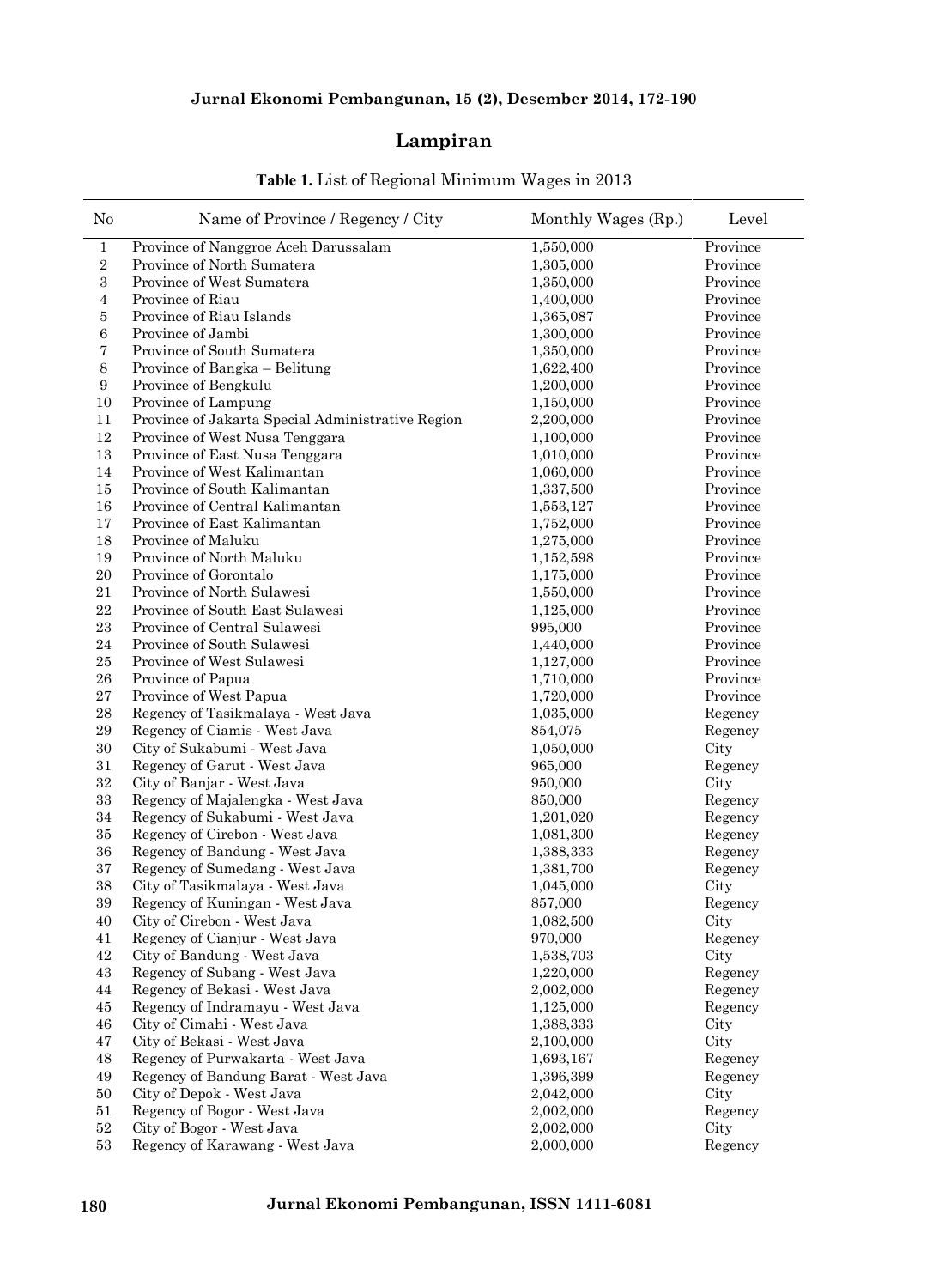| N <sub>0</sub>    | Name of Province / Regency / City        | Monthly Wages (Rp.) | Level   |
|-------------------|------------------------------------------|---------------------|---------|
| 54                | Regency of Lebak - Banten                | 1,187,500           | Regency |
| 55                | City of Serang - Banten                  | 1,798,446           | City    |
| 56                | Regency of Pandeglang - Banten           | 1,182,000           | Regency |
| 57                | City of Tangerang - Banten               | 2,203,000           | City    |
| 58                | Regency of Tangerang - Banten            | 2,200,000           | Regency |
| $59\,$            | City of South Tangerang - Banten         | 2,200,000           | City    |
| $60\,$            | City of Cilegon - Banten                 | 2,200,000           | City    |
| 61                | Regency of Serang - Banten               | 2,080,000           | Regency |
| $62\,$            | City of Semarang - Central Java          | 1,209,100           | City    |
| 63                | Regency of Demak - Central Java          | 995,000             | Regency |
| 64                | Regency of Kendal - Central Java         | 953,000             | Regency |
| 65                | Regency of Semarang - Central Java       | 1,051,000           | Regency |
| 66                | City of Salatiga - Central Java          | 974,000             | City    |
| 67                | Regency of Grobogan - Central Java       | 842,000             | Regency |
| 68                | Regency of Blora - Central Java          | 932,000             | Regency |
| 69                | Regency of Kudus - Central Java          | 990,000             | Regency |
| $70\,$            | Regency of Jepara - Central Java         | 875,000             | Regency |
| 71                | Regency of Pati - Central Java           | 927,600             | Regency |
| $\sqrt{72}$       | Regency of Rembang - Central Java        | 896,000             | Regency |
| $73\,$            | Regency of Boyolali - Central Java       | 895,000             | Regency |
| $74\,$            | City of Surakarta - Central Java         | 915,900             | City    |
| $75\,$            | Regency of Sukoharjo - Central Java      | 902,000             | Regency |
| 76                | Regency of Sragen - Central Java         | 864,000             | Regency |
| $77\,$            | Regency of Karanganyar - Central Java    | 896,500             | Regency |
| 78                | Regency of Wonogiri - Central Java       | 830,000             | Regency |
| 79                | Regency of Klaten - Central Java         | 871,500             | Regency |
| 80                | City of Magelang - Central Java          | 901,500             | City    |
| 81                | Regency of Magelang - Central Java       | 942,000             | Regency |
| $82\,$            | Regency of Purworejo - Central Java      | 849,000             | Regency |
| 83                | Regency of Temanggung - Central Java     | 940,000             | Regency |
| $84\,$            | Regency of Wonosobo - Central Java       | 880,000             | Regency |
| 85                | Regency of Kebumen - Central Java        | 835,000             | Regency |
| 86                | Regency of Banyumas - Central Java       | 877,500             | Regency |
| 87                | Regency of Cilacap City - Central Java   | 986,000             | Regency |
| 88                | Regency of East Cilacap - Central Java   | 861,000             | Regency |
| 89                | Regency of West Cilacap - Central Java   | 816,000             | Regency |
| $90\,$            | Regency of Banjarnegara - Central Java   | 835,000             | Regency |
| 91                | Regency of Purbalingga - Central Java    | 896,500             | Regency |
| 92                | Regency of Batang - Central Java         | 970,000             | Regency |
| $\boldsymbol{93}$ | City of Pekalongan - Central Java        | 980,000             | City    |
| 94                | Regency of Pekalongan - Central Java     | 962,000             | Regency |
| 95                | Regency of Pemalang - Central Java       | 908,000             | Regency |
| 96                | City of Tegal - Central Java             | 860,000             | City    |
| 97                | Regency of Tegal - Central Java          | 860,000             | Regency |
| 98                | Regency of Brebes - Central Java         | 859,000             | Regency |
| 99                | City of Yogyakarta - Yogyakarta SAR      | 1,065,247           | City    |
| 100               | Regency of Sleman - Yogyakarta SAR       | 1,026,181           | Regency |
| 101               | Regency of Bantul - Yogyakarta SAR       | 993,484             | Regency |
| 102               | Regency of Kulon Progo - Yogyakarta SAR  | 954,339             | Regency |
| 103               | Regency of Gunung Kidul - Yogyakarta SAR | 947,114             | Regency |
| 104               | City of Surabaya - East Java             | 1,740,000           | City    |
| 105               | Regency of Gresik - East Java            | 1,740,000           | Regency |
| 106               | Regency of Pasuruan - East Java          | 1,720,000           | Regency |
| 107               | Regency of Sidoarjo - East Java          | 1,720,000           | Regency |
| 108               | Regency of Mojokerto - East Java         | 1,700,000           | Regency |
| 109               | Regency of Malang - East Java            | 1,343,700           | Regency |
| 110               | City of Malang - East Java               | 1,340,300           | City    |
| 111               | City of Batu - East Java                 | 1,268,000           | City    |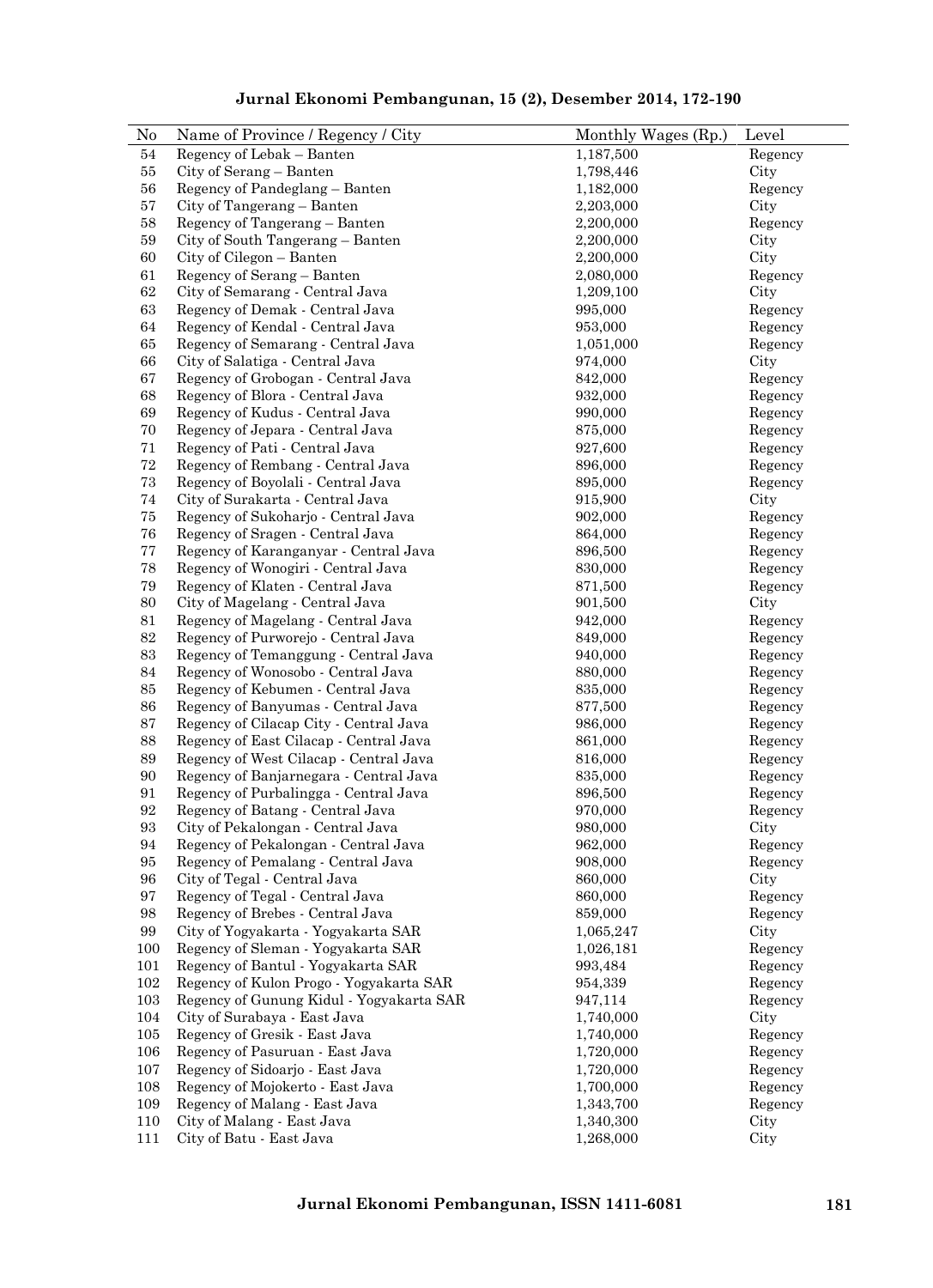| Jurnal Ekonomi Pembangunan, 15 (2), Desember 2014, 172-190 |  |
|------------------------------------------------------------|--|
|------------------------------------------------------------|--|

| No  | Name of Province / Regency / City   | Monthly Wages (Rp.) | Level   |
|-----|-------------------------------------|---------------------|---------|
| 112 | Regency of Jombang - East Java      | 1,200,000           | Regency |
| 113 | Regency of Probolinggo - East Java  | 1,198,600           | Regency |
| 114 | City of Pasuruan - East Java        | 1,195,800           | City    |
| 115 | Regency of Tuban - East Java        | 1,144,400           | Regency |
| 116 | City of Kediri - East Java          | 1,128,400           | City    |
| 117 | Regency of Sampang - East Java      | 1,104,600           | Regency |
| 118 | City of Probolinggo - East Java     | 1,103,200           | City    |
| 119 | Regency of Jember - East Java       | 1,091,950           | Regency |
| 120 | Regency of Kediri - East Java       | 1,089,950           | Regency |
| 121 | Regency of Banyuwangi - East Java   | 1,086,400           | Regency |
| 122 | Regency of Lamongan - East Java     | 1,075,700           | Regency |
| 123 | Regency of Pamekasan - East Java    | 1,059,600           | Regency |
| 124 | Regency of Situbondo - East Java    | 1,048,000           | Regency |
| 125 | City of Mojokerto - East Java       | 1,040,000           | City    |
| 126 | Regency of Bojonegoro - East Java   | 1,029,500           | Regency |
| 127 | Regency of Lumajang - East Java     | 1,011,950           | Regency |
| 128 | Regency of Tulungagung - East Java  | 1,007,900           | Regency |
| 129 | Regency of Bangkalan - East Java    | 983,800             | Regency |
| 130 | Regency of Sumenep - East Java      | 965,000             | Regency |
| 131 | Regency of Madiun - East Java       | 960,750             | Regency |
| 132 | Regency of Nganjuk - East Java      | 960,200             | Regency |
| 133 | City of Madiun - East Java          | 953,000             | City    |
| 134 | Regency of Blitar - East Java       | 946,850             | Regency |
| 135 | Regency of Bondowoso - East Java    | 946,000             | Regency |
| 136 | City of Blitar - East Java          | 924,800             | City    |
| 137 | Regency of Ponorogo - East Java     | 924,000             | Regency |
| 138 | Regency of Trenggalek - East Java   | 903,900             | Regency |
| 139 | Regency of Ngawi - East Java        | 900,000             | Regency |
| 140 | Regency of Pacitan - East Java      | 887,250             | Regency |
| 141 | Regency of Magetan - East Java      | 866,250             | Regency |
| 142 | Regency of Badung - Bali            | 1,401,000           | Regency |
| 143 | City of Denpasar - Bali             | 1,358,000           | City    |
| 144 | Regency of Gianyar - Bali           | 1,230,000           | Regency |
| 145 | Regency of Karangasem - Bali        | 1,195,000           | Regency |
| 146 | Regency of Jembrana - Bali          | 1,212,500           | Regency |
| 147 | Regency of Tabanan - Bali           | 1,250,000           | Regency |
| 148 | Regency of Klungkung - Bali         | 1,190,000           | Regency |
| 149 | Regency of Buleleng - Bali          | 1,200,000           | Regency |
| 150 | Regency of Bangli - Bali            | 1,182,000           | Regency |
| 151 | City of Pontianak - West Kalimantan | 1,165,000           | City    |
| 152 | City of Makassar - South Sulawesi   | 1,500,000           | City    |

**Table 2.** Workers' Annual Gross Income in 2013

|                |                                      | A             | B                             |
|----------------|--------------------------------------|---------------|-------------------------------|
| No             | Name of Province / Regency / City    | Monthly       | Annual Gross<br>Income $(Rp)$ |
|                |                                      | Wages $(Rp.)$ | $= A x 13$                    |
|                | Province of Nanggroe Aceh Darussalam | 1,550,000     | 20,150,000                    |
| $\overline{2}$ | Province of North Sumatera           | 1,305,000     | 16,965,000                    |
| 3              | Province of West Sumatera            | 1,350,000     | 17,550,000                    |
| 4              | Province of Riau                     | 1,400,000     | 18,200,000                    |
| 5              | Province of Riau Islands             | 1,365,087     | 17,746,131                    |
| 6              | Province of Jambi                    | 1,300,000     | 16,900,000                    |
|                | Province of South Sumatera           | 1,350,000     | 17,550,000                    |
| 8              | Province of Bangka - Belitung        | 1,622,400     | 19,468,800                    |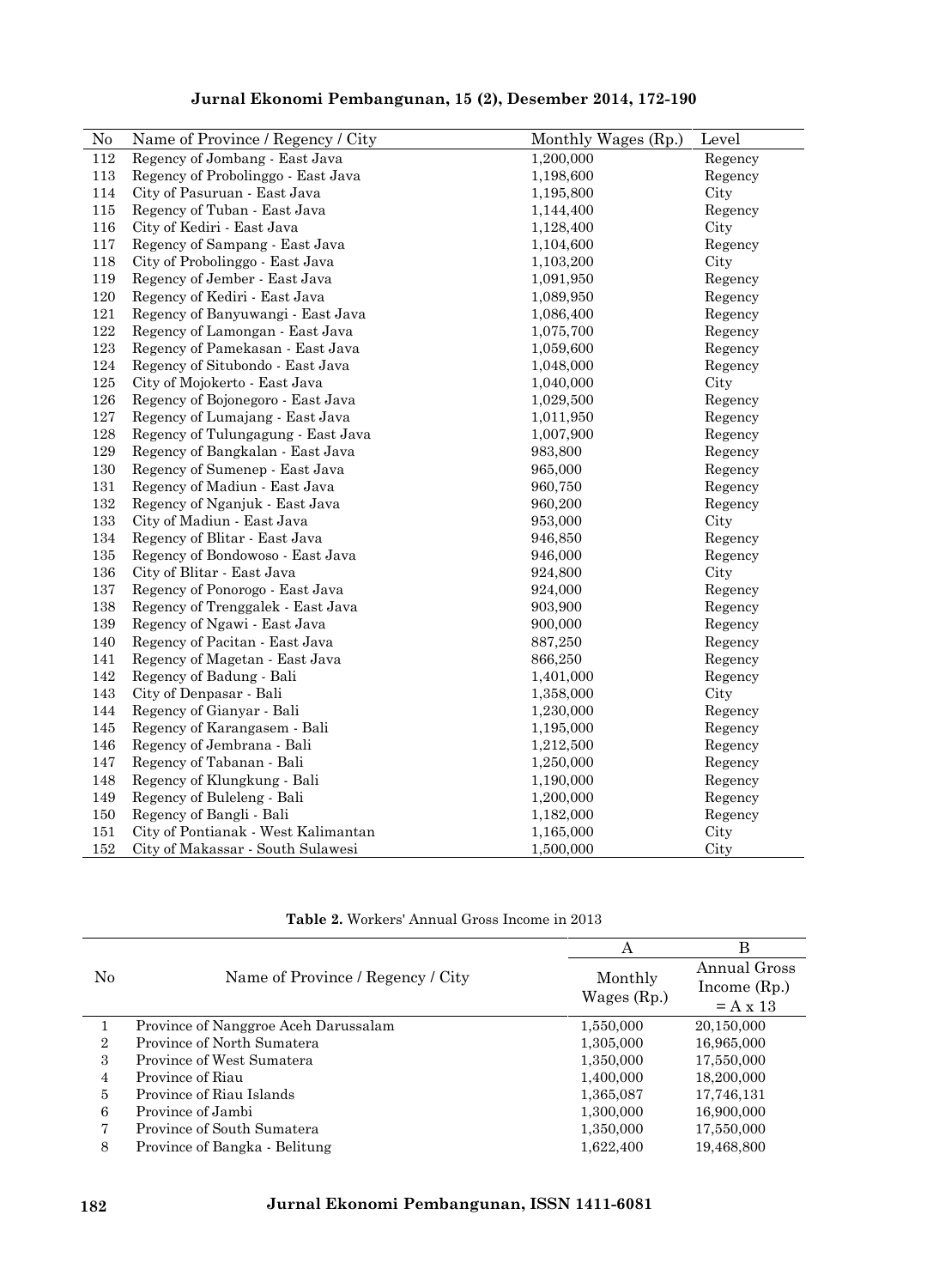|                  |                                                           | $\boldsymbol{A}$       | $\bf{B}$                 |
|------------------|-----------------------------------------------------------|------------------------|--------------------------|
|                  |                                                           |                        | Annual Gross             |
| N <sub>0</sub>   | Name of Province / Regency / City                         | Monthly                | Income $(Rp.)$           |
|                  |                                                           | Wages $(Rp.)$          | $= A x 13$               |
| $\boldsymbol{9}$ | Province of Bengkulu                                      | 1,200,000              | 15,600,000               |
| $10\,$           | Province of Lampung                                       | 1,150,000              | 14,950,000               |
| 11               | Province of Jakarta Special Administrative Region         | 2,200,000              | 28,600,000               |
| 12               | Province of West Nusa Tenggara                            | 1,100,000              | 14,300,000               |
| 13               | Province of East Nusa Tenggara                            | 1,010,000              | 13,130,000               |
| 14               | Province of West Kalimantan                               | 1,060,000              | 13,780,000               |
| $15\,$           | Province of South Kalimantan                              | 1,337,500              | 17,387,500               |
| 16               | Province of Central Kalimantan                            | 1,553,127              | 20,190,651               |
| 17               | Province of East Kalimantan                               | 1,752,000              | 21,024,000               |
| 18               | Province of Maluku                                        | 1,275,000              | 16,575,000               |
| 19               | Province of North Maluku                                  | 1,152,598              | 14,983,774               |
| 20               | Province of Gorontalo                                     | 1,175,000              | 15,275,000               |
| $21\,$           | Province of North Sulawesi                                | 1,550,000              | 20,150,000               |
| $\bf 22$         | Province of South East Sulawesi                           | 1,125,000              | 13,500,000               |
| 23               | Province of Central Sulawesi                              | 995,000                | 12,935,000               |
| 24               | Province of South Sulawesi                                | 1,440,000              | 18,720,000               |
| $25\,$           | Province of West Sulawesi                                 | 1,127,000              | 13,524,000               |
| ${\bf 26}$       | Province of Papua                                         | 1,710,000              | 22,230,000               |
| $\sqrt{27}$      | Province of West Papua                                    | 1,720,000              | 22,360,000               |
| $\bf 28$         | Regency of Tasikmalaya - West Java                        | 1,035,000              | 13,455,000               |
| $\rm 29$         | Regency of Ciamis - West Java                             | 854,075                | 11,102,975               |
| $30\,$           | City of Sukabumi - West Java                              | 1,050,000              | 13,650,000               |
| 31               | Regency of Garut - West Java                              | 965,000                | 12,545,000               |
| 32               | City of Banjar - West Java                                | 950,000                | 12,350,000               |
| 33               | Regency of Majalengka - West Java                         | 850,000                | 11,050,000               |
| 34               | Regency of Sukabumi - West Java                           | 1,201,020              | 15,613,260               |
| 35               | Regency of Cirebon - West Java                            | 1,081,300              | 14,056,900               |
| 36               | Regency of Bandung - West Java                            | 1,388,333              | 18,048,329               |
| 37               | Regency of Sumedang - West Java                           | 1,381,700              | 17,962,100               |
| 38               | City of Tasikmalaya - West Java                           | 1,045,000              | 13,585,000               |
| $39\,$           | Regency of Kuningan - West Java                           | 857,000                | 11,141,000               |
| 40               | City of Cirebon - West Java                               | 1,082,500              | 14,072,500               |
| 41               | Regency of Cianjur - West Java                            | 970,000                | 12,610,000               |
| 42               | City of Bandung - West Java                               | 1,538,703              | 20,003,139               |
| 43               | Regency of Subang - West Java                             | 1,220,000              | 15,860,000               |
| 44               | Regency of Bekasi - West Java                             | 2,002,000              | 26,026,000               |
| 45               | Regency of Indramayu - West Java                          | 1,125,000              | 14,625,000               |
| 46               | City of Cimahi - West Java                                | 1,388,333              | 18,048,329               |
| $47\,$           | City of Bekasi - West Java                                | 2,100,000              | 27,300,000               |
| 48               | Regency of Purwakarta - West Java                         | 1,693,167              | 22,011,171               |
| $\rm 49$         | Regency of Bandung Barat - West Java                      | 1,396,399              | 18,153,187               |
| $50\,$           | City of Depok - West Java                                 | 2,042,000              | 26,546,000               |
| $51\,$           | Regency of Bogor - West Java                              | 2,002,000              | 26,026,000               |
| $52\,$           | City of Bogor - West Java                                 | 2,002,000              | 26,026,000               |
| $53\,$           | Regency of Karawang - West Java                           | 2,000,000              | 26,000,000<br>15,437,500 |
| $54\,$           | Regency of Lebak - Banten                                 | 1,187,500<br>1,798,446 |                          |
| 55<br>56         | City of Serang - Banten<br>Regency of Pandeglang - Banten |                        | 23,379,798               |
| 57               | City of Tangerang - Banten                                | 1,182,000<br>2,203,000 | 15,366,000<br>28,639,000 |
| 58               | Regency of Tangerang - Banten                             | 2,200,000              | 28,600,000               |
| $59\,$           | City of South Tangerang - Banten                          | 2,200,000              | 28,600,000               |
| $60\,$           | City of Cilegon - Banten                                  | 2,200,000              | 28,600,000               |
| 61               | Regency of Serang - Banten                                | 2,080,000              | 27,040,000               |
| $62\,$           | City of Semarang - Central Java                           | 1,209,100              | 15,718,300               |
| 63               | Regency of Demak - Central Java                           | 995,000                | 12,935,000               |
|                  |                                                           |                        |                          |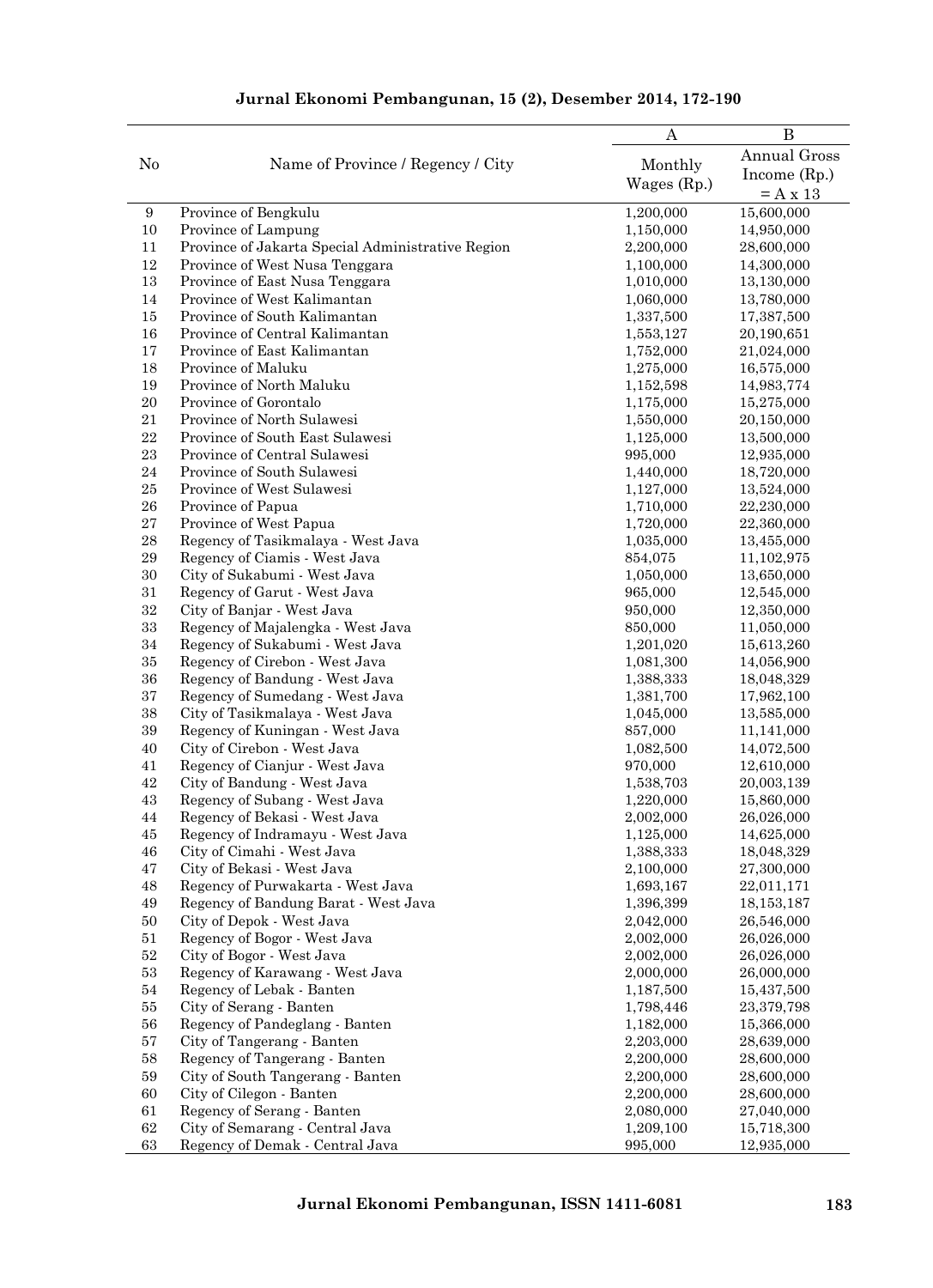|                   |                                          | A             | $\bf{B}$                     |
|-------------------|------------------------------------------|---------------|------------------------------|
| No                | Name of Province / Regency / City        | Monthly       | Annual Gross                 |
|                   |                                          | Wages $(Rp.)$ | Income $(Rp.)$<br>$= A x 13$ |
| 64                | Regency of Kendal - Central Java         | 953,000       | 12,389,000                   |
| 65                | Regency of Semarang - Central Java       | 1,051,000     | 13,663,000                   |
| 66                | City of Salatiga - Central Java          | 974,000       | 12,662,000                   |
| 67                | Regency of Grobogan - Central Java       | 842,000       | 10,946,000                   |
| 68                | Regency of Blora - Central Java          | 932,000       | 12,116,000                   |
| 69                | Regency of Kudus - Central Java          | 990,000       | 12,870,000                   |
| 70                | Regency of Jepara - Central Java         | 875,000       | 11,375,000                   |
| 71                | Regency of Pati - Central Java           | 927,600       | 12,058,800                   |
| 72                | Regency of Rembang - Central Java        | 896,000       | 11,648,000                   |
| $73\,$            | Regency of Boyolali - Central Java       | 895,000       | 11,635,000                   |
| 74                | City of Surakarta - Central Java         | 915,900       | 11,906,700                   |
| $75\,$            | Regency of Sukoharjo - Central Java      | 902,000       | 11,726,000                   |
| 76                | Regency of Sragen - Central Java         | 864,000       | 11,232,000                   |
| $77\,$            | Regency of Karanganyar - Central Java    | 896,500       | 11,654,500                   |
| 78                | Regency of Wonogiri - Central Java       | 830,000       | 10,790,000                   |
| 79                | Regency of Klaten - Central Java         | 871,500       | 11,329,500                   |
| 80                | City of Magelang - Central Java          | 901,500       | 11,719,500                   |
| 81                | Regency of Magelang - Central Java       | 942,000       | 12,246,000                   |
| $82\,$            | Regency of Purworejo - Central Java      | 849,000       | 11,037,000                   |
| 83                | Regency of Temanggung - Central Java     | 940,000       | 12,220,000                   |
| 84                | Regency of Wonosobo - Central Java       | 880,000       | 11,440,000                   |
| 85                | Regency of Kebumen - Central Java        | 835,000       | 10,855,000                   |
| 86                | Regency of Banyumas - Central Java       | 877,500       | 11,407,500                   |
| 87                | Regency of Cilacap City - Central Java   | 986,000       | 12,818,000                   |
| 88                | Regency of East Cilacap - Central Java   | 861,000       | 11,193,000                   |
| 89                | Regency of West Cilacap - Central Java   | 816,000       | 10,608,000                   |
| 90                | Regency of Banjarnegara - Central Java   | 835,000       | 10,855,000                   |
| 91                | Regency of Purbalingga - Central Java    | 896,500       | 11,654,500                   |
| 92                | Regency of Batang - Central Java         | 970,000       | 12,610,000                   |
| $\boldsymbol{93}$ | City of Pekalongan - Central Java        | 980,000       | 12,740,000                   |
| 94                | Regency of Pekalongan - Central Java     | 962,000       |                              |
| 95                | Regency of Pemalang - Central Java       |               | 12,506,000                   |
|                   | City of Tegal - Central Java             | 908,000       | 11,804,000                   |
| 96                |                                          | 860,000       | 11,180,000                   |
| $\rm 97$          | Regency of Tegal - Central Java          | 860,000       | 11,180,000<br>11,167,000     |
| 98<br>99          | Regency of Brebes - Central Java         | 859,000       |                              |
|                   | City of Yogyakarta - Yogyakarta SAR      | 1,065,247     | 13,848,211                   |
| 100               | Regency of Sleman - Yogyakarta SAR       | 1,026,181     | 13,340,353                   |
| 101               | Regency of Bantul - Yogyakarta SAR       | 993,484       | 12,915,292                   |
| 102               | Regency of Kulon Progo - Yogyakarta SAR  | 954,339       | 12,406,407                   |
| 103               | Regency of Gunung Kidul - Yogyakarta SAR | 947,114       | 12,312,482                   |
| 104               | City of Surabaya - East Java             | 1,740,000     | 22,620,000                   |
| 105               | Regency of Gresik - East Java            | 1,740,000     | 22,620,000                   |
| 106               | Regency of Pasuruan - East Java          | 1,720,000     | 22,360,000                   |
| 107               | Regency of Sidoarjo - East Java          | 1,720,000     | 22,360,000                   |
| 108               | Regency of Mojokerto - East Java         | 1,700,000     | 22,100,000                   |
| 109               | Regency of Malang - East Java            | 1,343,700     | 17,468,100                   |
| 110               | City of Malang - East Java               | 1,340,300     | 17,423,900                   |
| 111               | City of Batu - East Java                 | 1,268,000     | 16,484,000                   |
| 112               | Regency of Jombang - East Java           | 1,200,000     | 15,600,000                   |
| 113               | Regency of Probolinggo - East Java       | 1,198,600     | 15,581,800                   |
| 114               | City of Pasuruan - East Java             | 1,195,800     | 15,545,400                   |
| 115               | Regency of Tuban - East Java             | 1,144,400     | 14,877,200                   |
| 116               | City of Kediri - East Java               | 1,128,400     | 14,669,200                   |
| 117               | Regency of Sampang - East Java           | 1,104,600     | 14,359,800                   |
| 118               | City of Probolinggo - East Java          | 1,103,200     | 14,341,600                   |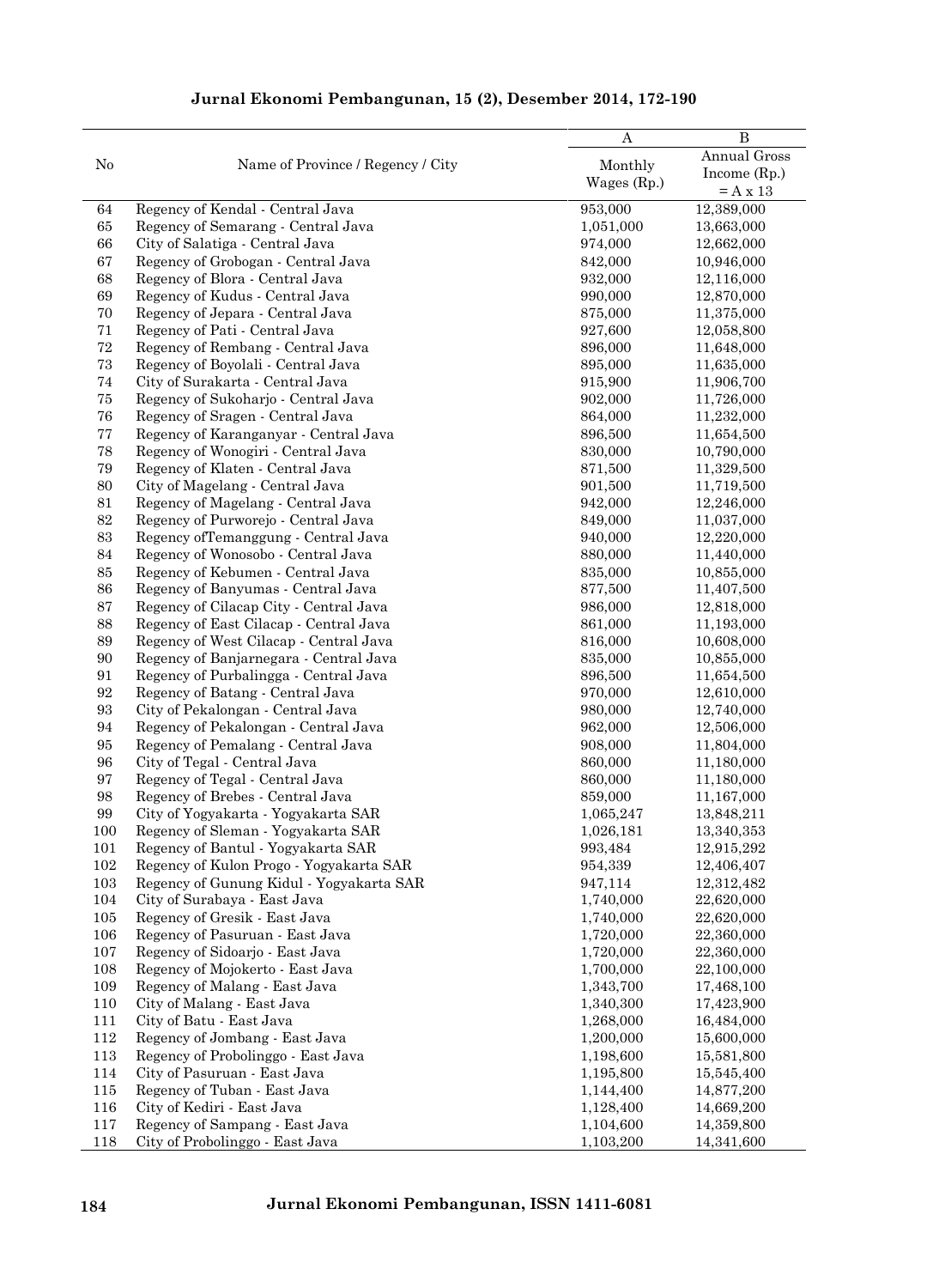|     |                                     | А             | $\overline{B}$ |
|-----|-------------------------------------|---------------|----------------|
| No  | Name of Province / Regency / City   | Monthly       | Annual Gross   |
|     |                                     | Wages $(Rp.)$ | Income $(Rp.)$ |
|     |                                     |               | $= A x 13$     |
| 119 | Regency of Jember - East Java       | 1,091,950     | 14,195,350     |
| 120 | Regency of Kediri - East Java       | 1,089,950     | 14,169,350     |
| 121 | Regency of Banyuwangi - East Java   | 1,086,400     | 14,123,200     |
| 122 | Regency of Lamongan - East Java     | 1,075,700     | 13,984,100     |
| 123 | Regency of Pamekasan - East Java    | 1,059,600     | 13,774,800     |
| 124 | Regency of Situbondo - East Java    | 1,048,000     | 13,624,000     |
| 125 | City of Mojokerto - East Java       | 1,040,000     | 13,520,000     |
| 126 | Regency of Bojonegoro - East Java   | 1,029,500     | 13,383,500     |
| 127 | Regency of Lumajang - East Java     | 1,011,950     | 13,155,350     |
| 128 | Regency of Tulungagung - East Java  | 1,007,900     | 13,102,700     |
| 129 | Regency of Bangkalan - East Java    | 983,800       | 12,789,400     |
| 130 | Regency of Sumenep - East Java      | 965,000       | 12,545,000     |
| 131 | Regency of Madiun - East Java       | 960,750       | 12,489,750     |
| 132 | Regency of Nganjuk - East Java      | 960,200       | 12,482,600     |
| 133 | City of Madiun - East Java          | 953,000       | 12,389,000     |
| 134 | Regency of Blitar - East Java       | 946,850       | 12,309,050     |
| 135 | Regency of Bondowoso - East Java    | 946,000       | 12,298,000     |
| 136 | City of Blitar - East Java          | 924,800       | 12,022,400     |
| 137 | Regency of Ponorogo - East Java     | 924,000       | 12,012,000     |
| 138 | Regency of Trenggalek - East Java   | 903,900       | 11,750,700     |
| 139 | Regency of Ngawi - East Java        | 900,000       | 11,700,000     |
| 140 | Regency of Pacitan - East Java      | 887,250       | 11,534,250     |
| 141 | Regency of Magetan - East Java      | 866,250       | 11,261,250     |
| 142 | Regency of Badung - Bali            | 1,401,000     | 18,213,000     |
| 143 | City of Denpasar - Bali             | 1,358,000     | 17,654,000     |
| 144 | Regency of Gianyar - Bali           | 1,230,000     | 15,990,000     |
| 145 | Regency of Karangasem - Bali        | 1,195,000     | 15,535,000     |
| 146 | Regency of Jembrana - Bali          | 1,212,500     | 15,762,500     |
| 147 | Regency of Tabanan - Bali           | 1,250,000     | 16,250,000     |
| 148 | Regency of Klungkung - Bali         | 1,190,000     | 15,470,000     |
| 149 | Regency of Buleleng - Bali          | 1,200,000     | 15,600,000     |
| 150 | Regency of Bangli - Bali            | 1,182,000     | 15,366,000     |
| 151 | City of Pontianak - West Kalimantan | 1,165,000     | 13,980,000     |
| 152 | City of Makassar - South Sulawesi   | 1,500,000     | 19,500,000     |

**Table 4.** Workers' Assessable Income in 2013 (in Rupiah)

|                             |                                      | Α               | B                                     | $\mathcal{C}$           | D                     | E                                 |
|-----------------------------|--------------------------------------|-----------------|---------------------------------------|-------------------------|-----------------------|-----------------------------------|
| No                          | Name of Province / Regency /<br>City | Gross<br>Income | Official<br>Expenditure<br>$= A x 5%$ | Net Income<br>$= A - B$ | Personal<br>Exemption | Assessable<br>Income<br>$= C - D$ |
|                             | Province of Nanggroe Aceh            |                 |                                       |                         |                       |                                   |
|                             | Darussalam                           | 20,150,000      | 1,007,500                             | 19,142,500              | 24,300,000            | $\Omega$                          |
| $\mathcal{D}_{\mathcal{L}}$ | Province of North Sumatera           | 16,965,000      | 848.250                               | 16,116,750              | 24,300,000            | $\Omega$                          |
| 3                           | Province of West Sumatera            | 17,550,000      | 877,500                               | 16,672,500              | 24,300,000            |                                   |
| 4                           | Province of Riau                     | 18,200,000      | 910,000                               | 17,290,000              | 24,300,000            | 0                                 |
| 5                           | Province of Riau Islands             | 17,746,131      | 887,307                               | 16,858,824              | 24,300,000            |                                   |
| 6                           | Province of Jambi                    | 16,900,000      | 845,000                               | 16,055,000              | 24,300,000            |                                   |
|                             | Province of South Sumatera           | 17,550,000      | 877.500                               | 16,672,500              | 24,300,000            | $\Omega$                          |
| 8                           | Province of Bangka - Belitung        | 21,091,200      | 1,054,560                             | 20,036,640              | 24,300,000            | $\Omega$                          |
| 9                           | Province of Bengkulu                 | 15,600,000      | 780,000                               | 14,820,000              | 24,300,000            |                                   |
| 10                          | Province of Lampung                  | 14,950,000      | 747,500                               | 14,202,500              | 24,300,000            | $_{0}$                            |
| 11                          | Province of Jakarta SAR              | 28,600,000      | 1,430,000                             | 27,170,000              | 24,300,000            | 2,870,000                         |
| 12                          | Province of West Nusa Tenggara       | 14,300,000      | 715,000                               | 13,585,000              | 24,300,000            |                                   |
| 13                          | Province of East Nusa Tenggara       | 13,130,000      | 656,500                               | 12,473,500              | 24,300,000            |                                   |
| 14                          | Province of West Kalimantan          | 13.780,000      | 689,000                               | 13.091.000              | 24.300,000            |                                   |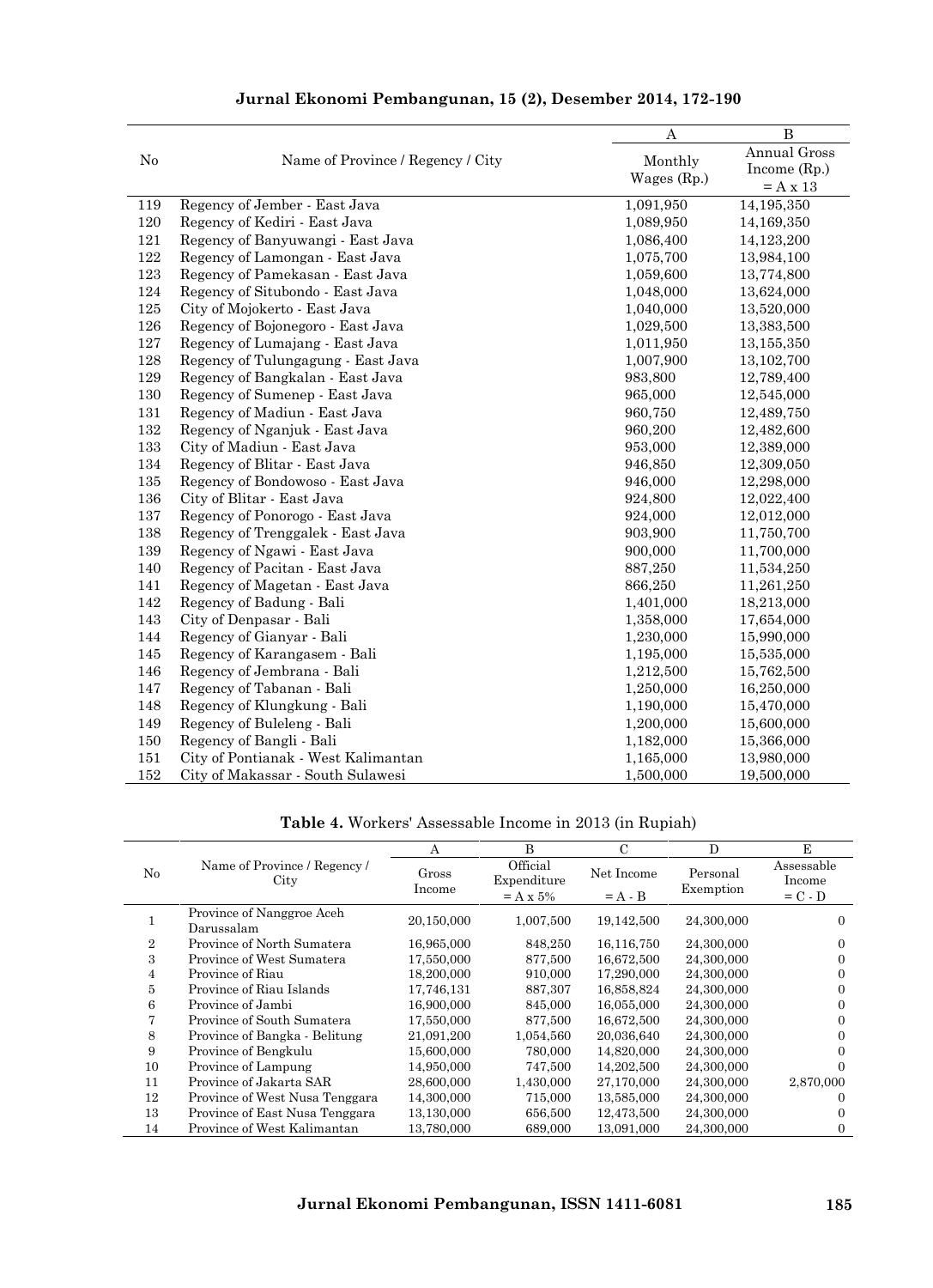|          |                                                               | A                        | $\, {\bf B}$         | $\mathbf C$              | ${\bf D}$                | Е                                    |
|----------|---------------------------------------------------------------|--------------------------|----------------------|--------------------------|--------------------------|--------------------------------------|
| No       | Name of Province / Regency / City                             | Gross                    | Official             | Net Income               | Personal                 | Assessable                           |
|          |                                                               | Income                   | Expenditure          |                          | Exemption                | Income                               |
|          |                                                               |                          | $=$ A x 5%           | $= A - B$                |                          | $= C - D$                            |
| 15       | Province of South Kalimantan                                  | 17,387,500               | 869,375              | 16,518,125               | 24,300,000               | $\mathbf{0}$                         |
| 16       | Province of Central Kalimantan                                | 20,190,651               | 1,009,533            | 19, 181, 118             | 24,300,000               | $\boldsymbol{0}$                     |
| 17       | Province of East Kalimantan                                   | 22,276,000               | 1,138,800            | 21,637,200               | 24,300,000               | $\boldsymbol{0}$                     |
| 18       | Province of Maluku                                            | 16,575,000               | 828,750              | 15,746,250               | 24,300,000               | $\boldsymbol{0}$                     |
| 19       | Province of North Maluku                                      | 14,983,774               | 749,189<br>763,750   | 14,234,585               | 24,300,000               | $\boldsymbol{0}$                     |
| $20\,$   | Province of Gorontalo<br>Province of North Sulawesi           | 15,275,000<br>20,150,000 |                      | 14,511,250               | 24,300,000               | $\boldsymbol{0}$                     |
| 21<br>22 | Province of South East Sulawesi                               | 14,625,000               | 1,007,500<br>731,250 | 19,142,500<br>13,893,750 | 24,300,000<br>24,300,000 | $\boldsymbol{0}$<br>$\boldsymbol{0}$ |
| $\bf 23$ | Province of Central Sulawesi                                  | 12,935,000               | 646,750              | 12,288,250               | 24,300,000               | $\boldsymbol{0}$                     |
| 24       | Province of South Sulawesi                                    | 18,720,000               | 936,000              | 17,784,000               | 24,300,000               | $\boldsymbol{0}$                     |
| $25\,$   | Province of West Sulawesi                                     | 14,651,000               | 732,550              | 13,918,450               | 24,300,000               | $\boldsymbol{0}$                     |
| 26       | Province of Papua                                             | 22,230,000               | 1,111,500            | 21,118,500               | 24,300,000               | $\boldsymbol{0}$                     |
| 27       | Province of West Papua                                        | 22,360,000               | 1,118,000            | 21,242,000               | 24,300,000               | $\boldsymbol{0}$                     |
| $\bf 28$ | Regency of Tasikmalaya - West Java                            | 13,455,000               | 672,750              | 12,782,250               | 24,300,000               | $\boldsymbol{0}$                     |
| 29       | Regency of Ciamis - West Java                                 | 11,102,975               | 555,149              | 10,547,826               | 24,300,000               | $\boldsymbol{0}$                     |
| 30       | City of Sukabumi - West Java                                  | 13,650,000               | 682,500              | 12,967,500               | 24,300,000               | $\boldsymbol{0}$                     |
| 31       | Regency of Garut - West Java                                  | 12,545,000               | 627,250              | 11,917,750               | 24,300,000               | $\boldsymbol{0}$                     |
| $32\,$   | City of Banjar - West Java                                    | 12,350,000               | 617,500              | 11,732,500               | 24,300,000               | $\boldsymbol{0}$                     |
| $33\,$   | Regency of Majalengka - West Java                             | 11,050,000               | 552,500              | 10,497,500               | 24,300,000               | $\boldsymbol{0}$                     |
| 34       | Regency of Sukabumi - West Java                               | 15,613,260               | 780,663              | 14,832,597               | 24,300,000               | $\boldsymbol{0}$                     |
| 35       | Regency of Cirebon - West Java                                | 14,056,900               | 702,845              | 13,354,055               | 24,300,000               | $\boldsymbol{0}$                     |
| 36       | Regency of Bandung - West Java                                | 18,048,329               | 902,416              | 17,145,913               | 24,300,000               | $\boldsymbol{0}$                     |
| 37       | Regency of Sumedang - West Java                               | 17,962,100               | 898,105              | 17,063,995               | 24,300,000               | $\boldsymbol{0}$                     |
| $38\,$   | City of Tasikmalaya - West Java                               | 13,585,000               | 679,250              | 12,905,750               | 24,300,000               | $\boldsymbol{0}$                     |
| 39       | Regency of Kuningan - West Java                               | 11,141,000               | 557,050              | 10,583,950               | 24,300,000               | $\boldsymbol{0}$                     |
| 40       | City of Cirebon - West Java                                   | 14,072,500               | 703,625              | 13,368,875               | 24,300,000               | $\boldsymbol{0}$                     |
| 41       | Regency of Cianjur - West Java                                | 12,610,000               | 630,500              | 11,979,500               | 24,300,000               | $\boldsymbol{0}$                     |
| 42       | City of Bandung - West Java                                   | 20,003,139               | 1,000,157            | 19,002,982               | 24,300,000               | $\boldsymbol{0}$                     |
| 43       | Regency of Subang - West Java                                 | 15,860,000               | 793,000              | 15,067,000               | 24,300,000               | $\overline{0}$                       |
| 44       | Regency of Bekasi - West Java                                 | 26,026,000               | 1,301,300            | 24,724,700               | 24,300,000               | 424,000                              |
| 45       | Regency of Indramayu - West Java                              | 14,625,000               | 731,250              | 13,893,750               | 24,300,000               | $\boldsymbol{0}$                     |
| 46       | City of Cimahi - West Java                                    | 18,048,329               | 902,416              | 17,145,913               | 24,300,000               | $\overline{0}$                       |
| 47       | City of Bekasi - West Java                                    | 27,300,000               | 1,365,000            | 25,935,000               | 24,300,000               | 1,635,000                            |
| 48       | Regency of Purwakarta - West Java                             | 22,011,171               | 1,100,559            | 20,910,612               | 24,300,000               | 0                                    |
| 49       | Regency of Bandung Barat - West<br>Java                       | 18,153,187               | 907,659              | 17,245,528               | 24,300,000               | $\boldsymbol{0}$                     |
| 50       | City of Depok - West Java                                     | 26,546,000               | 1,327,300            | 25,218,700               | 24,300,000               | 918,000                              |
| 51       | Regency of Bogor - West Java                                  | 26,026,000               | 1,301,300            | 24,724,700               | 24,300,000               | 424,000                              |
| 52       | City of Bogor - West Java                                     | 26,026,000               | 1,301,300            | 24,724,700               | 24,300,000               | 424,000                              |
| 53       | Regency of Karawang - West Java                               | 26,000,000               | 1,300,000            | 24,700,000               | 24,300,000               | 400,000                              |
| 54       | Regency of Lebak - Banten                                     | 15,437,500               | 771,875              | 14,665,625               | 24,300,000               | $\boldsymbol{0}$                     |
| 55       | City of Serang - Banten                                       | 23,379,798               | 1,168,990            | 22,210,808               | 24,300,000               | $\boldsymbol{0}$                     |
| 56       | Regency of Pandeglang - Banten                                | 15,366,000               | 768,300              | 14,597,700               | 24,300,000               | $\boldsymbol{0}$                     |
| 57       | City of Tangerang - Banten                                    | 28,639,000               | 1,431,950            | 27,207,050               | 24,300,000               | 2,907,000                            |
| 58       | Regency of Tangerang - Banten                                 | 28,600,000               | 1,430,000            | 27,170,000               | 24,300,000               | 2,870,000                            |
| 59       | City of South Tangerang - Banten                              | 28,600,000               | 1,430,000            | 27,170,000               | 24,300,000               | 2,870,000                            |
| 60       | City of Cilegon - Banten                                      | 28,600,000               | 1,430,000            | 27,170,000               | 24,300,000               | 2,870,000                            |
| 61<br>62 | Regency of Serang - Banten<br>City of Semarang - Central Java | 27,040,000<br>15,718,300 | 1,352,000<br>785,915 | 25,688,000<br>14,932,385 | 24,300,000<br>24,300,000 | 1,388,000                            |
| 63       | Regency of Demak - Central Java                               | 12,935,000               | 646,750              | 12,288,250               | 24,300,000               | 0<br>$\boldsymbol{0}$                |
| 64       | Regency of Kendal - Central Java                              | 12,389,000               | 619,450              | 11,769,550               | 24,300,000               | $\boldsymbol{0}$                     |
| 65       | Regency of Semarang - Central Java                            | 13,663,000               | 683,150              | 12,979,850               | 24,300,000               | $\boldsymbol{0}$                     |
| 66       | City of Salatiga - Central Java                               | 12,662,000               | 633,100              | 12,028,900               | 24,300,000               | $\boldsymbol{0}$                     |
| 67       | Regency of Grobogan - Central Java                            | 10,946,000               | 547,300              | 10,398,700               | 24,300,000               | $\boldsymbol{0}$                     |
| 68       | Regency of Blora - Central Java                               | 12,116,000               | 605,800              | 11,510,200               | 24,300,000               | $\boldsymbol{0}$                     |
| 69       | Regency of Kudus - Central Java                               | 12,870,000               | 643,500              | 12,226,500               | 24,300,000               | $\boldsymbol{0}$                     |
| 70       | Regency of Jepara - Central Java                              | 11,375,000               | 568,750              | 10,806,250               | 24,300,000               | $\boldsymbol{0}$                     |
| 71       | Regency of Pati - Central Java                                | 12,058,800               | 602,940              | 11,455,860               | 24,300,000               | $\boldsymbol{0}$                     |
| $\bf 72$ | Regency of Rembang - Central Java                             | 11,648,000               | 582,400              | 11,065,600               | 24,300,000               | $\boldsymbol{0}$                     |
| 73       | Regency of Boyolali - Central Java                            | 11,635,000               | 581,750              | 11,053,250               | 24,300,000               | $\boldsymbol{0}$                     |
| 74       | City of Surakarta - Central Java                              | 11,906,700               | 595,335              | 11,311,365               | 24,300,000               | $\boldsymbol{0}$                     |
| 75       | Regency of Sukoharjo - Central Java                           | 11,726,000               | 586,300              | 11,139,700               | 24,300,000               | $\boldsymbol{0}$                     |
| 76       | Regency of Sragen - Central Java                              | 11,232,000               | 561,600              | 10,670,400               | 24,300,000               | $\boldsymbol{0}$                     |
|          |                                                               |                          |                      |                          |                          |                                      |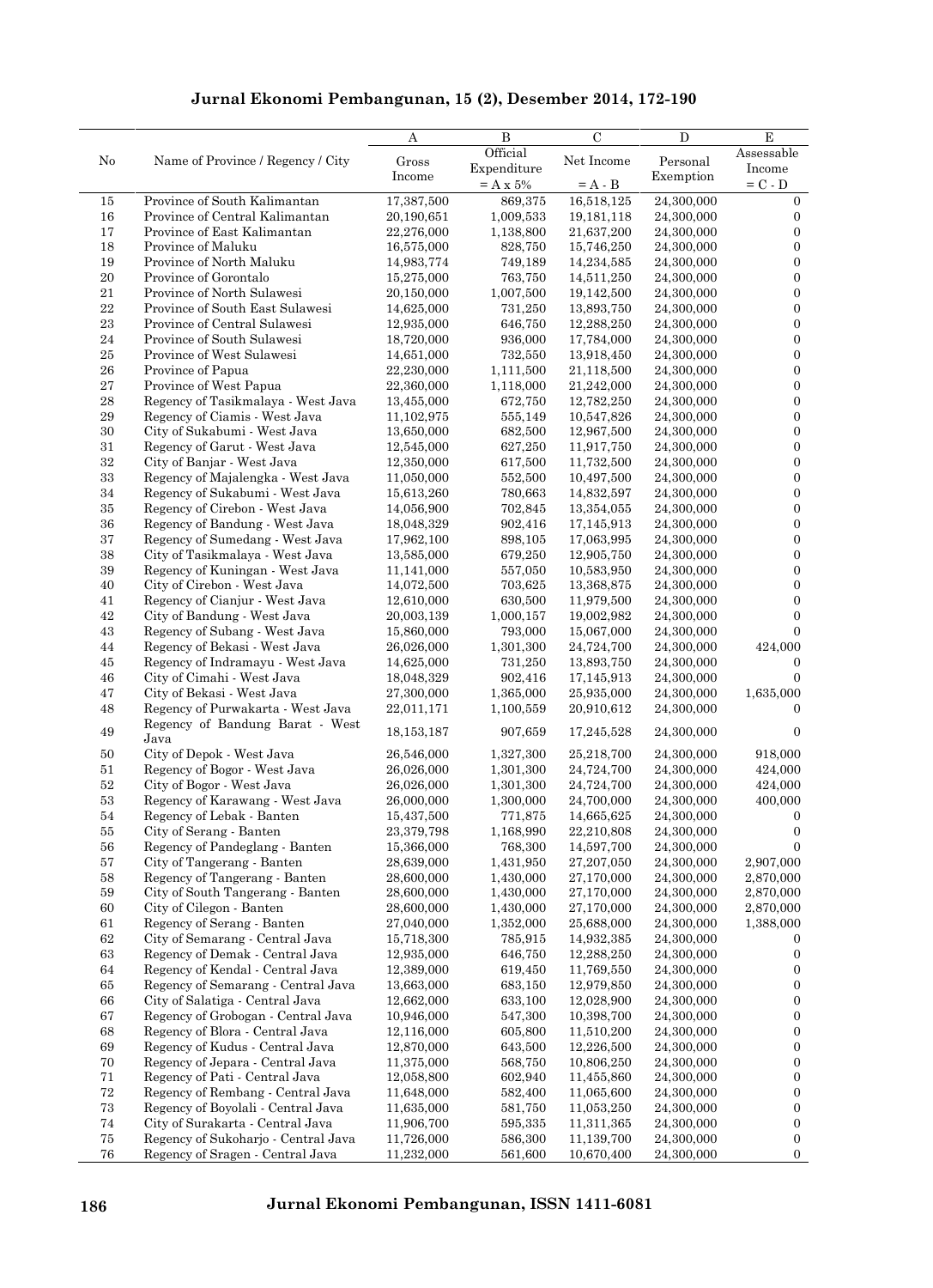|                   |                                                   | A          | B           | $\mathcal{C}$ | $\mathbf D$ | E                |
|-------------------|---------------------------------------------------|------------|-------------|---------------|-------------|------------------|
| No                | Name of Province / Regency / City                 | Gross      | Official    | Net Income    | Personal    | Assessable       |
|                   |                                                   | Income     | Expenditure |               | Exemption   | Income           |
|                   |                                                   |            | $=$ A x 5%  | $= A - B$     |             | $= C - D$        |
| 77                | Regency of Karanganyar - Central                  | 11,654,500 | 582,725     | 11,071,775    | 24,300,000  | $\boldsymbol{0}$ |
|                   | Java                                              |            |             |               |             |                  |
| 78                | Regency of Wonogiri - Central Java                | 10,790,000 | 539,500     | 10,250,500    | 24,300,000  | 0                |
| $\rm 79$          | Regency of Klaten - Central Java                  | 11,329,500 | 566,475     | 10,763,025    | 24,300,000  | $\boldsymbol{0}$ |
| $80\,$            | City of Magelang - Central Java                   | 11,719,500 | 585,975     | 11,133,525    | 24,300,000  | $\boldsymbol{0}$ |
| $81\,$            | Regency of Magelang - Central Java                | 12,246,000 | 612,300     | 11,633,700    | 24,300,000  | $\boldsymbol{0}$ |
| 82                | Regency of Purworejo - Central Java               | 11,037,000 | 551,850     | 10,485,150    | 24,300,000  | $\boldsymbol{0}$ |
| $\bf 83$          | Regency of Temanggung - Central<br>Java           | 12,220,000 | 611,000     | 11,609,000    | 24,300,000  | $\boldsymbol{0}$ |
| 84                | Regency of Wonosobo - Central Java                | 11,440,000 | 572,000     | 10,868,000    | 24,300,000  | $\boldsymbol{0}$ |
| 85                | Regency of Kebumen - Central Java                 | 10,855,000 | 542,750     | 10,312,250    | 24,300,000  | $\boldsymbol{0}$ |
| 86                | Regency of Banyumas - Central Java                | 11,407,500 | 570,375     | 10,837,125    | 24,300,000  | $\boldsymbol{0}$ |
| 87                | Regency of Cilacap City - Central<br>Java         | 12,818,000 | 640,900     | 12,177,100    | 24,300,000  | $\boldsymbol{0}$ |
| 88                | Regency of East Cilacap - Central                 | 11,193,000 | 559,650     | 10,633,350    | 24,300,000  | $\boldsymbol{0}$ |
|                   | Java<br>Regency of West Cilacap - Central         |            |             |               |             |                  |
| 89                | Java                                              | 10,608,000 | 530,400     | 10,077,600    | 24,300,000  | $\boldsymbol{0}$ |
| $90\,$            | Regency of Banjarnegara - Central                 | 10,855,000 | 542,750     | 10,312,250    | 24,300,000  | $\boldsymbol{0}$ |
|                   | Java<br>Regency of Purbalingga - Central          |            |             |               |             |                  |
| 91                | Java                                              | 11,654,500 | 582,725     | 11,071,775    | 24,300,000  | $\boldsymbol{0}$ |
| 92                | Regency of Batang - Central Java                  | 12,610,000 | 630,500     | 11,979,500    | 24,300,000  | $\boldsymbol{0}$ |
| $\boldsymbol{93}$ | City of Pekalongan - Central Java                 | 12,740,000 | 637,000     | 12,103,000    | 24,300,000  | $\boldsymbol{0}$ |
| 94                | Regency of Pekalongan - Central                   | 12,506,000 | 625,300     | 11,880,700    | 24,300,000  | $\boldsymbol{0}$ |
|                   | Java                                              |            |             |               |             |                  |
| 95                | Regency of Pemalang - Central Java                | 11,804,000 | 590,200     | 11,213,800    | 24,300,000  | $\boldsymbol{0}$ |
| 96                | City of Tegal - Central Java                      | 11,180,000 | 559,000     | 10,621,000    | 24,300,000  | $\boldsymbol{0}$ |
| 97                | Regency of Tegal - Central Java                   | 11,180,000 | 559,000     | 10,621,000    | 24,300,000  | $\boldsymbol{0}$ |
| 98                | Regency of Brebes - Central Java                  | 11,167,000 | 558,350     | 10,608,650    | 24,300,000  | $\boldsymbol{0}$ |
| 99                | City of Yogyakarta - Yogyakarta<br><b>SAR</b>     | 13,848,211 | 692,411     | 13,155,800    | 24,300,000  | $\boldsymbol{0}$ |
| 100               | Regency of Sleman - Yogyakarta<br><b>SAR</b>      | 13,340,353 | 667,018     | 12,673,335    | 24,300,000  | $\boldsymbol{0}$ |
| 101               | Regency of Bantul - Yogyakarta SAR                | 12,915,292 | 645,765     | 12,269,527    | 24,300,000  | $\boldsymbol{0}$ |
| 102               | Regency of Kulon Progo - Yogyakarta<br><b>SAR</b> | 12,406,407 | 620,320     | 11,786,087    | 24,300,000  | $\boldsymbol{0}$ |
| 103               | Regency of Gunung Kidul -                         | 12,312,482 | 615,624     | 11,696,858    | 24,300,000  | $\boldsymbol{0}$ |
|                   | Yogyakarta SAR                                    |            |             |               |             |                  |
| 104               | City of Surabaya - East Java                      | 22,620,000 | 1,131,000   | 21,489,000    | 24,300,000  | $\boldsymbol{0}$ |
| 105               | Regency of Gresik - East Java                     | 22,620,000 | 1,131,000   | 21,489,000    | 24,300,000  | $\boldsymbol{0}$ |
| 106               | Regency of Pasuruan - East Java                   | 22,360,000 | 1,118,000   | 21,242,000    | 24,300,000  | 0                |
| 107               | Regency of Sidoarjo - East Java                   | 22,360,000 | 1,118,000   | 21,242,000    | 24,300,000  | $\boldsymbol{0}$ |
| 108               | Regency of Mojokerto - East Java                  | 22,100,000 | 1,105,000   | 20,995,000    | 24,300,000  | $\boldsymbol{0}$ |
| 109               | Regency of Malang - East Java                     | 17,468,100 | 873,405     | 16,594,695    | 24,300,000  | $\boldsymbol{0}$ |
| 110               | City of Malang - East Java                        | 17,423,900 | 871,195     | 16,552,705    | 24,300,000  | $\boldsymbol{0}$ |
| 111               | City of Batu - East Java                          | 16,484,000 | 824,200     | 15,659,800    | 24,300,000  | $\boldsymbol{0}$ |
| 112               | Regency of Jombang - East Java                    | 15,600,000 | 780,000     | 14,820,000    | 24,300,000  | $\boldsymbol{0}$ |
| 113               | Regency of Probolinggo - East Java                | 15,581,800 | 779,090     | 14,802,710    | 24,300,000  | $\boldsymbol{0}$ |
| 114               | City of Pasuruan - East Java                      | 15,545,400 | 777,270     | 14,768,130    | 24,300,000  | $\boldsymbol{0}$ |
| 115               | Regency of Tuban - East Java                      | 14,877,200 | 743,860     | 14,133,340    | 24,300,000  | $\boldsymbol{0}$ |
| 116               | City of Kediri - East Java                        | 14,669,200 | 733,460     | 13,935,740    | 24,300,000  | $\boldsymbol{0}$ |
| 117               | Regency of Sampang - East Java                    | 14,359,800 | 717,990     | 13,641,810    | 24,300,000  | $\boldsymbol{0}$ |
| 118               | City of Probolinggo - East Java                   | 14,341,600 | 717,080     | 13,624,520    | 24,300,000  | $\boldsymbol{0}$ |
| 119               | Regency of Jember - East Java                     | 14,195,350 | 709,768     | 13,485,583    | 24,300,000  | $\boldsymbol{0}$ |
| 120               | Regency of Kediri - East Java                     | 14,169,350 | 708,468     | 13,460,883    | 24,300,000  | $\boldsymbol{0}$ |
| 121               | Regency of Banyuwangi - East Java                 | 14,123,200 | 706,160     | 13,417,040    | 24,300,000  | $\boldsymbol{0}$ |
| 122               | Regency of Lamongan - East Java                   | 13,984,100 | 699,205     | 13,284,895    | 24,300,000  | $\boldsymbol{0}$ |
| 123               | Regency of Pamekasan - East Java                  | 13,774,800 | 688,740     | 13,086,060    | 24,300,000  | $\boldsymbol{0}$ |
| 124               | Regency of Situbondo - East Java                  | 13,624,000 | 681,200     | 12,942,800    | 24,300,000  | $\boldsymbol{0}$ |
| 125               | City of Mojokerto - East Java                     | 13,520,000 | 676,000     | 12,844,000    | 24,300,000  | $\boldsymbol{0}$ |
| 126               | Regency of Bojonegoro - East Java                 | 13,383,500 | 669,175     | 12,714,325    | 24,300,000  | $\boldsymbol{0}$ |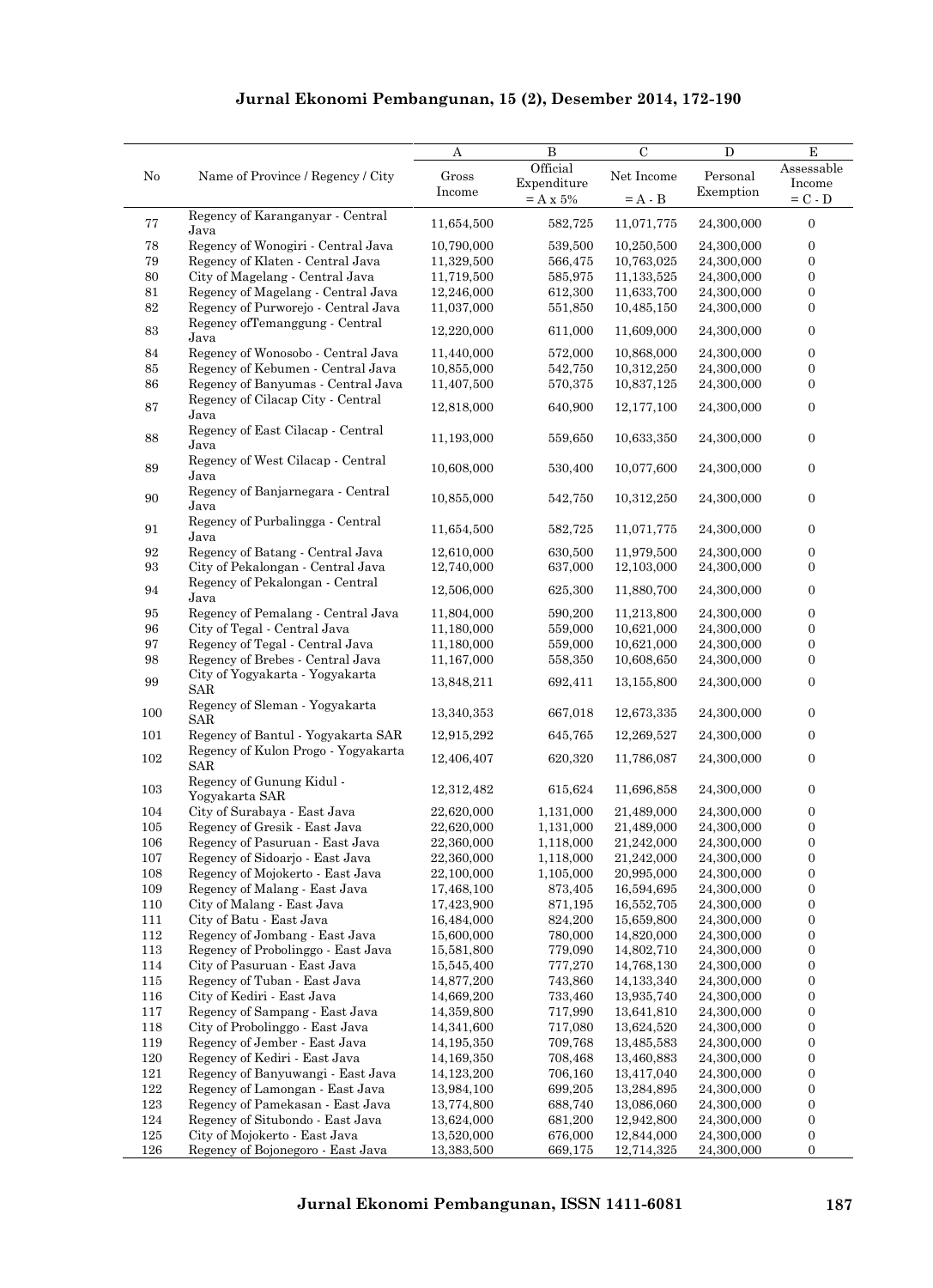|     |                                        | A            | $\overline{B}$ | $\mathcal{C}$ | $\mathbf{D}$ | E            |
|-----|----------------------------------------|--------------|----------------|---------------|--------------|--------------|
| No  | Name of Province / Regency / City      | Gross        | Official       | Net Income    | Personal     | Assessable   |
|     |                                        | Income       | Expenditure    |               | Exemption    | Income       |
|     |                                        |              | $=$ A x 5%     | $= A - B$     |              | $= C - D$    |
| 127 | Regency of Lumajang - East Java        | 13,155,350   | 657,768        | 12,497,583    | 24,300,000   | $\Omega$     |
| 128 | Regency of Tulungagung - East Java     | 13, 102, 700 | 655,135        | 12,447,565    | 24,300,000   | $\Omega$     |
| 129 | Regency of Bangkalan - East Java       | 12,789,400   | 639,470        | 12,149,930    | 24,300,000   | $\Omega$     |
| 130 | Regency of Sumenep - East Java         | 12,545,000   | 627,250        | 11,917,750    | 24,300,000   | $\Omega$     |
| 131 | Regency of Madiun - East Java          | 12,489,750   | 624,488        | 11,865,263    | 24,300,000   | $\Omega$     |
| 132 | Regency of Nganjuk - East Java         | 12.482.600   | 624,130        | 11.858.470    | 24.300.000   | $\Omega$     |
| 133 | City of Madiun - East Java             | 12,389,000   | 619,450        | 11,769,550    | 24,300,000   | $\Omega$     |
| 134 | Regency of Blitar - East Java          | 12,309,050   | 615,453        | 11,693,598    | 24,300,000   | $\Omega$     |
| 135 | Regency of Bondowoso - East Java       | 12,298,000   | 614,900        | 11,683,100    | 24,300,000   | $\mathbf{0}$ |
| 136 | City of Blitar - East Java             | 12,022,400   | 601,120        | 11,421,280    | 24,300,000   | $\Omega$     |
| 137 | Regency of Ponorogo - East Java        | 12,012,000   | 600,600        | 11,411,400    | 24,300,000   | $\Omega$     |
| 138 | Regency of Trenggalek - East Java      | 11,750,700   | 587,535        | 11, 163, 165  | 24,300,000   | $\Omega$     |
| 139 | Regency of Ngawi - East Java           | 11,700,000   | 585,000        | 11,115,000    | 24,300,000   | $\Omega$     |
| 140 | Regency of Pacitan - East Java         | 11,534,250   | 576,713        | 10,957,538    | 24,300,000   | $\Omega$     |
| 141 | Regency of Magetan - East Java         | 11,261,250   | 563,063        | 10,698,188    | 24,300,000   | $\Omega$     |
| 142 | Regency of Badung - Bali               | 18,213,000   | 910,650        | 17,302,350    | 24,300,000   | $\Omega$     |
| 143 | City of Denpasar - Bali                | 17,654,000   | 882,700        | 16,771,300    | 24,300,000   | $\Omega$     |
| 144 | Regency of Gianyar - Bali              | 15,990,000   | 799,500        | 15,190,500    | 24,300,000   | $\Omega$     |
| 145 | Regency of Karangasem - Bali           | 15,535,000   | 776,750        | 14,758,250    | 24,300,000   | $\Omega$     |
| 146 | Regency of Jembrana - Bali             | 15,762,500   | 788,125        | 14,974,375    | 24,300,000   | $\Omega$     |
| 147 | Regency of Tabanan - Bali              | 16,250,000   | 812,500        | 15,437,500    | 24.300.000   | $\Omega$     |
| 148 | Regency of Klungkung - Bali            | 15,470,000   | 773,500        | 14,696,500    | 24,300,000   | $\Omega$     |
| 149 | Regency of Buleleng - Bali             | 15,600,000   | 780,000        | 14,820,000    | 24,300,000   | $\mathbf{0}$ |
| 150 | Regency of Bangli - Bali               | 15,366,000   | 768,300        | 14,597,700    | 24,300,000   | $\mathbf{0}$ |
| 151 | City of Pontianak - West<br>Kalimantan | 15,145,000   | 757,250        | 14,387,750    | 24,300,000   | $\mathbf{0}$ |
| 152 | City of Makassar - South Sulawesi      | 19,500,000   | 975,000        | 18,525,000    | 24,300,000   | $\Omega$     |

|  |  | <b>Table 4.</b> Workers' Assessable Income in 2013 (in Rupiah) |
|--|--|----------------------------------------------------------------|
|--|--|----------------------------------------------------------------|

|                |                                      | Α               | B                            | $\mathcal{C}$ | D                     | Е                    |
|----------------|--------------------------------------|-----------------|------------------------------|---------------|-----------------------|----------------------|
| No             | Name of Province / Regency / City    | Gross<br>Income | Official<br>Expendi-<br>ture | Net<br>Income | Personal<br>Exemption | Assessable<br>Income |
|                |                                      |                 | $=$ A x 5%                   | $= A - B$     |                       | $= C - D$            |
| 1              | Province of Nanggroe Aceh Darussalam | 20,150,000      | 1,007,500                    | 19,142,500    | 24,300,000            | $\overline{0}$       |
| $\overline{2}$ | Province of North Sumatera           | 16,965,000      | 848,250                      | 16,116,750    | 24,300,000            | $\Omega$             |
| 3              | Province of West Sumatera            | 17,550,000      | 877,500                      | 16,672,500    | 24,300,000            | $\Omega$             |
| $\overline{4}$ | Province of Riau                     | 18,200,000      | 910,000                      | 17,290,000    | 24,300,000            | $\overline{0}$       |
| 5              | Province of Riau Islands             | 17,746,131      | 887,307                      | 16,858,824    | 24,300,000            | $\Omega$             |
| 6              | Province of Jambi                    | 16,900,000      | 845,000                      | 16,055,000    | 24,300,000            | $\overline{0}$       |
| 7              | Province of South Sumatera           | 17,550,000      | 877,500                      | 16,672,500    | 24,300,000            | $\overline{0}$       |
| 8              | Province of Bangka - Belitung        | 21,091,200      | 1,054,560                    | 20,036,640    | 24,300,000            | $\Omega$             |
| 9              | Province of Bengkulu                 | 15,600,000      | 780,000                      | 14,820,000    | 24,300,000            | $\Omega$             |
| 10             | Province of Lampung                  | 14,950,000      | 747,500                      | 14,202,500    | 24,300,000            | $\Omega$             |
| 11             | Province of Jakarta SAR              | 28,600,000      | 1,430,000                    | 27,170,000    | 24,300,000            | 2,870,000            |
| 12             | Province of West Nusa Tenggara       | 14,300,000      | 715,000                      | 13,585,000    | 24,300,000            | 0                    |
| 13             | Province of East Nusa Tenggara       | 13,130,000      | 656,500                      | 12,473,500    | 24,300,000            | $\overline{0}$       |
| 14             | Province of West Kalimantan          | 13,780,000      | 689,000                      | 13,091,000    | 24,300,000            | $\overline{0}$       |
| 15             | Province of South Kalimantan         | 17,387,500      | 869,375                      | 16,518,125    | 24,300,000            | $\Omega$             |
| 16             | Province of Central Kalimantan       | 20,190,651      | 1,009,533                    | 19, 181, 118  | 24,300,000            | $\Omega$             |
| 17             | Province of East Kalimantan          | 22,276,000      | 1,138,800                    | 21,637,200    | 24,300,000            | $\overline{0}$       |
| 18             | Province of Maluku                   | 16,575,000      | 828,750                      | 15,746,250    | 24,300,000            | $\overline{0}$       |
| 19             | Province of North Maluku             | 14,983,774      | 749,189                      | 14,234,585    | 24,300,000            | $\Omega$             |
| 20             | Province of Gorontalo                | 15,275,000      | 763,750                      | 14,511,250    | 24,300,000            | $\overline{0}$       |
| 21             | Province of North Sulawesi           | 20,150,000      | 1,007,500                    | 19,142,500    | 24,300,000            | $\overline{0}$       |
| 22             | Province of South East Sulawesi      | 14,625,000      | 731,250                      | 13,893,750    | 24,300,000            | $\Omega$             |
| 23             | Province of Central Sulawesi         | 12,935,000      | 646,750                      | 12,288,250    | 24,300,000            | $\overline{0}$       |
| 24             | Province of South Sulawesi           | 18,720,000      | 936,000                      | 17,784,000    | 24,300,000            | $\overline{0}$       |
| 25             | Province of West Sulawesi            | 14,651,000      | 732,550                      | 13,918,450    | 24,300,000            | $\Omega$             |
| 26             | Province of Papua                    | 22,230,000      | 1,111,500                    | 21,118,500    | 24,300,000            | $\Omega$             |
| 27             | Province of West Papua               | 22,360,000      | 1,118,000                    | 21,242,000    | 24,300,000            | $\Omega$             |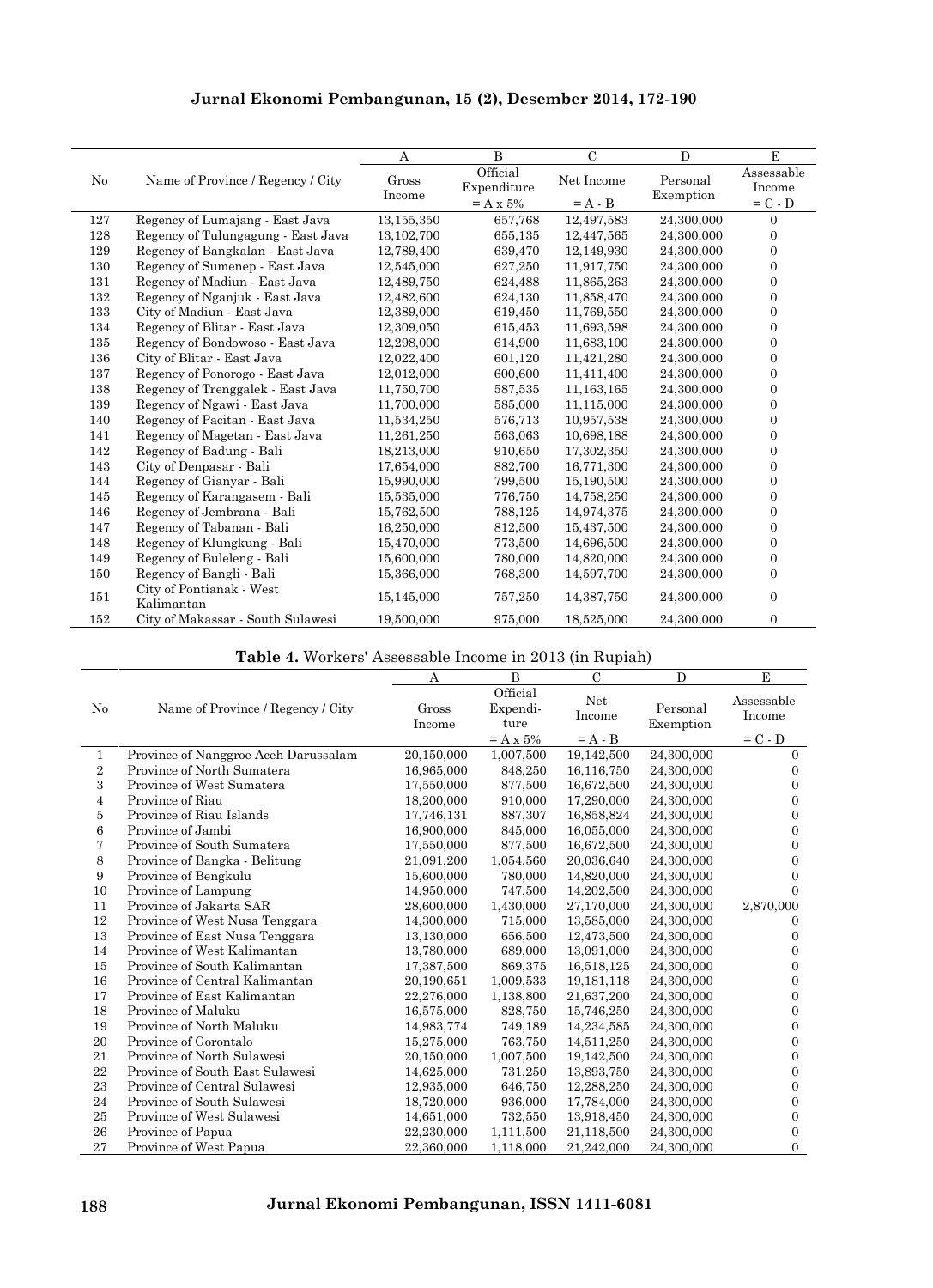| $\operatorname{Net}$<br>Assessable<br>No<br>Name of Province / Regency / City<br>Expendi-<br>Personal<br>Gross<br>Income<br>Income<br>ture<br>Income<br>Exemption<br>$= C - D$<br>$=$ A x 5%<br>$= A - B$<br>Regency of Tasikmalaya - West Java<br>13,455,000<br>672,750<br>12,782,250<br>24,300,000<br>$\mathbf{0}$<br>$\bf 29$<br>Regency of Ciamis - West Java<br>11,102,975<br>$\boldsymbol{0}$<br>555,149<br>10,547,826<br>24,300,000<br>$\boldsymbol{0}$<br>30<br>City of Sukabumi - West Java<br>682,500<br>13,650,000<br>12,967,500<br>24,300,000<br>$\boldsymbol{0}$<br>31<br>Regency of Garut - West Java<br>12,545,000<br>627,250<br>11,917,750<br>24,300,000<br>$32\,$<br>$\boldsymbol{0}$<br>City of Banjar - West Java<br>12,350,000<br>617,500<br>11,732,500<br>24,300,000<br>$33\,$<br>$\boldsymbol{0}$<br>Regency of Majalengka - West Java<br>11,050,000<br>552,500<br>24,300,000<br>10,497,500<br>$\boldsymbol{0}$<br>34<br>Regency of Sukabumi - West Java<br>15,613,260<br>780,663<br>24,300,000<br>14,832,597<br>$\boldsymbol{0}$<br>35<br>Regency of Cirebon - West Java<br>14,056,900<br>702,845<br>13,354,055<br>24,300,000<br>$\boldsymbol{0}$<br>36<br>Regency of Bandung - West Java<br>902,416<br>24,300,000<br>18,048,329<br>17,145,913<br>37<br>$\boldsymbol{0}$<br>Regency of Sumedang - West Java<br>17,962,100<br>898,105<br>17,063,995<br>24,300,000<br>$\boldsymbol{0}$<br>38<br>City of Tasikmalaya - West Java<br>13,585,000<br>679,250<br>12,905,750<br>24,300,000<br>$\boldsymbol{0}$<br>Regency of Kuningan - West Java<br>557,050<br>11,141,000<br>10,583,950<br>24,300,000<br>$\boldsymbol{0}$<br>City of Cirebon - West Java<br>14,072,500<br>703,625<br>13,368,875<br>24,300,000<br>$\boldsymbol{0}$<br>Regency of Cianjur - West Java<br>12,610,000<br>630,500<br>24,300,000<br>11,979,500<br>$\boldsymbol{0}$<br>City of Bandung - West Java<br>20,003,139<br>1,000,157<br>19,002,982<br>24,300,000<br>15,860,000<br>793,000<br>$\mathbf{0}$<br>Regency of Subang - West Java<br>15,067,000<br>24,300,000<br>424,000<br>Regency of Bekasi - West Java<br>26,026,000<br>1,301,300<br>24,724,700<br>24,300,000<br>Regency of Indramayu - West Java<br>14,625,000<br>24,300,000<br>$\boldsymbol{0}$<br>45<br>731,250<br>13,893,750<br>46<br>18,048,329<br>$\mathbf{0}$<br>City of Cimahi - West Java<br>902,416<br>17,145,913<br>24,300,000<br>47<br>City of Bekasi - West Java<br>27,300,000<br>1,365,000<br>25,935,000<br>24,300,000<br>1,635,000<br>$\rm 48$<br>Regency of Purwakarta - West Java<br>22,011,171<br>1,100,559<br>20,910,612<br>24,300,000<br>$\mathbf{0}$<br>$\overline{0}$<br>49<br>Regency of Bandung Barat - West Java<br>18, 153, 187<br>907,659<br>17,245,528<br>24,300,000<br>50<br>City of Depok - West Java<br>1,327,300<br>24,300,000<br>918,000<br>26,546,000<br>25,218,700<br>51<br>26,026,000<br>1,301,300<br>24,724,700<br>Regency of Bogor - West Java<br>24,300,000<br>424,000<br>$52\,$<br>City of Bogor - West Java<br>26,026,000<br>1,301,300<br>24,724,700<br>24,300,000<br>424,000<br>$53\,$<br>Regency of Karawang - West Java<br>26,000,000<br>1,300,000<br>24,300,000<br>400,000<br>24,700,000<br>54<br>Regency of Lebak - Banten<br>15,437,500<br>771,875<br>14,665,625<br>24,300,000<br>$\mathbf{0}$<br>$\boldsymbol{0}$<br>55<br>City of Serang - Banten<br>24,300,000<br>23,379,798<br>1,168,990<br>22,210,808<br>56<br>Regency of Pandeglang - Banten<br>15,366,000<br>768,300<br>24,300,000<br>$\mathbf{0}$<br>14,597,700<br>57<br>City of Tangerang - Banten<br>28,639,000<br>1,431,950<br>27,207,050<br>24,300,000<br>2,907,000<br>Regency of Tangerang - Banten<br>28,600,000<br>1,430,000<br>27,170,000<br>24,300,000<br>2,870,000<br>City of South Tangerang - Banten<br>24,300,000<br>2,870,000<br>28,600,000<br>1,430,000<br>27,170,000<br>2,870,000<br>City of Cilegon - Banten<br>28,600,000<br>1,430,000<br>27,170,000<br>24,300,000<br>Regency of Serang - Banten<br>25,688,000<br>1,388,000<br>27,040,000<br>1,352,000<br>24,300,000<br>62<br>City of Semarang - Central Java<br>15,718,300<br>24,300,000<br>785,915<br>14,932,385<br>$\mathbf{0}$<br>63<br>Regency of Demak - Central Java<br>12,935,000<br>$\boldsymbol{0}$<br>646,750<br>12,288,250<br>24,300,000<br>$\boldsymbol{0}$<br>64<br>Regency of Kendal - Central Java<br>619,450<br>24,300,000<br>12,389,000<br>11,769,550<br>$\boldsymbol{0}$<br>65<br>Regency of Semarang - Central Java<br>683,150<br>24,300,000<br>13,663,000<br>12,979,850<br>$\boldsymbol{0}$<br>66<br>City of Salatiga - Central Java<br>12,662,000<br>633,100<br>12,028,900<br>24,300,000<br>$\boldsymbol{0}$<br>67<br>Regency of Grobogan - Central Java<br>10,946,000<br>547,300<br>10,398,700<br>24,300,000<br>68<br>$\mathbf{0}$<br>Regency of Blora - Central Java<br>12,116,000<br>605,800<br>11,510,200<br>24,300,000<br>69<br>Regency of Kudus - Central Java<br>12,870,000<br>643,500<br>12,226,500<br>24,300,000<br>$\mathbf{0}$<br>$\boldsymbol{0}$<br>70<br>Regency of Jepara - Central Java<br>11,375,000<br>568,750<br>24,300,000<br>10,806,250<br>71<br>$\boldsymbol{0}$<br>Regency of Pati - Central Java<br>12,058,800<br>602,940<br>11,455,860<br>24,300,000<br>Regency of Rembang - Central Java<br>$\boldsymbol{0}$<br>11,648,000<br>582,400<br>11,065,600<br>24,300,000<br>$\boldsymbol{0}$<br>Regency of Boyolali - Central Java<br>11,635,000<br>24,300,000<br>581,750<br>11,053,250<br>City of Surakarta - Central Java<br>$\boldsymbol{0}$<br>11,906,700<br>595,335<br>11,311,365<br>24,300,000<br>Regency of Sukoharjo - Central Java<br>11,726,000<br>$\boldsymbol{0}$<br>586,300<br>11,139,700<br>24,300,000<br>Regency of Sragen - Central Java<br>11,232,000<br>$\boldsymbol{0}$<br>561,600<br>10,670,400<br>24,300,000<br>Regency of Karanganyar - Central Java<br>$\mathbf{0}$<br>11,654,500<br>582,725<br>11,071,775<br>24,300,000<br>Regency of Wonogiri - Central Java<br>$\boldsymbol{0}$<br>10,790,000<br>539,500<br>10,250,500<br>24,300,000<br>Regency of Klaten - Central Java<br>11,329,500<br>10,763,025<br>24,300,000<br>$\boldsymbol{0}$<br>566,475<br>City of Magelang - Central Java<br>$\boldsymbol{0}$<br>11,719,500<br>585,975<br>11,133,525<br>24,300,000<br>Regency of Magelang - Central Java<br>$\boldsymbol{0}$<br>12,246,000<br>612,300<br>11,633,700<br>24,300,000<br>$82\,$<br>$\mathbf{0}$<br>Regency of Purworejo - Central Java<br>11,037,000<br>551,850<br>10,485,150<br>24,300,000<br>$\bf 83$<br>Regency of Temanggung - Central Java<br>12,220,000<br>$\boldsymbol{0}$<br>611,000<br>11,609,000<br>24,300,000<br>84<br>Regency of Wonosobo - Central Java<br>572,000<br>10,868,000<br>24,300,000<br>$\boldsymbol{0}$<br>11,440,000<br>85<br>Regency of Kebumen - Central Java<br>$\boldsymbol{0}$<br>10,855,000<br>542,750<br>10,312,250<br>24,300,000<br>86<br>Regency of Banyumas - Central Java<br>$\boldsymbol{0}$<br>11,407,500<br>570,375<br>10,837,125<br>24,300,000<br>87<br>Regency of Cilacap City - Central Java<br>12,818,000<br>640,900<br>12,177,100<br>24,300,000<br>$\mathbf{0}$<br>88<br>Regency of East Cilacap - Central Java<br>24,300,000<br>$\boldsymbol{0}$<br>11,193,000<br>559,650<br>10,633,350 |          |                                        | Α          | B        | $\mathbf C$ | D          | E            |
|---------------------------------------------------------------------------------------------------------------------------------------------------------------------------------------------------------------------------------------------------------------------------------------------------------------------------------------------------------------------------------------------------------------------------------------------------------------------------------------------------------------------------------------------------------------------------------------------------------------------------------------------------------------------------------------------------------------------------------------------------------------------------------------------------------------------------------------------------------------------------------------------------------------------------------------------------------------------------------------------------------------------------------------------------------------------------------------------------------------------------------------------------------------------------------------------------------------------------------------------------------------------------------------------------------------------------------------------------------------------------------------------------------------------------------------------------------------------------------------------------------------------------------------------------------------------------------------------------------------------------------------------------------------------------------------------------------------------------------------------------------------------------------------------------------------------------------------------------------------------------------------------------------------------------------------------------------------------------------------------------------------------------------------------------------------------------------------------------------------------------------------------------------------------------------------------------------------------------------------------------------------------------------------------------------------------------------------------------------------------------------------------------------------------------------------------------------------------------------------------------------------------------------------------------------------------------------------------------------------------------------------------------------------------------------------------------------------------------------------------------------------------------------------------------------------------------------------------------------------------------------------------------------------------------------------------------------------------------------------------------------------------------------------------------------------------------------------------------------------------------------------------------------------------------------------------------------------------------------------------------------------------------------------------------------------------------------------------------------------------------------------------------------------------------------------------------------------------------------------------------------------------------------------------------------------------------------------------------------------------------------------------------------------------------------------------------------------------------------------------------------------------------------------------------------------------------------------------------------------------------------------------------------------------------------------------------------------------------------------------------------------------------------------------------------------------------------------------------------------------------------------------------------------------------------------------------------------------------------------------------------------------------------------------------------------------------------------------------------------------------------------------------------------------------------------------------------------------------------------------------------------------------------------------------------------------------------------------------------------------------------------------------------------------------------------------------------------------------------------------------------------------------------------------------------------------------------------------------------------------------------------------------------------------------------------------------------------------------------------------------------------------------------------------------------------------------------------------------------------------------------------------------------------------------------------------------------------------------------------------------------------------------------------------------------------------------------------------------------------------------------------------------------------------------------------------------------------------------------------------------------------------------------------------------------------------------------------------------------------------------------------------------------------------------------------------------------------------------------------------------------------------------------------------------------------------------------------------------------------------------------------------------------------------------------------------------------------------------------------------------------------------------------------------------------------------------------------------------------------------------------------------------------------------------------------------------------------------------------------------------------------------------------------------------------------------------------------------------------------------------------------------------------------------------------------------------------------------------------------------------------------------------------------------------------------------------------------------------------------------------------------------------------------------------------------------------------------------------------------------------------------------------------------------------------------------------------------------------------------------------------------------------------------------------------------------------------------------------------------------------------------------------------------------------------------------------------------------------------------------------------------------------------------------------------------------------------------------------------------|----------|----------------------------------------|------------|----------|-------------|------------|--------------|
|                                                                                                                                                                                                                                                                                                                                                                                                                                                                                                                                                                                                                                                                                                                                                                                                                                                                                                                                                                                                                                                                                                                                                                                                                                                                                                                                                                                                                                                                                                                                                                                                                                                                                                                                                                                                                                                                                                                                                                                                                                                                                                                                                                                                                                                                                                                                                                                                                                                                                                                                                                                                                                                                                                                                                                                                                                                                                                                                                                                                                                                                                                                                                                                                                                                                                                                                                                                                                                                                                                                                                                                                                                                                                                                                                                                                                                                                                                                                                                                                                                                                                                                                                                                                                                                                                                                                                                                                                                                                                                                                                                                                                                                                                                                                                                                                                                                                                                                                                                                                                                                                                                                                                                                                                                                                                                                                                                                                                                                                                                                                                                                                                                                                                                                                                                                                                                                                                                                                                                                                                                                                                                                                                                                                                                                                                                                                                                                                                                                                                                                                                                                                                                                                                                                                                                                                                                                                                                                                                                                                                                                                                                                                                                                                                                       |          |                                        |            | Official |             |            |              |
|                                                                                                                                                                                                                                                                                                                                                                                                                                                                                                                                                                                                                                                                                                                                                                                                                                                                                                                                                                                                                                                                                                                                                                                                                                                                                                                                                                                                                                                                                                                                                                                                                                                                                                                                                                                                                                                                                                                                                                                                                                                                                                                                                                                                                                                                                                                                                                                                                                                                                                                                                                                                                                                                                                                                                                                                                                                                                                                                                                                                                                                                                                                                                                                                                                                                                                                                                                                                                                                                                                                                                                                                                                                                                                                                                                                                                                                                                                                                                                                                                                                                                                                                                                                                                                                                                                                                                                                                                                                                                                                                                                                                                                                                                                                                                                                                                                                                                                                                                                                                                                                                                                                                                                                                                                                                                                                                                                                                                                                                                                                                                                                                                                                                                                                                                                                                                                                                                                                                                                                                                                                                                                                                                                                                                                                                                                                                                                                                                                                                                                                                                                                                                                                                                                                                                                                                                                                                                                                                                                                                                                                                                                                                                                                                                                       |          |                                        |            |          |             |            |              |
|                                                                                                                                                                                                                                                                                                                                                                                                                                                                                                                                                                                                                                                                                                                                                                                                                                                                                                                                                                                                                                                                                                                                                                                                                                                                                                                                                                                                                                                                                                                                                                                                                                                                                                                                                                                                                                                                                                                                                                                                                                                                                                                                                                                                                                                                                                                                                                                                                                                                                                                                                                                                                                                                                                                                                                                                                                                                                                                                                                                                                                                                                                                                                                                                                                                                                                                                                                                                                                                                                                                                                                                                                                                                                                                                                                                                                                                                                                                                                                                                                                                                                                                                                                                                                                                                                                                                                                                                                                                                                                                                                                                                                                                                                                                                                                                                                                                                                                                                                                                                                                                                                                                                                                                                                                                                                                                                                                                                                                                                                                                                                                                                                                                                                                                                                                                                                                                                                                                                                                                                                                                                                                                                                                                                                                                                                                                                                                                                                                                                                                                                                                                                                                                                                                                                                                                                                                                                                                                                                                                                                                                                                                                                                                                                                                       |          |                                        |            |          |             |            |              |
|                                                                                                                                                                                                                                                                                                                                                                                                                                                                                                                                                                                                                                                                                                                                                                                                                                                                                                                                                                                                                                                                                                                                                                                                                                                                                                                                                                                                                                                                                                                                                                                                                                                                                                                                                                                                                                                                                                                                                                                                                                                                                                                                                                                                                                                                                                                                                                                                                                                                                                                                                                                                                                                                                                                                                                                                                                                                                                                                                                                                                                                                                                                                                                                                                                                                                                                                                                                                                                                                                                                                                                                                                                                                                                                                                                                                                                                                                                                                                                                                                                                                                                                                                                                                                                                                                                                                                                                                                                                                                                                                                                                                                                                                                                                                                                                                                                                                                                                                                                                                                                                                                                                                                                                                                                                                                                                                                                                                                                                                                                                                                                                                                                                                                                                                                                                                                                                                                                                                                                                                                                                                                                                                                                                                                                                                                                                                                                                                                                                                                                                                                                                                                                                                                                                                                                                                                                                                                                                                                                                                                                                                                                                                                                                                                                       | $\bf 28$ |                                        |            |          |             |            |              |
|                                                                                                                                                                                                                                                                                                                                                                                                                                                                                                                                                                                                                                                                                                                                                                                                                                                                                                                                                                                                                                                                                                                                                                                                                                                                                                                                                                                                                                                                                                                                                                                                                                                                                                                                                                                                                                                                                                                                                                                                                                                                                                                                                                                                                                                                                                                                                                                                                                                                                                                                                                                                                                                                                                                                                                                                                                                                                                                                                                                                                                                                                                                                                                                                                                                                                                                                                                                                                                                                                                                                                                                                                                                                                                                                                                                                                                                                                                                                                                                                                                                                                                                                                                                                                                                                                                                                                                                                                                                                                                                                                                                                                                                                                                                                                                                                                                                                                                                                                                                                                                                                                                                                                                                                                                                                                                                                                                                                                                                                                                                                                                                                                                                                                                                                                                                                                                                                                                                                                                                                                                                                                                                                                                                                                                                                                                                                                                                                                                                                                                                                                                                                                                                                                                                                                                                                                                                                                                                                                                                                                                                                                                                                                                                                                                       |          |                                        |            |          |             |            |              |
|                                                                                                                                                                                                                                                                                                                                                                                                                                                                                                                                                                                                                                                                                                                                                                                                                                                                                                                                                                                                                                                                                                                                                                                                                                                                                                                                                                                                                                                                                                                                                                                                                                                                                                                                                                                                                                                                                                                                                                                                                                                                                                                                                                                                                                                                                                                                                                                                                                                                                                                                                                                                                                                                                                                                                                                                                                                                                                                                                                                                                                                                                                                                                                                                                                                                                                                                                                                                                                                                                                                                                                                                                                                                                                                                                                                                                                                                                                                                                                                                                                                                                                                                                                                                                                                                                                                                                                                                                                                                                                                                                                                                                                                                                                                                                                                                                                                                                                                                                                                                                                                                                                                                                                                                                                                                                                                                                                                                                                                                                                                                                                                                                                                                                                                                                                                                                                                                                                                                                                                                                                                                                                                                                                                                                                                                                                                                                                                                                                                                                                                                                                                                                                                                                                                                                                                                                                                                                                                                                                                                                                                                                                                                                                                                                                       |          |                                        |            |          |             |            |              |
|                                                                                                                                                                                                                                                                                                                                                                                                                                                                                                                                                                                                                                                                                                                                                                                                                                                                                                                                                                                                                                                                                                                                                                                                                                                                                                                                                                                                                                                                                                                                                                                                                                                                                                                                                                                                                                                                                                                                                                                                                                                                                                                                                                                                                                                                                                                                                                                                                                                                                                                                                                                                                                                                                                                                                                                                                                                                                                                                                                                                                                                                                                                                                                                                                                                                                                                                                                                                                                                                                                                                                                                                                                                                                                                                                                                                                                                                                                                                                                                                                                                                                                                                                                                                                                                                                                                                                                                                                                                                                                                                                                                                                                                                                                                                                                                                                                                                                                                                                                                                                                                                                                                                                                                                                                                                                                                                                                                                                                                                                                                                                                                                                                                                                                                                                                                                                                                                                                                                                                                                                                                                                                                                                                                                                                                                                                                                                                                                                                                                                                                                                                                                                                                                                                                                                                                                                                                                                                                                                                                                                                                                                                                                                                                                                                       |          |                                        |            |          |             |            |              |
|                                                                                                                                                                                                                                                                                                                                                                                                                                                                                                                                                                                                                                                                                                                                                                                                                                                                                                                                                                                                                                                                                                                                                                                                                                                                                                                                                                                                                                                                                                                                                                                                                                                                                                                                                                                                                                                                                                                                                                                                                                                                                                                                                                                                                                                                                                                                                                                                                                                                                                                                                                                                                                                                                                                                                                                                                                                                                                                                                                                                                                                                                                                                                                                                                                                                                                                                                                                                                                                                                                                                                                                                                                                                                                                                                                                                                                                                                                                                                                                                                                                                                                                                                                                                                                                                                                                                                                                                                                                                                                                                                                                                                                                                                                                                                                                                                                                                                                                                                                                                                                                                                                                                                                                                                                                                                                                                                                                                                                                                                                                                                                                                                                                                                                                                                                                                                                                                                                                                                                                                                                                                                                                                                                                                                                                                                                                                                                                                                                                                                                                                                                                                                                                                                                                                                                                                                                                                                                                                                                                                                                                                                                                                                                                                                                       |          |                                        |            |          |             |            |              |
|                                                                                                                                                                                                                                                                                                                                                                                                                                                                                                                                                                                                                                                                                                                                                                                                                                                                                                                                                                                                                                                                                                                                                                                                                                                                                                                                                                                                                                                                                                                                                                                                                                                                                                                                                                                                                                                                                                                                                                                                                                                                                                                                                                                                                                                                                                                                                                                                                                                                                                                                                                                                                                                                                                                                                                                                                                                                                                                                                                                                                                                                                                                                                                                                                                                                                                                                                                                                                                                                                                                                                                                                                                                                                                                                                                                                                                                                                                                                                                                                                                                                                                                                                                                                                                                                                                                                                                                                                                                                                                                                                                                                                                                                                                                                                                                                                                                                                                                                                                                                                                                                                                                                                                                                                                                                                                                                                                                                                                                                                                                                                                                                                                                                                                                                                                                                                                                                                                                                                                                                                                                                                                                                                                                                                                                                                                                                                                                                                                                                                                                                                                                                                                                                                                                                                                                                                                                                                                                                                                                                                                                                                                                                                                                                                                       |          |                                        |            |          |             |            |              |
|                                                                                                                                                                                                                                                                                                                                                                                                                                                                                                                                                                                                                                                                                                                                                                                                                                                                                                                                                                                                                                                                                                                                                                                                                                                                                                                                                                                                                                                                                                                                                                                                                                                                                                                                                                                                                                                                                                                                                                                                                                                                                                                                                                                                                                                                                                                                                                                                                                                                                                                                                                                                                                                                                                                                                                                                                                                                                                                                                                                                                                                                                                                                                                                                                                                                                                                                                                                                                                                                                                                                                                                                                                                                                                                                                                                                                                                                                                                                                                                                                                                                                                                                                                                                                                                                                                                                                                                                                                                                                                                                                                                                                                                                                                                                                                                                                                                                                                                                                                                                                                                                                                                                                                                                                                                                                                                                                                                                                                                                                                                                                                                                                                                                                                                                                                                                                                                                                                                                                                                                                                                                                                                                                                                                                                                                                                                                                                                                                                                                                                                                                                                                                                                                                                                                                                                                                                                                                                                                                                                                                                                                                                                                                                                                                                       |          |                                        |            |          |             |            |              |
|                                                                                                                                                                                                                                                                                                                                                                                                                                                                                                                                                                                                                                                                                                                                                                                                                                                                                                                                                                                                                                                                                                                                                                                                                                                                                                                                                                                                                                                                                                                                                                                                                                                                                                                                                                                                                                                                                                                                                                                                                                                                                                                                                                                                                                                                                                                                                                                                                                                                                                                                                                                                                                                                                                                                                                                                                                                                                                                                                                                                                                                                                                                                                                                                                                                                                                                                                                                                                                                                                                                                                                                                                                                                                                                                                                                                                                                                                                                                                                                                                                                                                                                                                                                                                                                                                                                                                                                                                                                                                                                                                                                                                                                                                                                                                                                                                                                                                                                                                                                                                                                                                                                                                                                                                                                                                                                                                                                                                                                                                                                                                                                                                                                                                                                                                                                                                                                                                                                                                                                                                                                                                                                                                                                                                                                                                                                                                                                                                                                                                                                                                                                                                                                                                                                                                                                                                                                                                                                                                                                                                                                                                                                                                                                                                                       |          |                                        |            |          |             |            |              |
|                                                                                                                                                                                                                                                                                                                                                                                                                                                                                                                                                                                                                                                                                                                                                                                                                                                                                                                                                                                                                                                                                                                                                                                                                                                                                                                                                                                                                                                                                                                                                                                                                                                                                                                                                                                                                                                                                                                                                                                                                                                                                                                                                                                                                                                                                                                                                                                                                                                                                                                                                                                                                                                                                                                                                                                                                                                                                                                                                                                                                                                                                                                                                                                                                                                                                                                                                                                                                                                                                                                                                                                                                                                                                                                                                                                                                                                                                                                                                                                                                                                                                                                                                                                                                                                                                                                                                                                                                                                                                                                                                                                                                                                                                                                                                                                                                                                                                                                                                                                                                                                                                                                                                                                                                                                                                                                                                                                                                                                                                                                                                                                                                                                                                                                                                                                                                                                                                                                                                                                                                                                                                                                                                                                                                                                                                                                                                                                                                                                                                                                                                                                                                                                                                                                                                                                                                                                                                                                                                                                                                                                                                                                                                                                                                                       |          |                                        |            |          |             |            |              |
|                                                                                                                                                                                                                                                                                                                                                                                                                                                                                                                                                                                                                                                                                                                                                                                                                                                                                                                                                                                                                                                                                                                                                                                                                                                                                                                                                                                                                                                                                                                                                                                                                                                                                                                                                                                                                                                                                                                                                                                                                                                                                                                                                                                                                                                                                                                                                                                                                                                                                                                                                                                                                                                                                                                                                                                                                                                                                                                                                                                                                                                                                                                                                                                                                                                                                                                                                                                                                                                                                                                                                                                                                                                                                                                                                                                                                                                                                                                                                                                                                                                                                                                                                                                                                                                                                                                                                                                                                                                                                                                                                                                                                                                                                                                                                                                                                                                                                                                                                                                                                                                                                                                                                                                                                                                                                                                                                                                                                                                                                                                                                                                                                                                                                                                                                                                                                                                                                                                                                                                                                                                                                                                                                                                                                                                                                                                                                                                                                                                                                                                                                                                                                                                                                                                                                                                                                                                                                                                                                                                                                                                                                                                                                                                                                                       |          |                                        |            |          |             |            |              |
|                                                                                                                                                                                                                                                                                                                                                                                                                                                                                                                                                                                                                                                                                                                                                                                                                                                                                                                                                                                                                                                                                                                                                                                                                                                                                                                                                                                                                                                                                                                                                                                                                                                                                                                                                                                                                                                                                                                                                                                                                                                                                                                                                                                                                                                                                                                                                                                                                                                                                                                                                                                                                                                                                                                                                                                                                                                                                                                                                                                                                                                                                                                                                                                                                                                                                                                                                                                                                                                                                                                                                                                                                                                                                                                                                                                                                                                                                                                                                                                                                                                                                                                                                                                                                                                                                                                                                                                                                                                                                                                                                                                                                                                                                                                                                                                                                                                                                                                                                                                                                                                                                                                                                                                                                                                                                                                                                                                                                                                                                                                                                                                                                                                                                                                                                                                                                                                                                                                                                                                                                                                                                                                                                                                                                                                                                                                                                                                                                                                                                                                                                                                                                                                                                                                                                                                                                                                                                                                                                                                                                                                                                                                                                                                                                                       | 39       |                                        |            |          |             |            |              |
|                                                                                                                                                                                                                                                                                                                                                                                                                                                                                                                                                                                                                                                                                                                                                                                                                                                                                                                                                                                                                                                                                                                                                                                                                                                                                                                                                                                                                                                                                                                                                                                                                                                                                                                                                                                                                                                                                                                                                                                                                                                                                                                                                                                                                                                                                                                                                                                                                                                                                                                                                                                                                                                                                                                                                                                                                                                                                                                                                                                                                                                                                                                                                                                                                                                                                                                                                                                                                                                                                                                                                                                                                                                                                                                                                                                                                                                                                                                                                                                                                                                                                                                                                                                                                                                                                                                                                                                                                                                                                                                                                                                                                                                                                                                                                                                                                                                                                                                                                                                                                                                                                                                                                                                                                                                                                                                                                                                                                                                                                                                                                                                                                                                                                                                                                                                                                                                                                                                                                                                                                                                                                                                                                                                                                                                                                                                                                                                                                                                                                                                                                                                                                                                                                                                                                                                                                                                                                                                                                                                                                                                                                                                                                                                                                                       | 40       |                                        |            |          |             |            |              |
|                                                                                                                                                                                                                                                                                                                                                                                                                                                                                                                                                                                                                                                                                                                                                                                                                                                                                                                                                                                                                                                                                                                                                                                                                                                                                                                                                                                                                                                                                                                                                                                                                                                                                                                                                                                                                                                                                                                                                                                                                                                                                                                                                                                                                                                                                                                                                                                                                                                                                                                                                                                                                                                                                                                                                                                                                                                                                                                                                                                                                                                                                                                                                                                                                                                                                                                                                                                                                                                                                                                                                                                                                                                                                                                                                                                                                                                                                                                                                                                                                                                                                                                                                                                                                                                                                                                                                                                                                                                                                                                                                                                                                                                                                                                                                                                                                                                                                                                                                                                                                                                                                                                                                                                                                                                                                                                                                                                                                                                                                                                                                                                                                                                                                                                                                                                                                                                                                                                                                                                                                                                                                                                                                                                                                                                                                                                                                                                                                                                                                                                                                                                                                                                                                                                                                                                                                                                                                                                                                                                                                                                                                                                                                                                                                                       | 41       |                                        |            |          |             |            |              |
|                                                                                                                                                                                                                                                                                                                                                                                                                                                                                                                                                                                                                                                                                                                                                                                                                                                                                                                                                                                                                                                                                                                                                                                                                                                                                                                                                                                                                                                                                                                                                                                                                                                                                                                                                                                                                                                                                                                                                                                                                                                                                                                                                                                                                                                                                                                                                                                                                                                                                                                                                                                                                                                                                                                                                                                                                                                                                                                                                                                                                                                                                                                                                                                                                                                                                                                                                                                                                                                                                                                                                                                                                                                                                                                                                                                                                                                                                                                                                                                                                                                                                                                                                                                                                                                                                                                                                                                                                                                                                                                                                                                                                                                                                                                                                                                                                                                                                                                                                                                                                                                                                                                                                                                                                                                                                                                                                                                                                                                                                                                                                                                                                                                                                                                                                                                                                                                                                                                                                                                                                                                                                                                                                                                                                                                                                                                                                                                                                                                                                                                                                                                                                                                                                                                                                                                                                                                                                                                                                                                                                                                                                                                                                                                                                                       | 42       |                                        |            |          |             |            |              |
|                                                                                                                                                                                                                                                                                                                                                                                                                                                                                                                                                                                                                                                                                                                                                                                                                                                                                                                                                                                                                                                                                                                                                                                                                                                                                                                                                                                                                                                                                                                                                                                                                                                                                                                                                                                                                                                                                                                                                                                                                                                                                                                                                                                                                                                                                                                                                                                                                                                                                                                                                                                                                                                                                                                                                                                                                                                                                                                                                                                                                                                                                                                                                                                                                                                                                                                                                                                                                                                                                                                                                                                                                                                                                                                                                                                                                                                                                                                                                                                                                                                                                                                                                                                                                                                                                                                                                                                                                                                                                                                                                                                                                                                                                                                                                                                                                                                                                                                                                                                                                                                                                                                                                                                                                                                                                                                                                                                                                                                                                                                                                                                                                                                                                                                                                                                                                                                                                                                                                                                                                                                                                                                                                                                                                                                                                                                                                                                                                                                                                                                                                                                                                                                                                                                                                                                                                                                                                                                                                                                                                                                                                                                                                                                                                                       | 43       |                                        |            |          |             |            |              |
|                                                                                                                                                                                                                                                                                                                                                                                                                                                                                                                                                                                                                                                                                                                                                                                                                                                                                                                                                                                                                                                                                                                                                                                                                                                                                                                                                                                                                                                                                                                                                                                                                                                                                                                                                                                                                                                                                                                                                                                                                                                                                                                                                                                                                                                                                                                                                                                                                                                                                                                                                                                                                                                                                                                                                                                                                                                                                                                                                                                                                                                                                                                                                                                                                                                                                                                                                                                                                                                                                                                                                                                                                                                                                                                                                                                                                                                                                                                                                                                                                                                                                                                                                                                                                                                                                                                                                                                                                                                                                                                                                                                                                                                                                                                                                                                                                                                                                                                                                                                                                                                                                                                                                                                                                                                                                                                                                                                                                                                                                                                                                                                                                                                                                                                                                                                                                                                                                                                                                                                                                                                                                                                                                                                                                                                                                                                                                                                                                                                                                                                                                                                                                                                                                                                                                                                                                                                                                                                                                                                                                                                                                                                                                                                                                                       | 44       |                                        |            |          |             |            |              |
|                                                                                                                                                                                                                                                                                                                                                                                                                                                                                                                                                                                                                                                                                                                                                                                                                                                                                                                                                                                                                                                                                                                                                                                                                                                                                                                                                                                                                                                                                                                                                                                                                                                                                                                                                                                                                                                                                                                                                                                                                                                                                                                                                                                                                                                                                                                                                                                                                                                                                                                                                                                                                                                                                                                                                                                                                                                                                                                                                                                                                                                                                                                                                                                                                                                                                                                                                                                                                                                                                                                                                                                                                                                                                                                                                                                                                                                                                                                                                                                                                                                                                                                                                                                                                                                                                                                                                                                                                                                                                                                                                                                                                                                                                                                                                                                                                                                                                                                                                                                                                                                                                                                                                                                                                                                                                                                                                                                                                                                                                                                                                                                                                                                                                                                                                                                                                                                                                                                                                                                                                                                                                                                                                                                                                                                                                                                                                                                                                                                                                                                                                                                                                                                                                                                                                                                                                                                                                                                                                                                                                                                                                                                                                                                                                                       |          |                                        |            |          |             |            |              |
|                                                                                                                                                                                                                                                                                                                                                                                                                                                                                                                                                                                                                                                                                                                                                                                                                                                                                                                                                                                                                                                                                                                                                                                                                                                                                                                                                                                                                                                                                                                                                                                                                                                                                                                                                                                                                                                                                                                                                                                                                                                                                                                                                                                                                                                                                                                                                                                                                                                                                                                                                                                                                                                                                                                                                                                                                                                                                                                                                                                                                                                                                                                                                                                                                                                                                                                                                                                                                                                                                                                                                                                                                                                                                                                                                                                                                                                                                                                                                                                                                                                                                                                                                                                                                                                                                                                                                                                                                                                                                                                                                                                                                                                                                                                                                                                                                                                                                                                                                                                                                                                                                                                                                                                                                                                                                                                                                                                                                                                                                                                                                                                                                                                                                                                                                                                                                                                                                                                                                                                                                                                                                                                                                                                                                                                                                                                                                                                                                                                                                                                                                                                                                                                                                                                                                                                                                                                                                                                                                                                                                                                                                                                                                                                                                                       |          |                                        |            |          |             |            |              |
|                                                                                                                                                                                                                                                                                                                                                                                                                                                                                                                                                                                                                                                                                                                                                                                                                                                                                                                                                                                                                                                                                                                                                                                                                                                                                                                                                                                                                                                                                                                                                                                                                                                                                                                                                                                                                                                                                                                                                                                                                                                                                                                                                                                                                                                                                                                                                                                                                                                                                                                                                                                                                                                                                                                                                                                                                                                                                                                                                                                                                                                                                                                                                                                                                                                                                                                                                                                                                                                                                                                                                                                                                                                                                                                                                                                                                                                                                                                                                                                                                                                                                                                                                                                                                                                                                                                                                                                                                                                                                                                                                                                                                                                                                                                                                                                                                                                                                                                                                                                                                                                                                                                                                                                                                                                                                                                                                                                                                                                                                                                                                                                                                                                                                                                                                                                                                                                                                                                                                                                                                                                                                                                                                                                                                                                                                                                                                                                                                                                                                                                                                                                                                                                                                                                                                                                                                                                                                                                                                                                                                                                                                                                                                                                                                                       |          |                                        |            |          |             |            |              |
|                                                                                                                                                                                                                                                                                                                                                                                                                                                                                                                                                                                                                                                                                                                                                                                                                                                                                                                                                                                                                                                                                                                                                                                                                                                                                                                                                                                                                                                                                                                                                                                                                                                                                                                                                                                                                                                                                                                                                                                                                                                                                                                                                                                                                                                                                                                                                                                                                                                                                                                                                                                                                                                                                                                                                                                                                                                                                                                                                                                                                                                                                                                                                                                                                                                                                                                                                                                                                                                                                                                                                                                                                                                                                                                                                                                                                                                                                                                                                                                                                                                                                                                                                                                                                                                                                                                                                                                                                                                                                                                                                                                                                                                                                                                                                                                                                                                                                                                                                                                                                                                                                                                                                                                                                                                                                                                                                                                                                                                                                                                                                                                                                                                                                                                                                                                                                                                                                                                                                                                                                                                                                                                                                                                                                                                                                                                                                                                                                                                                                                                                                                                                                                                                                                                                                                                                                                                                                                                                                                                                                                                                                                                                                                                                                                       |          |                                        |            |          |             |            |              |
|                                                                                                                                                                                                                                                                                                                                                                                                                                                                                                                                                                                                                                                                                                                                                                                                                                                                                                                                                                                                                                                                                                                                                                                                                                                                                                                                                                                                                                                                                                                                                                                                                                                                                                                                                                                                                                                                                                                                                                                                                                                                                                                                                                                                                                                                                                                                                                                                                                                                                                                                                                                                                                                                                                                                                                                                                                                                                                                                                                                                                                                                                                                                                                                                                                                                                                                                                                                                                                                                                                                                                                                                                                                                                                                                                                                                                                                                                                                                                                                                                                                                                                                                                                                                                                                                                                                                                                                                                                                                                                                                                                                                                                                                                                                                                                                                                                                                                                                                                                                                                                                                                                                                                                                                                                                                                                                                                                                                                                                                                                                                                                                                                                                                                                                                                                                                                                                                                                                                                                                                                                                                                                                                                                                                                                                                                                                                                                                                                                                                                                                                                                                                                                                                                                                                                                                                                                                                                                                                                                                                                                                                                                                                                                                                                                       |          |                                        |            |          |             |            |              |
|                                                                                                                                                                                                                                                                                                                                                                                                                                                                                                                                                                                                                                                                                                                                                                                                                                                                                                                                                                                                                                                                                                                                                                                                                                                                                                                                                                                                                                                                                                                                                                                                                                                                                                                                                                                                                                                                                                                                                                                                                                                                                                                                                                                                                                                                                                                                                                                                                                                                                                                                                                                                                                                                                                                                                                                                                                                                                                                                                                                                                                                                                                                                                                                                                                                                                                                                                                                                                                                                                                                                                                                                                                                                                                                                                                                                                                                                                                                                                                                                                                                                                                                                                                                                                                                                                                                                                                                                                                                                                                                                                                                                                                                                                                                                                                                                                                                                                                                                                                                                                                                                                                                                                                                                                                                                                                                                                                                                                                                                                                                                                                                                                                                                                                                                                                                                                                                                                                                                                                                                                                                                                                                                                                                                                                                                                                                                                                                                                                                                                                                                                                                                                                                                                                                                                                                                                                                                                                                                                                                                                                                                                                                                                                                                                                       |          |                                        |            |          |             |            |              |
|                                                                                                                                                                                                                                                                                                                                                                                                                                                                                                                                                                                                                                                                                                                                                                                                                                                                                                                                                                                                                                                                                                                                                                                                                                                                                                                                                                                                                                                                                                                                                                                                                                                                                                                                                                                                                                                                                                                                                                                                                                                                                                                                                                                                                                                                                                                                                                                                                                                                                                                                                                                                                                                                                                                                                                                                                                                                                                                                                                                                                                                                                                                                                                                                                                                                                                                                                                                                                                                                                                                                                                                                                                                                                                                                                                                                                                                                                                                                                                                                                                                                                                                                                                                                                                                                                                                                                                                                                                                                                                                                                                                                                                                                                                                                                                                                                                                                                                                                                                                                                                                                                                                                                                                                                                                                                                                                                                                                                                                                                                                                                                                                                                                                                                                                                                                                                                                                                                                                                                                                                                                                                                                                                                                                                                                                                                                                                                                                                                                                                                                                                                                                                                                                                                                                                                                                                                                                                                                                                                                                                                                                                                                                                                                                                                       |          |                                        |            |          |             |            |              |
|                                                                                                                                                                                                                                                                                                                                                                                                                                                                                                                                                                                                                                                                                                                                                                                                                                                                                                                                                                                                                                                                                                                                                                                                                                                                                                                                                                                                                                                                                                                                                                                                                                                                                                                                                                                                                                                                                                                                                                                                                                                                                                                                                                                                                                                                                                                                                                                                                                                                                                                                                                                                                                                                                                                                                                                                                                                                                                                                                                                                                                                                                                                                                                                                                                                                                                                                                                                                                                                                                                                                                                                                                                                                                                                                                                                                                                                                                                                                                                                                                                                                                                                                                                                                                                                                                                                                                                                                                                                                                                                                                                                                                                                                                                                                                                                                                                                                                                                                                                                                                                                                                                                                                                                                                                                                                                                                                                                                                                                                                                                                                                                                                                                                                                                                                                                                                                                                                                                                                                                                                                                                                                                                                                                                                                                                                                                                                                                                                                                                                                                                                                                                                                                                                                                                                                                                                                                                                                                                                                                                                                                                                                                                                                                                                                       |          |                                        |            |          |             |            |              |
|                                                                                                                                                                                                                                                                                                                                                                                                                                                                                                                                                                                                                                                                                                                                                                                                                                                                                                                                                                                                                                                                                                                                                                                                                                                                                                                                                                                                                                                                                                                                                                                                                                                                                                                                                                                                                                                                                                                                                                                                                                                                                                                                                                                                                                                                                                                                                                                                                                                                                                                                                                                                                                                                                                                                                                                                                                                                                                                                                                                                                                                                                                                                                                                                                                                                                                                                                                                                                                                                                                                                                                                                                                                                                                                                                                                                                                                                                                                                                                                                                                                                                                                                                                                                                                                                                                                                                                                                                                                                                                                                                                                                                                                                                                                                                                                                                                                                                                                                                                                                                                                                                                                                                                                                                                                                                                                                                                                                                                                                                                                                                                                                                                                                                                                                                                                                                                                                                                                                                                                                                                                                                                                                                                                                                                                                                                                                                                                                                                                                                                                                                                                                                                                                                                                                                                                                                                                                                                                                                                                                                                                                                                                                                                                                                                       |          |                                        |            |          |             |            |              |
|                                                                                                                                                                                                                                                                                                                                                                                                                                                                                                                                                                                                                                                                                                                                                                                                                                                                                                                                                                                                                                                                                                                                                                                                                                                                                                                                                                                                                                                                                                                                                                                                                                                                                                                                                                                                                                                                                                                                                                                                                                                                                                                                                                                                                                                                                                                                                                                                                                                                                                                                                                                                                                                                                                                                                                                                                                                                                                                                                                                                                                                                                                                                                                                                                                                                                                                                                                                                                                                                                                                                                                                                                                                                                                                                                                                                                                                                                                                                                                                                                                                                                                                                                                                                                                                                                                                                                                                                                                                                                                                                                                                                                                                                                                                                                                                                                                                                                                                                                                                                                                                                                                                                                                                                                                                                                                                                                                                                                                                                                                                                                                                                                                                                                                                                                                                                                                                                                                                                                                                                                                                                                                                                                                                                                                                                                                                                                                                                                                                                                                                                                                                                                                                                                                                                                                                                                                                                                                                                                                                                                                                                                                                                                                                                                                       |          |                                        |            |          |             |            |              |
|                                                                                                                                                                                                                                                                                                                                                                                                                                                                                                                                                                                                                                                                                                                                                                                                                                                                                                                                                                                                                                                                                                                                                                                                                                                                                                                                                                                                                                                                                                                                                                                                                                                                                                                                                                                                                                                                                                                                                                                                                                                                                                                                                                                                                                                                                                                                                                                                                                                                                                                                                                                                                                                                                                                                                                                                                                                                                                                                                                                                                                                                                                                                                                                                                                                                                                                                                                                                                                                                                                                                                                                                                                                                                                                                                                                                                                                                                                                                                                                                                                                                                                                                                                                                                                                                                                                                                                                                                                                                                                                                                                                                                                                                                                                                                                                                                                                                                                                                                                                                                                                                                                                                                                                                                                                                                                                                                                                                                                                                                                                                                                                                                                                                                                                                                                                                                                                                                                                                                                                                                                                                                                                                                                                                                                                                                                                                                                                                                                                                                                                                                                                                                                                                                                                                                                                                                                                                                                                                                                                                                                                                                                                                                                                                                                       |          |                                        |            |          |             |            |              |
|                                                                                                                                                                                                                                                                                                                                                                                                                                                                                                                                                                                                                                                                                                                                                                                                                                                                                                                                                                                                                                                                                                                                                                                                                                                                                                                                                                                                                                                                                                                                                                                                                                                                                                                                                                                                                                                                                                                                                                                                                                                                                                                                                                                                                                                                                                                                                                                                                                                                                                                                                                                                                                                                                                                                                                                                                                                                                                                                                                                                                                                                                                                                                                                                                                                                                                                                                                                                                                                                                                                                                                                                                                                                                                                                                                                                                                                                                                                                                                                                                                                                                                                                                                                                                                                                                                                                                                                                                                                                                                                                                                                                                                                                                                                                                                                                                                                                                                                                                                                                                                                                                                                                                                                                                                                                                                                                                                                                                                                                                                                                                                                                                                                                                                                                                                                                                                                                                                                                                                                                                                                                                                                                                                                                                                                                                                                                                                                                                                                                                                                                                                                                                                                                                                                                                                                                                                                                                                                                                                                                                                                                                                                                                                                                                                       |          |                                        |            |          |             |            |              |
|                                                                                                                                                                                                                                                                                                                                                                                                                                                                                                                                                                                                                                                                                                                                                                                                                                                                                                                                                                                                                                                                                                                                                                                                                                                                                                                                                                                                                                                                                                                                                                                                                                                                                                                                                                                                                                                                                                                                                                                                                                                                                                                                                                                                                                                                                                                                                                                                                                                                                                                                                                                                                                                                                                                                                                                                                                                                                                                                                                                                                                                                                                                                                                                                                                                                                                                                                                                                                                                                                                                                                                                                                                                                                                                                                                                                                                                                                                                                                                                                                                                                                                                                                                                                                                                                                                                                                                                                                                                                                                                                                                                                                                                                                                                                                                                                                                                                                                                                                                                                                                                                                                                                                                                                                                                                                                                                                                                                                                                                                                                                                                                                                                                                                                                                                                                                                                                                                                                                                                                                                                                                                                                                                                                                                                                                                                                                                                                                                                                                                                                                                                                                                                                                                                                                                                                                                                                                                                                                                                                                                                                                                                                                                                                                                                       | 58       |                                        |            |          |             |            |              |
|                                                                                                                                                                                                                                                                                                                                                                                                                                                                                                                                                                                                                                                                                                                                                                                                                                                                                                                                                                                                                                                                                                                                                                                                                                                                                                                                                                                                                                                                                                                                                                                                                                                                                                                                                                                                                                                                                                                                                                                                                                                                                                                                                                                                                                                                                                                                                                                                                                                                                                                                                                                                                                                                                                                                                                                                                                                                                                                                                                                                                                                                                                                                                                                                                                                                                                                                                                                                                                                                                                                                                                                                                                                                                                                                                                                                                                                                                                                                                                                                                                                                                                                                                                                                                                                                                                                                                                                                                                                                                                                                                                                                                                                                                                                                                                                                                                                                                                                                                                                                                                                                                                                                                                                                                                                                                                                                                                                                                                                                                                                                                                                                                                                                                                                                                                                                                                                                                                                                                                                                                                                                                                                                                                                                                                                                                                                                                                                                                                                                                                                                                                                                                                                                                                                                                                                                                                                                                                                                                                                                                                                                                                                                                                                                                                       | 59       |                                        |            |          |             |            |              |
|                                                                                                                                                                                                                                                                                                                                                                                                                                                                                                                                                                                                                                                                                                                                                                                                                                                                                                                                                                                                                                                                                                                                                                                                                                                                                                                                                                                                                                                                                                                                                                                                                                                                                                                                                                                                                                                                                                                                                                                                                                                                                                                                                                                                                                                                                                                                                                                                                                                                                                                                                                                                                                                                                                                                                                                                                                                                                                                                                                                                                                                                                                                                                                                                                                                                                                                                                                                                                                                                                                                                                                                                                                                                                                                                                                                                                                                                                                                                                                                                                                                                                                                                                                                                                                                                                                                                                                                                                                                                                                                                                                                                                                                                                                                                                                                                                                                                                                                                                                                                                                                                                                                                                                                                                                                                                                                                                                                                                                                                                                                                                                                                                                                                                                                                                                                                                                                                                                                                                                                                                                                                                                                                                                                                                                                                                                                                                                                                                                                                                                                                                                                                                                                                                                                                                                                                                                                                                                                                                                                                                                                                                                                                                                                                                                       | 60       |                                        |            |          |             |            |              |
|                                                                                                                                                                                                                                                                                                                                                                                                                                                                                                                                                                                                                                                                                                                                                                                                                                                                                                                                                                                                                                                                                                                                                                                                                                                                                                                                                                                                                                                                                                                                                                                                                                                                                                                                                                                                                                                                                                                                                                                                                                                                                                                                                                                                                                                                                                                                                                                                                                                                                                                                                                                                                                                                                                                                                                                                                                                                                                                                                                                                                                                                                                                                                                                                                                                                                                                                                                                                                                                                                                                                                                                                                                                                                                                                                                                                                                                                                                                                                                                                                                                                                                                                                                                                                                                                                                                                                                                                                                                                                                                                                                                                                                                                                                                                                                                                                                                                                                                                                                                                                                                                                                                                                                                                                                                                                                                                                                                                                                                                                                                                                                                                                                                                                                                                                                                                                                                                                                                                                                                                                                                                                                                                                                                                                                                                                                                                                                                                                                                                                                                                                                                                                                                                                                                                                                                                                                                                                                                                                                                                                                                                                                                                                                                                                                       | 61       |                                        |            |          |             |            |              |
|                                                                                                                                                                                                                                                                                                                                                                                                                                                                                                                                                                                                                                                                                                                                                                                                                                                                                                                                                                                                                                                                                                                                                                                                                                                                                                                                                                                                                                                                                                                                                                                                                                                                                                                                                                                                                                                                                                                                                                                                                                                                                                                                                                                                                                                                                                                                                                                                                                                                                                                                                                                                                                                                                                                                                                                                                                                                                                                                                                                                                                                                                                                                                                                                                                                                                                                                                                                                                                                                                                                                                                                                                                                                                                                                                                                                                                                                                                                                                                                                                                                                                                                                                                                                                                                                                                                                                                                                                                                                                                                                                                                                                                                                                                                                                                                                                                                                                                                                                                                                                                                                                                                                                                                                                                                                                                                                                                                                                                                                                                                                                                                                                                                                                                                                                                                                                                                                                                                                                                                                                                                                                                                                                                                                                                                                                                                                                                                                                                                                                                                                                                                                                                                                                                                                                                                                                                                                                                                                                                                                                                                                                                                                                                                                                                       |          |                                        |            |          |             |            |              |
|                                                                                                                                                                                                                                                                                                                                                                                                                                                                                                                                                                                                                                                                                                                                                                                                                                                                                                                                                                                                                                                                                                                                                                                                                                                                                                                                                                                                                                                                                                                                                                                                                                                                                                                                                                                                                                                                                                                                                                                                                                                                                                                                                                                                                                                                                                                                                                                                                                                                                                                                                                                                                                                                                                                                                                                                                                                                                                                                                                                                                                                                                                                                                                                                                                                                                                                                                                                                                                                                                                                                                                                                                                                                                                                                                                                                                                                                                                                                                                                                                                                                                                                                                                                                                                                                                                                                                                                                                                                                                                                                                                                                                                                                                                                                                                                                                                                                                                                                                                                                                                                                                                                                                                                                                                                                                                                                                                                                                                                                                                                                                                                                                                                                                                                                                                                                                                                                                                                                                                                                                                                                                                                                                                                                                                                                                                                                                                                                                                                                                                                                                                                                                                                                                                                                                                                                                                                                                                                                                                                                                                                                                                                                                                                                                                       |          |                                        |            |          |             |            |              |
|                                                                                                                                                                                                                                                                                                                                                                                                                                                                                                                                                                                                                                                                                                                                                                                                                                                                                                                                                                                                                                                                                                                                                                                                                                                                                                                                                                                                                                                                                                                                                                                                                                                                                                                                                                                                                                                                                                                                                                                                                                                                                                                                                                                                                                                                                                                                                                                                                                                                                                                                                                                                                                                                                                                                                                                                                                                                                                                                                                                                                                                                                                                                                                                                                                                                                                                                                                                                                                                                                                                                                                                                                                                                                                                                                                                                                                                                                                                                                                                                                                                                                                                                                                                                                                                                                                                                                                                                                                                                                                                                                                                                                                                                                                                                                                                                                                                                                                                                                                                                                                                                                                                                                                                                                                                                                                                                                                                                                                                                                                                                                                                                                                                                                                                                                                                                                                                                                                                                                                                                                                                                                                                                                                                                                                                                                                                                                                                                                                                                                                                                                                                                                                                                                                                                                                                                                                                                                                                                                                                                                                                                                                                                                                                                                                       |          |                                        |            |          |             |            |              |
|                                                                                                                                                                                                                                                                                                                                                                                                                                                                                                                                                                                                                                                                                                                                                                                                                                                                                                                                                                                                                                                                                                                                                                                                                                                                                                                                                                                                                                                                                                                                                                                                                                                                                                                                                                                                                                                                                                                                                                                                                                                                                                                                                                                                                                                                                                                                                                                                                                                                                                                                                                                                                                                                                                                                                                                                                                                                                                                                                                                                                                                                                                                                                                                                                                                                                                                                                                                                                                                                                                                                                                                                                                                                                                                                                                                                                                                                                                                                                                                                                                                                                                                                                                                                                                                                                                                                                                                                                                                                                                                                                                                                                                                                                                                                                                                                                                                                                                                                                                                                                                                                                                                                                                                                                                                                                                                                                                                                                                                                                                                                                                                                                                                                                                                                                                                                                                                                                                                                                                                                                                                                                                                                                                                                                                                                                                                                                                                                                                                                                                                                                                                                                                                                                                                                                                                                                                                                                                                                                                                                                                                                                                                                                                                                                                       |          |                                        |            |          |             |            |              |
|                                                                                                                                                                                                                                                                                                                                                                                                                                                                                                                                                                                                                                                                                                                                                                                                                                                                                                                                                                                                                                                                                                                                                                                                                                                                                                                                                                                                                                                                                                                                                                                                                                                                                                                                                                                                                                                                                                                                                                                                                                                                                                                                                                                                                                                                                                                                                                                                                                                                                                                                                                                                                                                                                                                                                                                                                                                                                                                                                                                                                                                                                                                                                                                                                                                                                                                                                                                                                                                                                                                                                                                                                                                                                                                                                                                                                                                                                                                                                                                                                                                                                                                                                                                                                                                                                                                                                                                                                                                                                                                                                                                                                                                                                                                                                                                                                                                                                                                                                                                                                                                                                                                                                                                                                                                                                                                                                                                                                                                                                                                                                                                                                                                                                                                                                                                                                                                                                                                                                                                                                                                                                                                                                                                                                                                                                                                                                                                                                                                                                                                                                                                                                                                                                                                                                                                                                                                                                                                                                                                                                                                                                                                                                                                                                                       |          |                                        |            |          |             |            |              |
|                                                                                                                                                                                                                                                                                                                                                                                                                                                                                                                                                                                                                                                                                                                                                                                                                                                                                                                                                                                                                                                                                                                                                                                                                                                                                                                                                                                                                                                                                                                                                                                                                                                                                                                                                                                                                                                                                                                                                                                                                                                                                                                                                                                                                                                                                                                                                                                                                                                                                                                                                                                                                                                                                                                                                                                                                                                                                                                                                                                                                                                                                                                                                                                                                                                                                                                                                                                                                                                                                                                                                                                                                                                                                                                                                                                                                                                                                                                                                                                                                                                                                                                                                                                                                                                                                                                                                                                                                                                                                                                                                                                                                                                                                                                                                                                                                                                                                                                                                                                                                                                                                                                                                                                                                                                                                                                                                                                                                                                                                                                                                                                                                                                                                                                                                                                                                                                                                                                                                                                                                                                                                                                                                                                                                                                                                                                                                                                                                                                                                                                                                                                                                                                                                                                                                                                                                                                                                                                                                                                                                                                                                                                                                                                                                                       |          |                                        |            |          |             |            |              |
|                                                                                                                                                                                                                                                                                                                                                                                                                                                                                                                                                                                                                                                                                                                                                                                                                                                                                                                                                                                                                                                                                                                                                                                                                                                                                                                                                                                                                                                                                                                                                                                                                                                                                                                                                                                                                                                                                                                                                                                                                                                                                                                                                                                                                                                                                                                                                                                                                                                                                                                                                                                                                                                                                                                                                                                                                                                                                                                                                                                                                                                                                                                                                                                                                                                                                                                                                                                                                                                                                                                                                                                                                                                                                                                                                                                                                                                                                                                                                                                                                                                                                                                                                                                                                                                                                                                                                                                                                                                                                                                                                                                                                                                                                                                                                                                                                                                                                                                                                                                                                                                                                                                                                                                                                                                                                                                                                                                                                                                                                                                                                                                                                                                                                                                                                                                                                                                                                                                                                                                                                                                                                                                                                                                                                                                                                                                                                                                                                                                                                                                                                                                                                                                                                                                                                                                                                                                                                                                                                                                                                                                                                                                                                                                                                                       |          |                                        |            |          |             |            |              |
|                                                                                                                                                                                                                                                                                                                                                                                                                                                                                                                                                                                                                                                                                                                                                                                                                                                                                                                                                                                                                                                                                                                                                                                                                                                                                                                                                                                                                                                                                                                                                                                                                                                                                                                                                                                                                                                                                                                                                                                                                                                                                                                                                                                                                                                                                                                                                                                                                                                                                                                                                                                                                                                                                                                                                                                                                                                                                                                                                                                                                                                                                                                                                                                                                                                                                                                                                                                                                                                                                                                                                                                                                                                                                                                                                                                                                                                                                                                                                                                                                                                                                                                                                                                                                                                                                                                                                                                                                                                                                                                                                                                                                                                                                                                                                                                                                                                                                                                                                                                                                                                                                                                                                                                                                                                                                                                                                                                                                                                                                                                                                                                                                                                                                                                                                                                                                                                                                                                                                                                                                                                                                                                                                                                                                                                                                                                                                                                                                                                                                                                                                                                                                                                                                                                                                                                                                                                                                                                                                                                                                                                                                                                                                                                                                                       |          |                                        |            |          |             |            |              |
|                                                                                                                                                                                                                                                                                                                                                                                                                                                                                                                                                                                                                                                                                                                                                                                                                                                                                                                                                                                                                                                                                                                                                                                                                                                                                                                                                                                                                                                                                                                                                                                                                                                                                                                                                                                                                                                                                                                                                                                                                                                                                                                                                                                                                                                                                                                                                                                                                                                                                                                                                                                                                                                                                                                                                                                                                                                                                                                                                                                                                                                                                                                                                                                                                                                                                                                                                                                                                                                                                                                                                                                                                                                                                                                                                                                                                                                                                                                                                                                                                                                                                                                                                                                                                                                                                                                                                                                                                                                                                                                                                                                                                                                                                                                                                                                                                                                                                                                                                                                                                                                                                                                                                                                                                                                                                                                                                                                                                                                                                                                                                                                                                                                                                                                                                                                                                                                                                                                                                                                                                                                                                                                                                                                                                                                                                                                                                                                                                                                                                                                                                                                                                                                                                                                                                                                                                                                                                                                                                                                                                                                                                                                                                                                                                                       |          |                                        |            |          |             |            |              |
|                                                                                                                                                                                                                                                                                                                                                                                                                                                                                                                                                                                                                                                                                                                                                                                                                                                                                                                                                                                                                                                                                                                                                                                                                                                                                                                                                                                                                                                                                                                                                                                                                                                                                                                                                                                                                                                                                                                                                                                                                                                                                                                                                                                                                                                                                                                                                                                                                                                                                                                                                                                                                                                                                                                                                                                                                                                                                                                                                                                                                                                                                                                                                                                                                                                                                                                                                                                                                                                                                                                                                                                                                                                                                                                                                                                                                                                                                                                                                                                                                                                                                                                                                                                                                                                                                                                                                                                                                                                                                                                                                                                                                                                                                                                                                                                                                                                                                                                                                                                                                                                                                                                                                                                                                                                                                                                                                                                                                                                                                                                                                                                                                                                                                                                                                                                                                                                                                                                                                                                                                                                                                                                                                                                                                                                                                                                                                                                                                                                                                                                                                                                                                                                                                                                                                                                                                                                                                                                                                                                                                                                                                                                                                                                                                                       | 72       |                                        |            |          |             |            |              |
|                                                                                                                                                                                                                                                                                                                                                                                                                                                                                                                                                                                                                                                                                                                                                                                                                                                                                                                                                                                                                                                                                                                                                                                                                                                                                                                                                                                                                                                                                                                                                                                                                                                                                                                                                                                                                                                                                                                                                                                                                                                                                                                                                                                                                                                                                                                                                                                                                                                                                                                                                                                                                                                                                                                                                                                                                                                                                                                                                                                                                                                                                                                                                                                                                                                                                                                                                                                                                                                                                                                                                                                                                                                                                                                                                                                                                                                                                                                                                                                                                                                                                                                                                                                                                                                                                                                                                                                                                                                                                                                                                                                                                                                                                                                                                                                                                                                                                                                                                                                                                                                                                                                                                                                                                                                                                                                                                                                                                                                                                                                                                                                                                                                                                                                                                                                                                                                                                                                                                                                                                                                                                                                                                                                                                                                                                                                                                                                                                                                                                                                                                                                                                                                                                                                                                                                                                                                                                                                                                                                                                                                                                                                                                                                                                                       | $73\,$   |                                        |            |          |             |            |              |
|                                                                                                                                                                                                                                                                                                                                                                                                                                                                                                                                                                                                                                                                                                                                                                                                                                                                                                                                                                                                                                                                                                                                                                                                                                                                                                                                                                                                                                                                                                                                                                                                                                                                                                                                                                                                                                                                                                                                                                                                                                                                                                                                                                                                                                                                                                                                                                                                                                                                                                                                                                                                                                                                                                                                                                                                                                                                                                                                                                                                                                                                                                                                                                                                                                                                                                                                                                                                                                                                                                                                                                                                                                                                                                                                                                                                                                                                                                                                                                                                                                                                                                                                                                                                                                                                                                                                                                                                                                                                                                                                                                                                                                                                                                                                                                                                                                                                                                                                                                                                                                                                                                                                                                                                                                                                                                                                                                                                                                                                                                                                                                                                                                                                                                                                                                                                                                                                                                                                                                                                                                                                                                                                                                                                                                                                                                                                                                                                                                                                                                                                                                                                                                                                                                                                                                                                                                                                                                                                                                                                                                                                                                                                                                                                                                       | 74       |                                        |            |          |             |            |              |
|                                                                                                                                                                                                                                                                                                                                                                                                                                                                                                                                                                                                                                                                                                                                                                                                                                                                                                                                                                                                                                                                                                                                                                                                                                                                                                                                                                                                                                                                                                                                                                                                                                                                                                                                                                                                                                                                                                                                                                                                                                                                                                                                                                                                                                                                                                                                                                                                                                                                                                                                                                                                                                                                                                                                                                                                                                                                                                                                                                                                                                                                                                                                                                                                                                                                                                                                                                                                                                                                                                                                                                                                                                                                                                                                                                                                                                                                                                                                                                                                                                                                                                                                                                                                                                                                                                                                                                                                                                                                                                                                                                                                                                                                                                                                                                                                                                                                                                                                                                                                                                                                                                                                                                                                                                                                                                                                                                                                                                                                                                                                                                                                                                                                                                                                                                                                                                                                                                                                                                                                                                                                                                                                                                                                                                                                                                                                                                                                                                                                                                                                                                                                                                                                                                                                                                                                                                                                                                                                                                                                                                                                                                                                                                                                                                       | 75       |                                        |            |          |             |            |              |
|                                                                                                                                                                                                                                                                                                                                                                                                                                                                                                                                                                                                                                                                                                                                                                                                                                                                                                                                                                                                                                                                                                                                                                                                                                                                                                                                                                                                                                                                                                                                                                                                                                                                                                                                                                                                                                                                                                                                                                                                                                                                                                                                                                                                                                                                                                                                                                                                                                                                                                                                                                                                                                                                                                                                                                                                                                                                                                                                                                                                                                                                                                                                                                                                                                                                                                                                                                                                                                                                                                                                                                                                                                                                                                                                                                                                                                                                                                                                                                                                                                                                                                                                                                                                                                                                                                                                                                                                                                                                                                                                                                                                                                                                                                                                                                                                                                                                                                                                                                                                                                                                                                                                                                                                                                                                                                                                                                                                                                                                                                                                                                                                                                                                                                                                                                                                                                                                                                                                                                                                                                                                                                                                                                                                                                                                                                                                                                                                                                                                                                                                                                                                                                                                                                                                                                                                                                                                                                                                                                                                                                                                                                                                                                                                                                       | 76       |                                        |            |          |             |            |              |
|                                                                                                                                                                                                                                                                                                                                                                                                                                                                                                                                                                                                                                                                                                                                                                                                                                                                                                                                                                                                                                                                                                                                                                                                                                                                                                                                                                                                                                                                                                                                                                                                                                                                                                                                                                                                                                                                                                                                                                                                                                                                                                                                                                                                                                                                                                                                                                                                                                                                                                                                                                                                                                                                                                                                                                                                                                                                                                                                                                                                                                                                                                                                                                                                                                                                                                                                                                                                                                                                                                                                                                                                                                                                                                                                                                                                                                                                                                                                                                                                                                                                                                                                                                                                                                                                                                                                                                                                                                                                                                                                                                                                                                                                                                                                                                                                                                                                                                                                                                                                                                                                                                                                                                                                                                                                                                                                                                                                                                                                                                                                                                                                                                                                                                                                                                                                                                                                                                                                                                                                                                                                                                                                                                                                                                                                                                                                                                                                                                                                                                                                                                                                                                                                                                                                                                                                                                                                                                                                                                                                                                                                                                                                                                                                                                       | 77       |                                        |            |          |             |            |              |
|                                                                                                                                                                                                                                                                                                                                                                                                                                                                                                                                                                                                                                                                                                                                                                                                                                                                                                                                                                                                                                                                                                                                                                                                                                                                                                                                                                                                                                                                                                                                                                                                                                                                                                                                                                                                                                                                                                                                                                                                                                                                                                                                                                                                                                                                                                                                                                                                                                                                                                                                                                                                                                                                                                                                                                                                                                                                                                                                                                                                                                                                                                                                                                                                                                                                                                                                                                                                                                                                                                                                                                                                                                                                                                                                                                                                                                                                                                                                                                                                                                                                                                                                                                                                                                                                                                                                                                                                                                                                                                                                                                                                                                                                                                                                                                                                                                                                                                                                                                                                                                                                                                                                                                                                                                                                                                                                                                                                                                                                                                                                                                                                                                                                                                                                                                                                                                                                                                                                                                                                                                                                                                                                                                                                                                                                                                                                                                                                                                                                                                                                                                                                                                                                                                                                                                                                                                                                                                                                                                                                                                                                                                                                                                                                                                       | 78       |                                        |            |          |             |            |              |
|                                                                                                                                                                                                                                                                                                                                                                                                                                                                                                                                                                                                                                                                                                                                                                                                                                                                                                                                                                                                                                                                                                                                                                                                                                                                                                                                                                                                                                                                                                                                                                                                                                                                                                                                                                                                                                                                                                                                                                                                                                                                                                                                                                                                                                                                                                                                                                                                                                                                                                                                                                                                                                                                                                                                                                                                                                                                                                                                                                                                                                                                                                                                                                                                                                                                                                                                                                                                                                                                                                                                                                                                                                                                                                                                                                                                                                                                                                                                                                                                                                                                                                                                                                                                                                                                                                                                                                                                                                                                                                                                                                                                                                                                                                                                                                                                                                                                                                                                                                                                                                                                                                                                                                                                                                                                                                                                                                                                                                                                                                                                                                                                                                                                                                                                                                                                                                                                                                                                                                                                                                                                                                                                                                                                                                                                                                                                                                                                                                                                                                                                                                                                                                                                                                                                                                                                                                                                                                                                                                                                                                                                                                                                                                                                                                       | 79       |                                        |            |          |             |            |              |
|                                                                                                                                                                                                                                                                                                                                                                                                                                                                                                                                                                                                                                                                                                                                                                                                                                                                                                                                                                                                                                                                                                                                                                                                                                                                                                                                                                                                                                                                                                                                                                                                                                                                                                                                                                                                                                                                                                                                                                                                                                                                                                                                                                                                                                                                                                                                                                                                                                                                                                                                                                                                                                                                                                                                                                                                                                                                                                                                                                                                                                                                                                                                                                                                                                                                                                                                                                                                                                                                                                                                                                                                                                                                                                                                                                                                                                                                                                                                                                                                                                                                                                                                                                                                                                                                                                                                                                                                                                                                                                                                                                                                                                                                                                                                                                                                                                                                                                                                                                                                                                                                                                                                                                                                                                                                                                                                                                                                                                                                                                                                                                                                                                                                                                                                                                                                                                                                                                                                                                                                                                                                                                                                                                                                                                                                                                                                                                                                                                                                                                                                                                                                                                                                                                                                                                                                                                                                                                                                                                                                                                                                                                                                                                                                                                       | 80       |                                        |            |          |             |            |              |
|                                                                                                                                                                                                                                                                                                                                                                                                                                                                                                                                                                                                                                                                                                                                                                                                                                                                                                                                                                                                                                                                                                                                                                                                                                                                                                                                                                                                                                                                                                                                                                                                                                                                                                                                                                                                                                                                                                                                                                                                                                                                                                                                                                                                                                                                                                                                                                                                                                                                                                                                                                                                                                                                                                                                                                                                                                                                                                                                                                                                                                                                                                                                                                                                                                                                                                                                                                                                                                                                                                                                                                                                                                                                                                                                                                                                                                                                                                                                                                                                                                                                                                                                                                                                                                                                                                                                                                                                                                                                                                                                                                                                                                                                                                                                                                                                                                                                                                                                                                                                                                                                                                                                                                                                                                                                                                                                                                                                                                                                                                                                                                                                                                                                                                                                                                                                                                                                                                                                                                                                                                                                                                                                                                                                                                                                                                                                                                                                                                                                                                                                                                                                                                                                                                                                                                                                                                                                                                                                                                                                                                                                                                                                                                                                                                       | 81       |                                        |            |          |             |            |              |
|                                                                                                                                                                                                                                                                                                                                                                                                                                                                                                                                                                                                                                                                                                                                                                                                                                                                                                                                                                                                                                                                                                                                                                                                                                                                                                                                                                                                                                                                                                                                                                                                                                                                                                                                                                                                                                                                                                                                                                                                                                                                                                                                                                                                                                                                                                                                                                                                                                                                                                                                                                                                                                                                                                                                                                                                                                                                                                                                                                                                                                                                                                                                                                                                                                                                                                                                                                                                                                                                                                                                                                                                                                                                                                                                                                                                                                                                                                                                                                                                                                                                                                                                                                                                                                                                                                                                                                                                                                                                                                                                                                                                                                                                                                                                                                                                                                                                                                                                                                                                                                                                                                                                                                                                                                                                                                                                                                                                                                                                                                                                                                                                                                                                                                                                                                                                                                                                                                                                                                                                                                                                                                                                                                                                                                                                                                                                                                                                                                                                                                                                                                                                                                                                                                                                                                                                                                                                                                                                                                                                                                                                                                                                                                                                                                       |          |                                        |            |          |             |            |              |
|                                                                                                                                                                                                                                                                                                                                                                                                                                                                                                                                                                                                                                                                                                                                                                                                                                                                                                                                                                                                                                                                                                                                                                                                                                                                                                                                                                                                                                                                                                                                                                                                                                                                                                                                                                                                                                                                                                                                                                                                                                                                                                                                                                                                                                                                                                                                                                                                                                                                                                                                                                                                                                                                                                                                                                                                                                                                                                                                                                                                                                                                                                                                                                                                                                                                                                                                                                                                                                                                                                                                                                                                                                                                                                                                                                                                                                                                                                                                                                                                                                                                                                                                                                                                                                                                                                                                                                                                                                                                                                                                                                                                                                                                                                                                                                                                                                                                                                                                                                                                                                                                                                                                                                                                                                                                                                                                                                                                                                                                                                                                                                                                                                                                                                                                                                                                                                                                                                                                                                                                                                                                                                                                                                                                                                                                                                                                                                                                                                                                                                                                                                                                                                                                                                                                                                                                                                                                                                                                                                                                                                                                                                                                                                                                                                       |          |                                        |            |          |             |            |              |
|                                                                                                                                                                                                                                                                                                                                                                                                                                                                                                                                                                                                                                                                                                                                                                                                                                                                                                                                                                                                                                                                                                                                                                                                                                                                                                                                                                                                                                                                                                                                                                                                                                                                                                                                                                                                                                                                                                                                                                                                                                                                                                                                                                                                                                                                                                                                                                                                                                                                                                                                                                                                                                                                                                                                                                                                                                                                                                                                                                                                                                                                                                                                                                                                                                                                                                                                                                                                                                                                                                                                                                                                                                                                                                                                                                                                                                                                                                                                                                                                                                                                                                                                                                                                                                                                                                                                                                                                                                                                                                                                                                                                                                                                                                                                                                                                                                                                                                                                                                                                                                                                                                                                                                                                                                                                                                                                                                                                                                                                                                                                                                                                                                                                                                                                                                                                                                                                                                                                                                                                                                                                                                                                                                                                                                                                                                                                                                                                                                                                                                                                                                                                                                                                                                                                                                                                                                                                                                                                                                                                                                                                                                                                                                                                                                       |          |                                        |            |          |             |            |              |
|                                                                                                                                                                                                                                                                                                                                                                                                                                                                                                                                                                                                                                                                                                                                                                                                                                                                                                                                                                                                                                                                                                                                                                                                                                                                                                                                                                                                                                                                                                                                                                                                                                                                                                                                                                                                                                                                                                                                                                                                                                                                                                                                                                                                                                                                                                                                                                                                                                                                                                                                                                                                                                                                                                                                                                                                                                                                                                                                                                                                                                                                                                                                                                                                                                                                                                                                                                                                                                                                                                                                                                                                                                                                                                                                                                                                                                                                                                                                                                                                                                                                                                                                                                                                                                                                                                                                                                                                                                                                                                                                                                                                                                                                                                                                                                                                                                                                                                                                                                                                                                                                                                                                                                                                                                                                                                                                                                                                                                                                                                                                                                                                                                                                                                                                                                                                                                                                                                                                                                                                                                                                                                                                                                                                                                                                                                                                                                                                                                                                                                                                                                                                                                                                                                                                                                                                                                                                                                                                                                                                                                                                                                                                                                                                                                       |          |                                        |            |          |             |            |              |
|                                                                                                                                                                                                                                                                                                                                                                                                                                                                                                                                                                                                                                                                                                                                                                                                                                                                                                                                                                                                                                                                                                                                                                                                                                                                                                                                                                                                                                                                                                                                                                                                                                                                                                                                                                                                                                                                                                                                                                                                                                                                                                                                                                                                                                                                                                                                                                                                                                                                                                                                                                                                                                                                                                                                                                                                                                                                                                                                                                                                                                                                                                                                                                                                                                                                                                                                                                                                                                                                                                                                                                                                                                                                                                                                                                                                                                                                                                                                                                                                                                                                                                                                                                                                                                                                                                                                                                                                                                                                                                                                                                                                                                                                                                                                                                                                                                                                                                                                                                                                                                                                                                                                                                                                                                                                                                                                                                                                                                                                                                                                                                                                                                                                                                                                                                                                                                                                                                                                                                                                                                                                                                                                                                                                                                                                                                                                                                                                                                                                                                                                                                                                                                                                                                                                                                                                                                                                                                                                                                                                                                                                                                                                                                                                                                       |          |                                        |            |          |             |            |              |
|                                                                                                                                                                                                                                                                                                                                                                                                                                                                                                                                                                                                                                                                                                                                                                                                                                                                                                                                                                                                                                                                                                                                                                                                                                                                                                                                                                                                                                                                                                                                                                                                                                                                                                                                                                                                                                                                                                                                                                                                                                                                                                                                                                                                                                                                                                                                                                                                                                                                                                                                                                                                                                                                                                                                                                                                                                                                                                                                                                                                                                                                                                                                                                                                                                                                                                                                                                                                                                                                                                                                                                                                                                                                                                                                                                                                                                                                                                                                                                                                                                                                                                                                                                                                                                                                                                                                                                                                                                                                                                                                                                                                                                                                                                                                                                                                                                                                                                                                                                                                                                                                                                                                                                                                                                                                                                                                                                                                                                                                                                                                                                                                                                                                                                                                                                                                                                                                                                                                                                                                                                                                                                                                                                                                                                                                                                                                                                                                                                                                                                                                                                                                                                                                                                                                                                                                                                                                                                                                                                                                                                                                                                                                                                                                                                       |          |                                        |            |          |             |            |              |
|                                                                                                                                                                                                                                                                                                                                                                                                                                                                                                                                                                                                                                                                                                                                                                                                                                                                                                                                                                                                                                                                                                                                                                                                                                                                                                                                                                                                                                                                                                                                                                                                                                                                                                                                                                                                                                                                                                                                                                                                                                                                                                                                                                                                                                                                                                                                                                                                                                                                                                                                                                                                                                                                                                                                                                                                                                                                                                                                                                                                                                                                                                                                                                                                                                                                                                                                                                                                                                                                                                                                                                                                                                                                                                                                                                                                                                                                                                                                                                                                                                                                                                                                                                                                                                                                                                                                                                                                                                                                                                                                                                                                                                                                                                                                                                                                                                                                                                                                                                                                                                                                                                                                                                                                                                                                                                                                                                                                                                                                                                                                                                                                                                                                                                                                                                                                                                                                                                                                                                                                                                                                                                                                                                                                                                                                                                                                                                                                                                                                                                                                                                                                                                                                                                                                                                                                                                                                                                                                                                                                                                                                                                                                                                                                                                       | 89       | Regency of West Cilacap - Central Java | 10,608,000 | 530,400  | 10,077,600  | 24,300,000 | $\mathbf{0}$ |